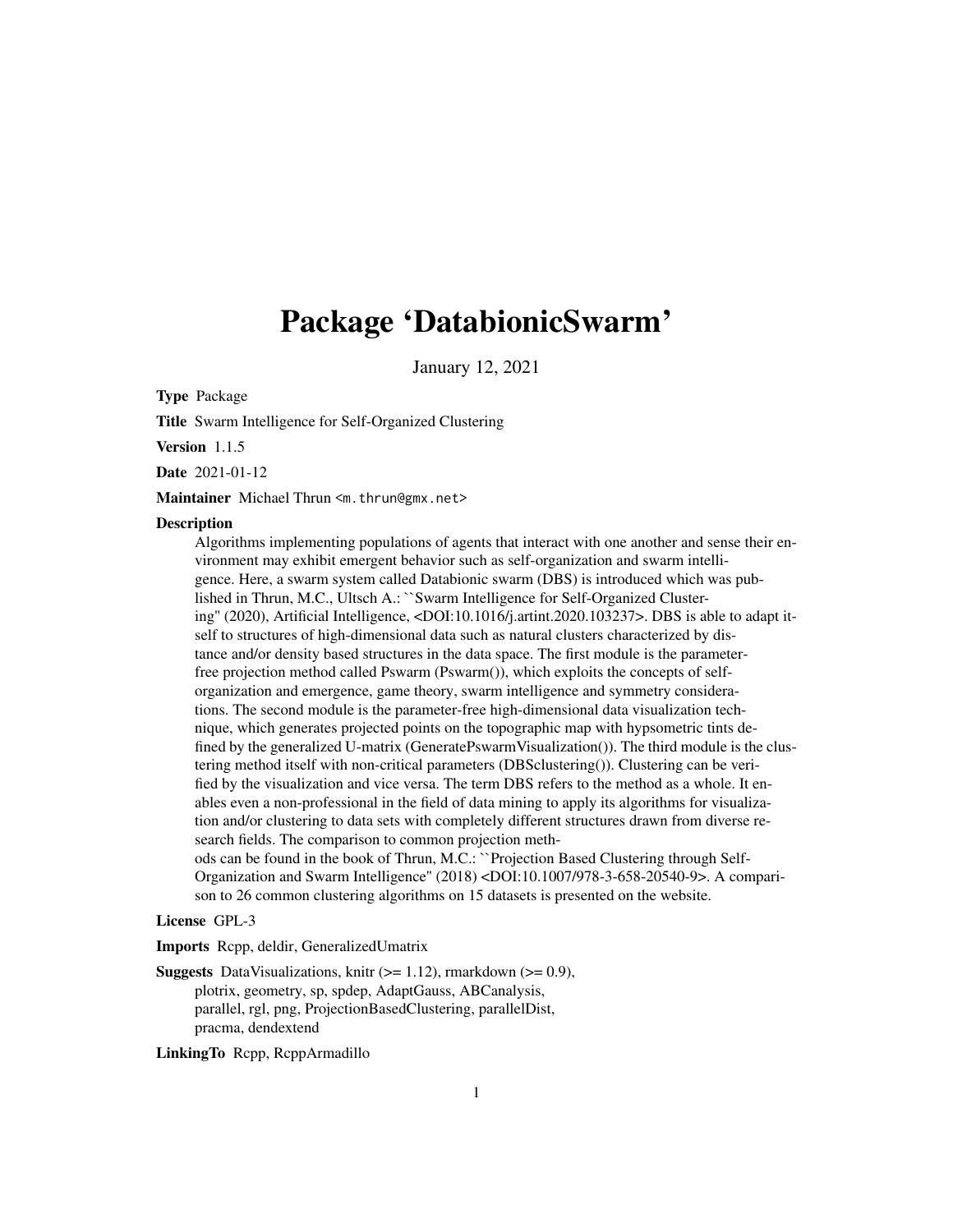Depends  $R$  ( $> = 3.0$ ) NeedsCompilation yes SystemRequirements C++11 LazyLoad yes LazyData TRUE

URL <http://www.deepbionics.org> Encoding UTF-8

VignetteBuilder knitr

BugReports <https://github.com/Mthrun/DatabionicSwarm/issues> Author Michael Thrun [aut, cre, cph] (<https://orcid.org/0000-0001-9542-5543>) Repository CRAN Date/Publication 2021-01-12 19:20:02 UTC

# R topics documented:

| 3              |
|----------------|
| $\overline{7}$ |
| 8              |
| 10             |
| 11             |
| 12             |
| 13             |
| 14             |
| 15             |
| 16             |
| 18             |
| 19             |
| 20             |
| 21             |
| 22             |
| 22             |
| 23             |
| 25             |
| 27             |
| 28             |
| 29             |
| 31             |
| 32             |
| 33             |
| 33             |
| 34             |
| 35             |
| 36             |
|                |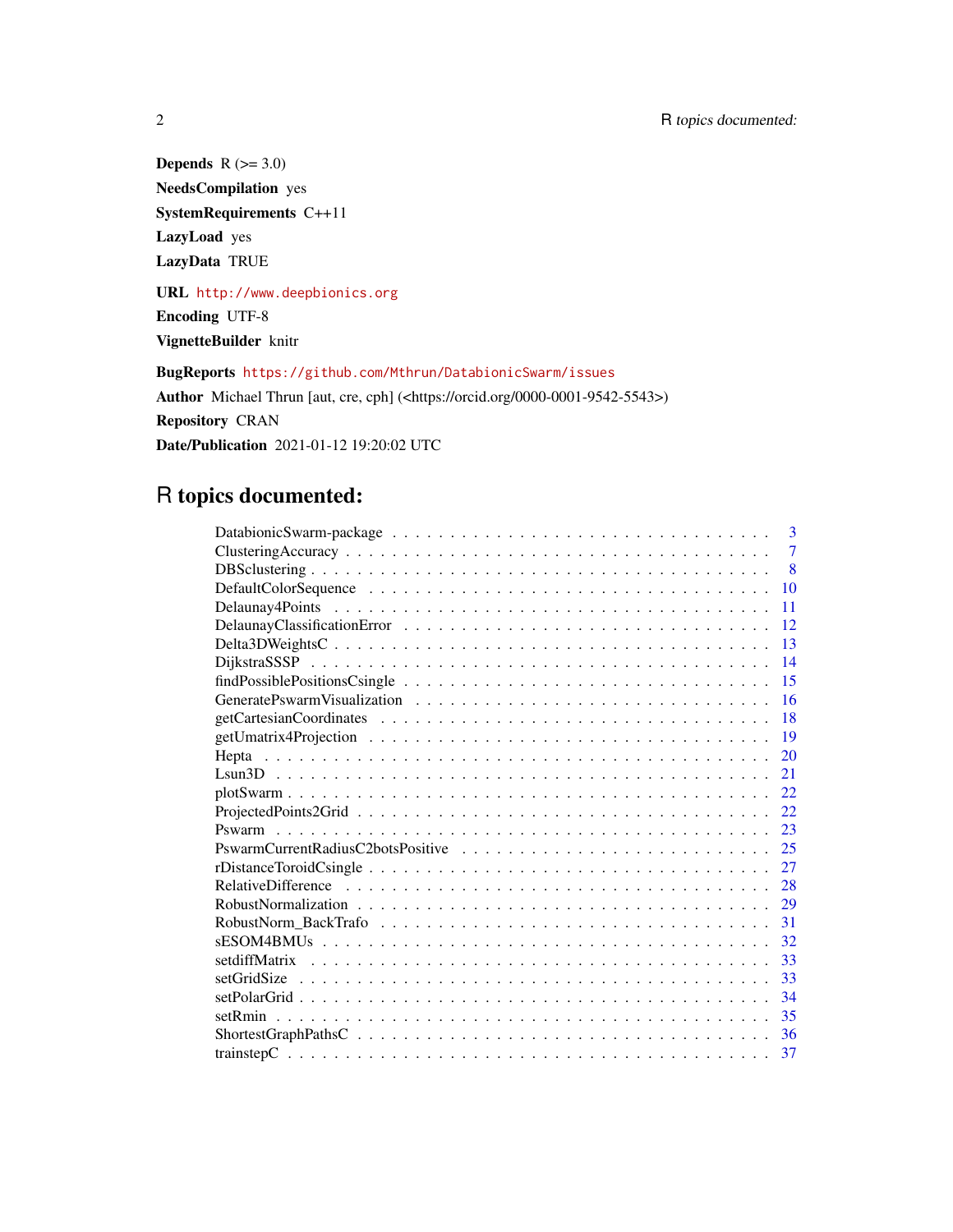#### <span id="page-2-0"></span>**Index** [39](#page-38-0)

DatabionicSwarm-package

*Swarm Intelligence for Self-Organized Clustering*

#### Description

Algorithms implementing populations of agents that interact with one another and sense their environment may exhibit emergent behavior such as self-organization and swarm intelligence. Here, a swarm system called Databionic swarm (DBS) is introduced which was published in Thrun, M.C., Ultsch A.: "Swarm Intelligence for Self-Organized Clustering" (2020), Artificial Intelligence, <DOI:10.1016/j.artint.2020.103237>. DBS is able to adapt itself to structures of high-dimensional data such as natural clusters characterized by distance and/or density based structures in the data space. The first module is the parameter-free projection method called Pswarm (Pswarm()), which exploits the concepts of self-organization and emergence, game theory, swarm intelligence and symmetry considerations. The second module is the parameter-free high-dimensional data visualization technique, which generates projected points on the topographic map with hypsometric tints defined by the generalized U-matrix (GeneratePswarmVisualization()). The third module is the clustering method itself with non-critical parameters (DBSclustering()). Clustering can be verified by the visualization and vice versa. The term DBS refers to the method as a whole. It enables even a non-professional in the field of data mining to apply its algorithms for visualization and/or clustering to data sets with completely different structures drawn from diverse research fields. The comparison to common projection methods can be found in the book of Thrun, M.C.: "Projection Based Clustering through Self-Organization and Swarm Intelligence" (2018) <DOI:10.1007/978-3- 658-20540-9>. A comparison to 26 common clustering algorithms on 15 datasets is presented on the website.

#### Details

For a brief introduction to DatabionicSwarm please see the vignette [Short Intro to the Databionic](../doc/DatabionicSwarm.html) [Swarm \(DBS\).](../doc/DatabionicSwarm.html)

|          | Package: Databonic swarm |
|----------|--------------------------|
| Type:    | Package                  |
| Version: | 1.1.5                    |
| Date:    | 2021-01-12               |
| License: | $CC$ BY-NC-SA 4.0        |

Index of help topics:

| ClusteringAccuracy      | ClusteringAccuracy                    |
|-------------------------|---------------------------------------|
| DBSclustering           | Databonic swarm clustering (DBS)      |
| DatabionicSwarm-package |                                       |
|                         | Swarm Intelligence for Self-Organized |
|                         | Clustering                            |
| DefaultColorSequence    | Default color sequence for plots      |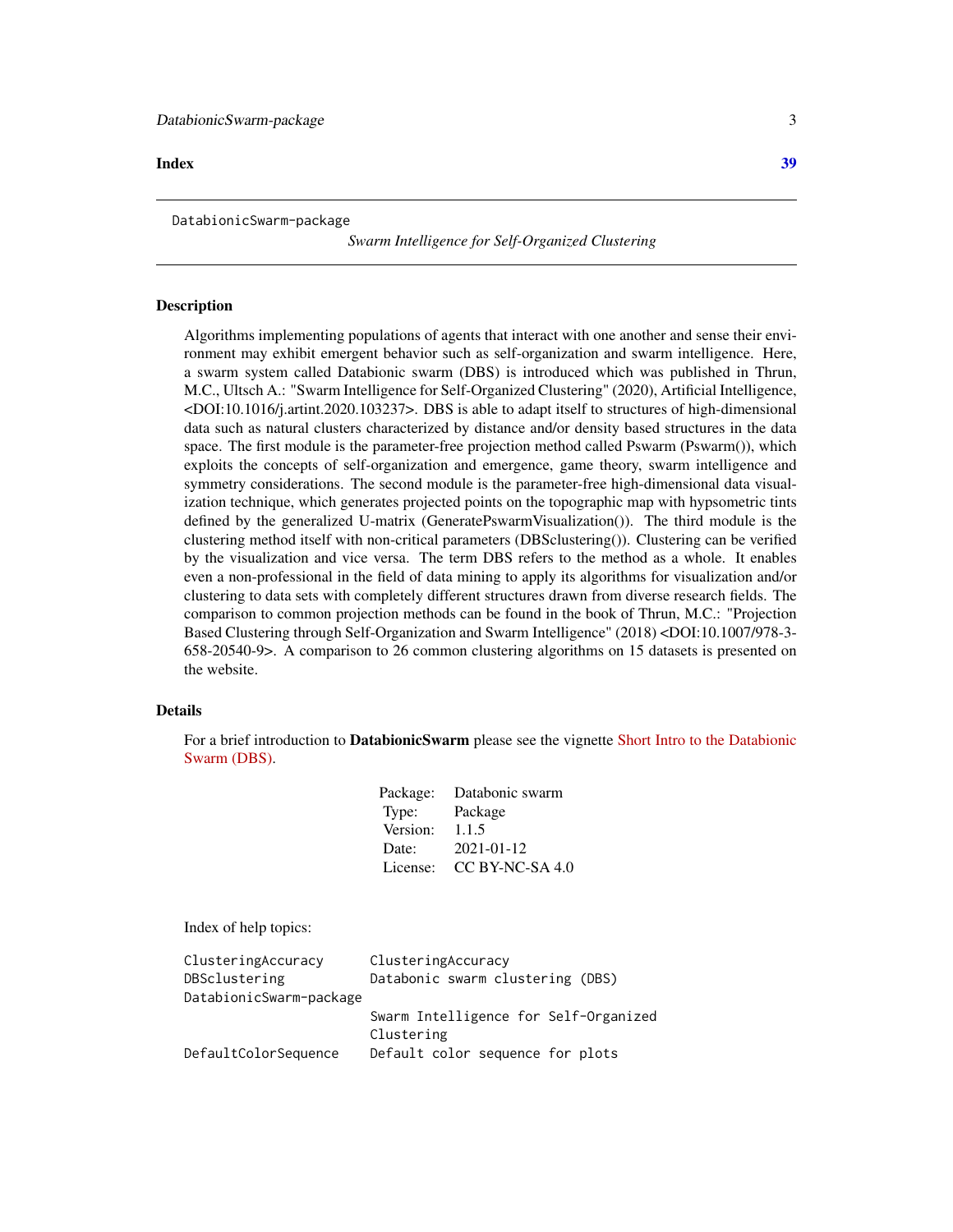```
Delaunay4Points Adjacency matrix of the delaunay graph for
                     BestMatches of Points
DelaunayClassificationError
                     Delaunay Classification Error (DCE)
Delta3DWeightsC Intern function
DijkstraSSSP Internal function: Dijkstra SSSP
GeneratePswarmVisualization
                     Generates the Umatrix for Pswarm algorithm
Hepta Hepta is part of the Fundamental Clustering
                     Problem Suit (FCPS) [Thrun/Ultsch, 2020].
Lsun3D Lsun3D is part of the Fundamental Clustering
                     Problem Suit (FCPS) [Thrun/Ultsch, 2020].
ProjectedPoints2Grid Transforms ProjectedPoints to a grid
Pswarm A Swarm of Databots based on polar coordinates
                     (Polar Swarm).
PswarmCurrentRadiusC2botsPositive
                     intern function, do not use yourself
RelativeDifference Relative Difference
RobustNorm_BackTrafo Transforms the Robust Normalization back
RobustNormalization RobustNormalization
ShortestGraphPathsC Shortest GraphPaths = geodesic distances
findPossiblePositionsCsingle
                     Intern function, do not use yourself
getCartesianCoordinates
                     Intern function: Transformation of Databot
                     indizes to coordinates
getUmatrix4Projection depricated! see GeneralizedUmatrix()
                     Generalisierte U-Matrix fuer
                     Projektionsverfahren
plotSwarm Intern function for plotting during the Pswarm
                     annealing process
rDistanceToroidCsingle
                     Intern function for 'Pswarm'
sESOM4BMUs Intern function: Simplified Emergent
                     Self-Organizing Map
setGridSize Sets the grid size for the Pswarm algorithm
setPolarGrid Intern function: Sets the polar grid
setRmin Thern function: Estimates the minimal radius
                     for the Databot scent
setdiffMatrix setdiffMatrix shortens Matrix2Curt by those
                     rows that are in both matrices.
trainstepC Internal function for sESOM
```
#### Note

For interactive Island Generation of a generalized Umatrix see interactiveGeneralizedUmatrixIsland function in the package ProjectionBasedClustering.

If you want to verifiy your clustering result externally, you can use Heatmap or SilhouettePlot of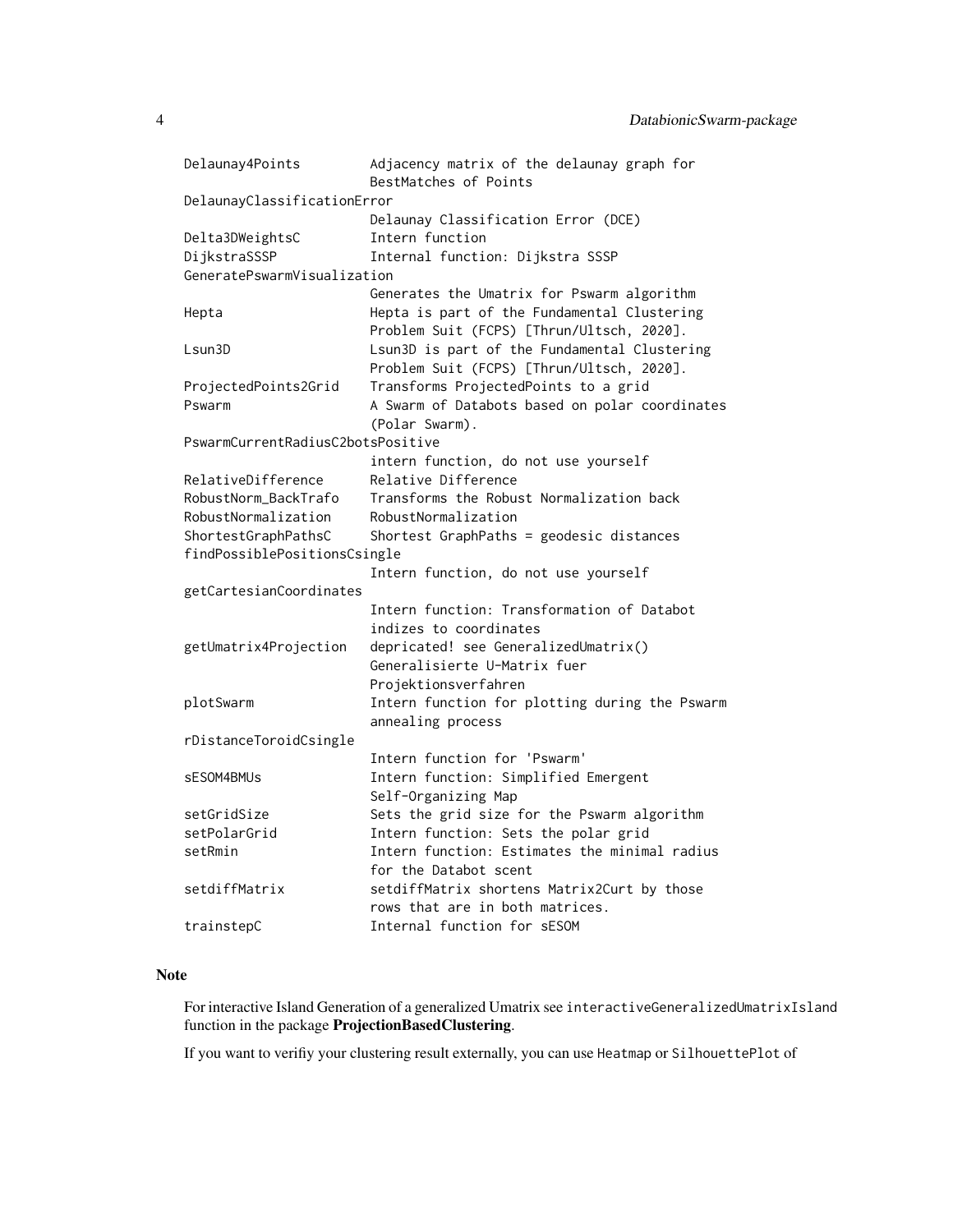the CRAN package DataVisualizations.

#### Author(s)

Michal Thrun

Maintainer: Michael Thrun <m.thrun@gmx.net>

#### References

[Thrun/Ultsch, 2021] Thrun, M. C., and Ultsch, A.: Swarm Intelligence for Self-Organized Clustering, Artificial Intelligence, Vol. 290, pp. 103237, doi: [10.1016/j.artint.2020.103237,](https://doi.org/10.1016/j.artint.2020.103237) 2021.

[Thrun/Ultsch, 2021] Thrun, M. C., & Ultsch, A.: Swarm Intelligence for Self-Organized Clustering (Extended Abstract), in Bessiere, C. (Ed.), 29th International Joint Conference on Artificial Intelligence (IJCAI), Vol. IJCAI-20, pp. 5125–5129, doi: [10.24963/ijcai.2020/720,](https://doi.org/10.24963/ijcai.2020/720) Yokohama, Japan, Jan., 2021.

[Thrun/Ultsch, 2020] Thrun, M. C., & Ultsch, A.: Uncovering High-Dimensional Structures of Projections from Dimensionality Reduction Methods, MethodsX, Vol. 7, pp. 101093, DOI doi: [10.1016/](https://doi.org/10.1016/j.mex.2020.101093) [j.mex.2020.101093,](https://doi.org/10.1016/j.mex.2020.101093) 2020.

[Thrun, 2018] Thrun, M. C.: Projection Based Clustering through Self-Organization and Swarm Intelligence, doctoral dissertation 2017, Springer, Heidelberg, ISBN: 978-3-658-20539-3, doi: [10.1007](https://doi.org/10.1007/978-3-658-20540-9)/ [9783658205409,](https://doi.org/10.1007/978-3-658-20540-9) 2018.

[Ultsch/Thrun, 2017] Ultsch, A., & Thrun, M. C.: Credible Visualizations for Planar Projections, in Cottrell, M. (Ed.), 12th International Workshop on Self-Organizing Maps and Learning Vector Quantization, Clustering and Data Visualization (WSOM), IEEE Xplore, France, 2017.

[Thrun et al., 2016] Thrun, M. C., Lerch, F., Loetsch, J., & Ultsch, A.: Visualization and 3D Printing of Multivariate Data of Biomarkers, in Skala, V. (Ed.), International Conference in Central Europe on Computer Graphics, Visualization and Computer Vision (WSCG), Vol. 24, Plzen, http://wscg.zcu.cz/wscg2016/short/A43-full.pdf, 2016.

Successfully used in

[Thrun et al., 2018] Thrun, M. C., Breuer, L., & Ultsch, A. : Knowledge discovery from lowfrequency stream nitrate concentrations: hydrology and biology contributions, Proc. European Conference on Data Analysis (ECDA), pp. 46-47, Paderborn, Germany, 2018.

[Weyer-Menkhoff et al., 2018] Weyer-Menkhoff, I., Thrun, M. C., & Loetsch, J.: Machine-learned analysis of quantitative sensory testing responses to noxious cold stimulation in healthy subjects, European Journal of Pain, Vol. 22(5), pp. 862-874, DOI doi: [10.1002/ejp.1173,](https://doi.org/10.1002/ejp.1173) 2018.

[Kringel et al., 2018] Kringel, D., Geisslinger, G., Resch, E., Oertel, B. G., Thrun, M. C., Heinemann, S., & Loetsch, J. : Machine-learned analysis of the association of next-generation sequencing based human TRPV1 and TRPA1 genotypes with the sensitivity to heat stimuli and topically applied capsaicin, Pain, Vol. 159 (7 ), pp. 1366-1381, DOI doi: [10.1097/j.pain.0000000000001222,](https://doi.org/10.1097/j.pain.0000000000001222) 2018

[Thrun, 2019] Thrun, M. C.: : Cluster Analysis of Per Capita Gross Domestic Products, Entrepreneurial Business and Economics Review (EBER), Vol. 7(1), pp. 217-231, DOI: doi: [10.15678/](https://doi.org/10.15678/EBER.2019.070113) [EBER.2019.070113,](https://doi.org/10.15678/EBER.2019.070113) 2019.

[Lopez-Garcia et al., 2020] Lopez-Garcia, P., Argote, D. L., & Thrun, M. C.: Projection-based Classification of Chemical Groups and Provenance Analysis of Archaeological Materials, IEEE Access, Vol. 8, pp. 152439-152451, DOI doi: [10.1109/ACCESS.2020.3016244,](https://doi.org/10.1109/ACCESS.2020.3016244) 2020.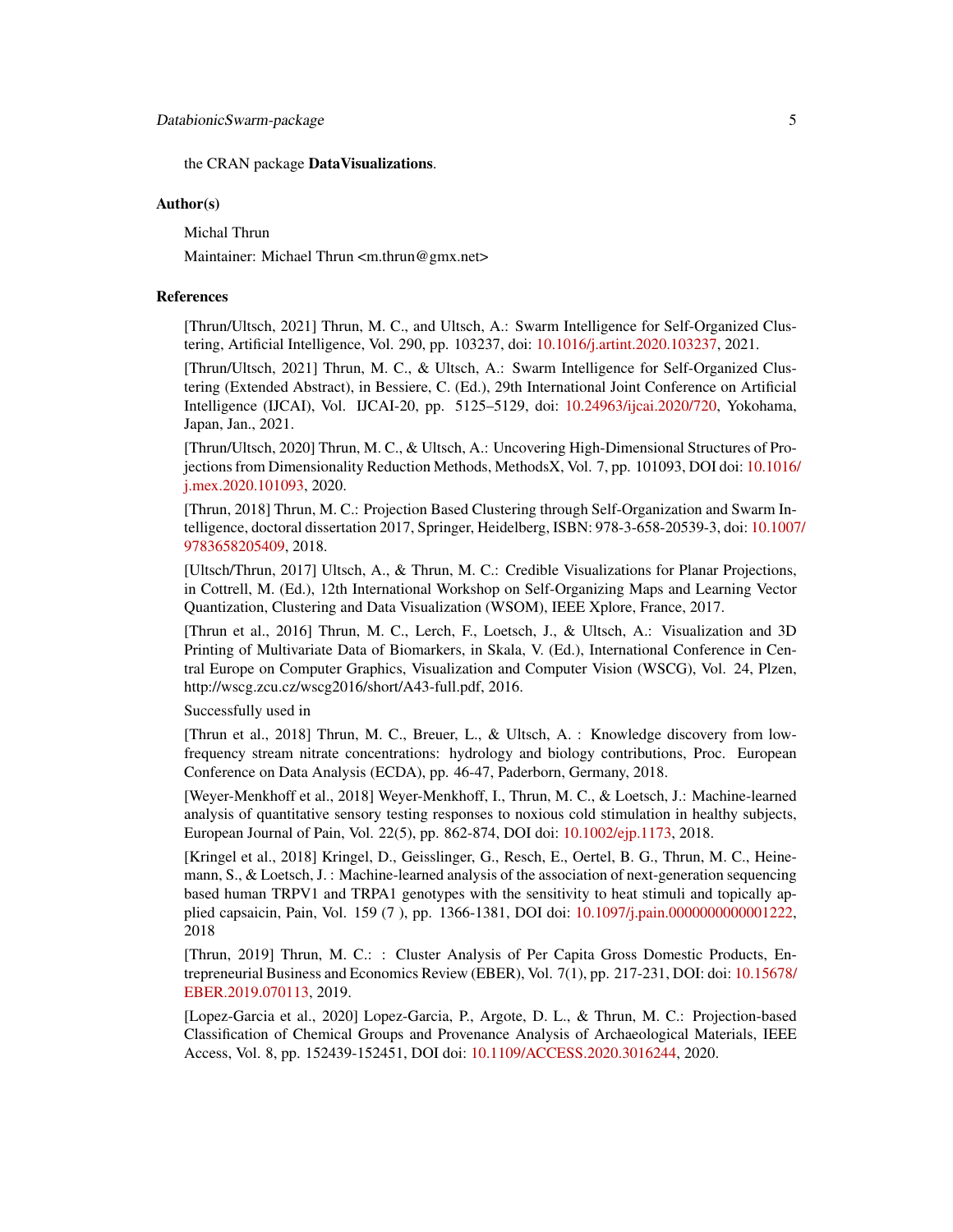#### Examples

```
data('Lsun3D')
##2d projection, without instant visualization of steps
#Alternative I:
#DistanceMatrix hast to be defined by the user.
InputDistances=as.matrix(dist(Lsun3D$Data))
projection=Pswarm(InputDistances)
#2d projection, with instant visualization
## Not run:
#Alternative II: DataMatrix, Distance is Euclidean per default
projection=Pswarm(Lsun3D$Data,Cls=Lsun3D$Cls,PlotIt=T)
## End(Not run)
#
##Computation of Generalized Umatrix
# If Non Euclidean Distances are used, Please Use \code{MDS}
# from the ProjectionBasedClustering package with the correct OutputDimension
# to generate a new DataMatrix from the distances (see SheppardDiagram
# or KruskalStress)
genUmatrixList=GeneratePswarmVisualization(Data = Lsun3D$Data,
projection$ProjectedPoints,projection$LC)
## Visualizuation of GenerelizedUmatrix,
# Estimation of the Number of Clusters=Number of valleys
library(GeneralizedUmatrix)#install if not installed
GeneralizedUmatrix::plotTopographicMap(genUmatrixList$Umatrix,genUmatrixList$Bestmatches)
## Automatic Clustering
# number of Cluster from dendrogram (PlotIt=TRUE) or visualization
Cls=DBSclustering(k=3, Lsun3D$Data,
genUmatrixList$Bestmatches, genUmatrixList$LC,PlotIt=FALSE)
# Verification, often its better to mark Outliers manually
GeneralizedUmatrix::plotTopographicMap(genUmatrixList$Umatrix,genUmatrixList$Bestmatches,Cls)
## Not run:
# To generate the 3D landscape in the shape of an island
# from the toroidal topograpic map visualization
# you may cut your island interactivly around high mountain ranges
Imx = ProjectionBasedClustering::interactiveGeneralizedUmatrixIsland(genUmatrixList$Umatrix,
genUmatrixList$Bestmatches,Cls)
GeneralizedUmatrix::plotTopographicMap(genUmatrixList$Umatrix,
genUmatrixList$Bestmatches, Cls=Cls,Imx = Imx)
## End(Not run)
## Not run:
library(ProjectionBasedClustering)#install if not installed
Cls2=ProjectionBasedClustering::interactiveClustering(genUmatrixList$Umatrix,
```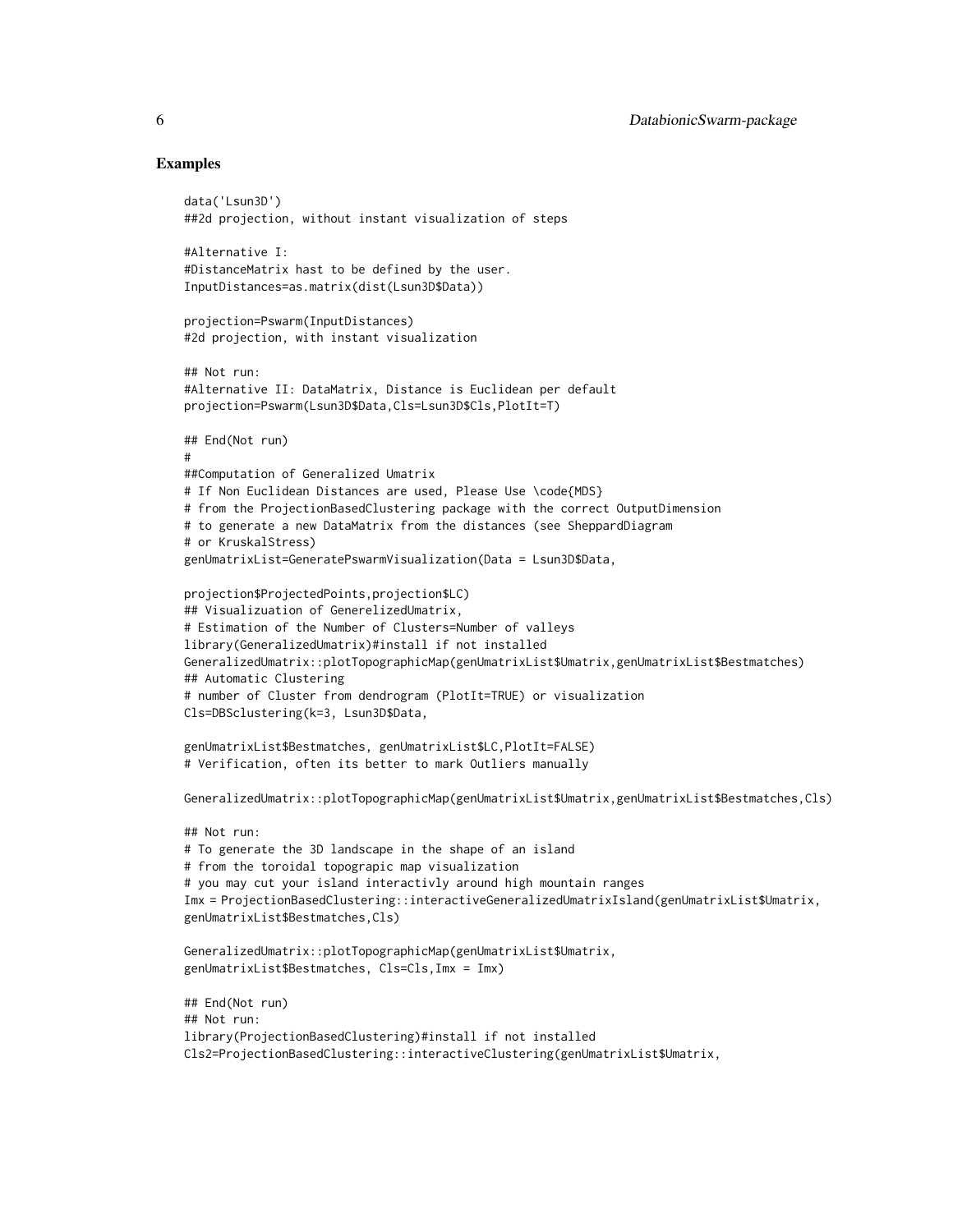# <span id="page-6-0"></span>ClusteringAccuracy 7

genUmatrixList\$Bestmatches, Cls)

## End(Not run)

ClusteringAccuracy *ClusteringAccuracy*

#### Description

ClusteringAccuracy

#### Usage

ClusteringAccuracy(PriorCls,CurrentCls,K=9)

# Arguments

| PriorCls   |                                            |
|------------|--------------------------------------------|
| CurrentCls | clustering result                          |
| К          | Maximal number of classes for computation. |

# Details

Here, accuracy is defined as the normalized sum over all true positive labeled data points of a clustering algorithm. The best of all permutation of labels with the highest accuracy is selected in every trial because algorithms arbitrarily define the labels.

# Value

Accuracy Between zero and one

#### Author(s)

Michael Thrun

# References

Michael C. Thrun, Felix Pape, Alfred Ultsch: Benchmarking Cluster Analysis Methods in the Case of Distance and Density-based Structures Defined by a Prior Classification Using PDE-Optimized Violin Plots, ECDA, Potsdam, 2018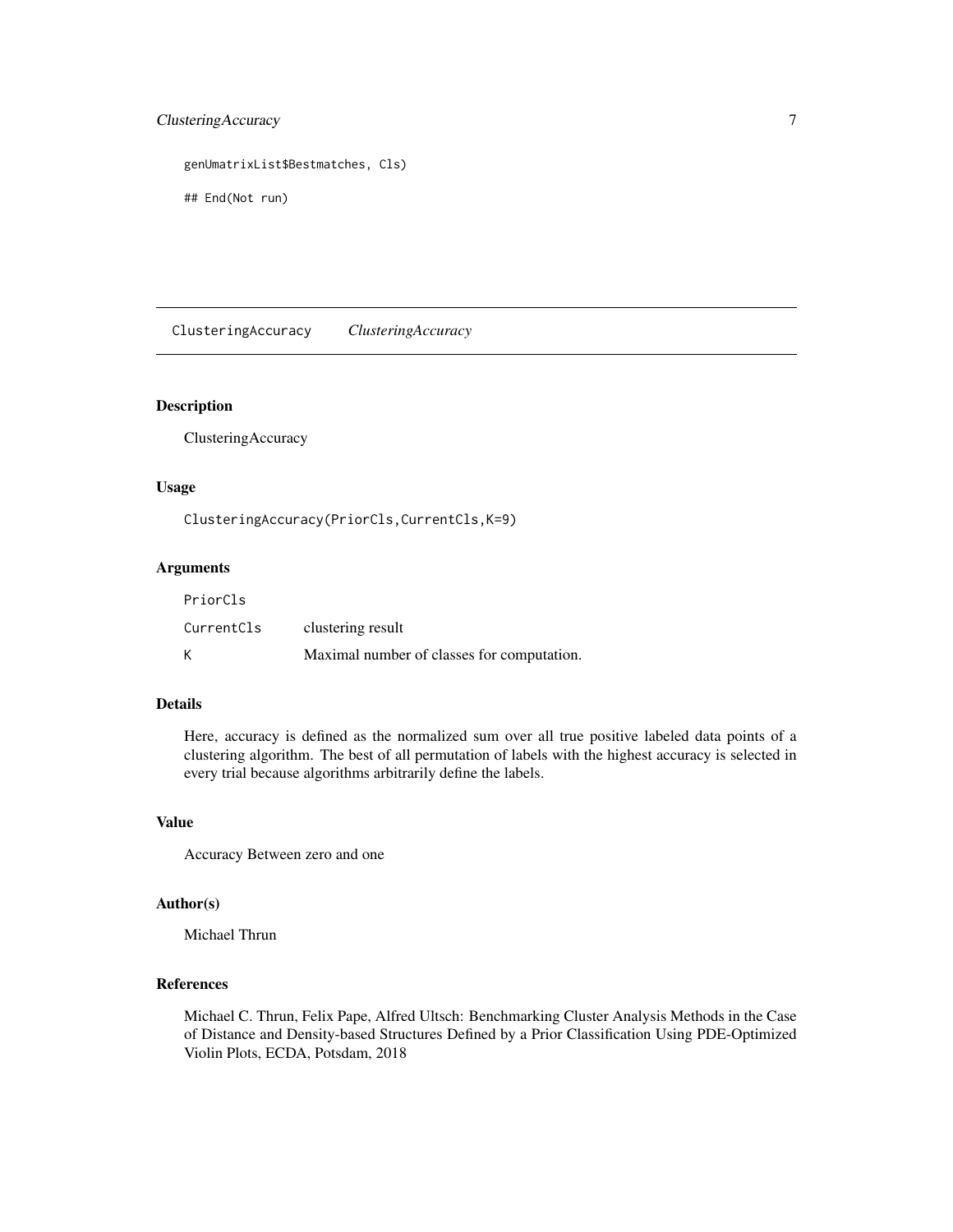#### Examples

```
data(Hepta)
InputDistances=as.matrix(dist(Hepta$Data))
projection=Pswarm(InputDistances)
visualization=GeneratePswarmVisualization(Data = Hepta$Data,
projection$ProjectedPoints,projection$LC)
Cls=DBSclustering(k=7, Hepta$Data, visualization$Bestmatches,
visualization$LC,PlotIt=FALSE)
ClusteringAccuracy(Hepta$Cls,Cls,K=9)
```
<span id="page-7-1"></span>

DBSclustering *Databonic swarm clustering (DBS)*

#### Description

DBS is a flexible and robust clustering framework that consists of three independent modules. The first module is the parameter-free projection method Pswarm [Pswarm](#page-22-1), which exploits the concepts of self-organization and emergence, game theory, swarm intelligence and symmetry considerations [Thrun/Ultsch, 2021]. The second module is a parameter-free high-dimensional data visualization technique, which generates projected points on a topographic map with hypsometric colors [GeneratePswarmVisualization](#page-15-1), called the generalized U-matrix. The third module is a clustering method with no sensitive parameters [DBSclustering](#page-7-1) (see [Thrun, 2018, p. 104 ff]). The clustering can be verified by the visualization and vice versa. The term DBS refers to the method as a whole.

The [DBSclustering](#page-7-1) function applies the automated Clustering approach of the Databonic swarm using abstract U distances, which are the geodesic distances based on high-dimensional distances combined with low dimensional graph paths by using ShortestGraphPathsC.

### Usage

```
DBSclustering(k, DataOrDistance, BestMatches, LC, StructureType = TRUE, PlotIt = FALSE,
                 method = "euclidean", \ldots)
```
# Arguments

| k           | number of clusters, how many to you see in the topographic map (3D land-<br>$\text{scale}$ )?                      |
|-------------|--------------------------------------------------------------------------------------------------------------------|
|             | DataOrDistance Either [1:n,1:d] Matrix of Data (n cases, d dimensions) that will be used. One<br>DataPoint per row |
|             | or symmetric Distance matrix $[1:n,1:n]$                                                                           |
| BestMatches | $[1:n,1:2]$ Matrix with positions of Bestmatches or Projected Points, one matrix<br>line per data point            |

<span id="page-7-0"></span>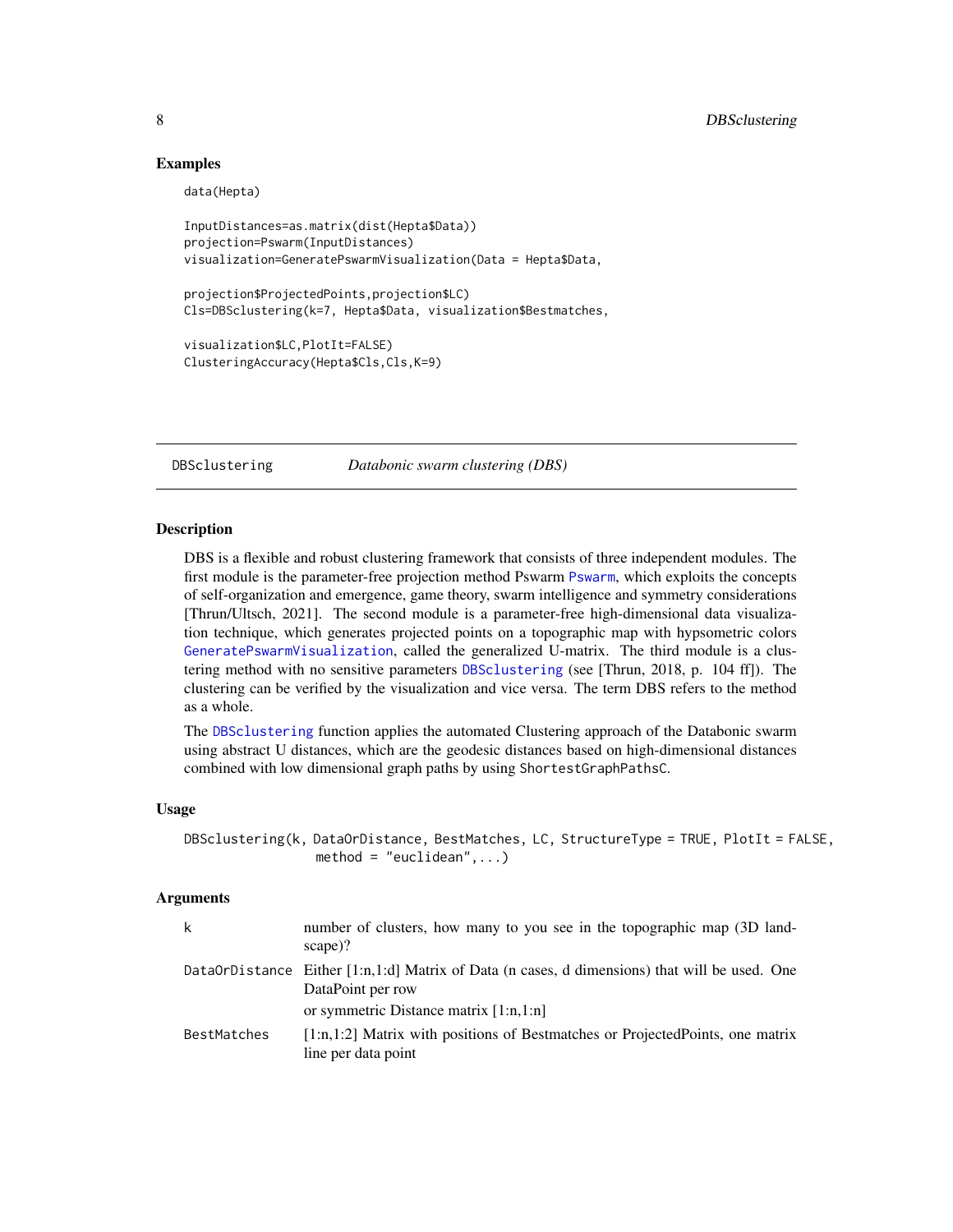# <span id="page-8-0"></span>DBSclustering 9

| LC.           | grid size c(Lines, Columns), please see details                                                                                                                                                 |
|---------------|-------------------------------------------------------------------------------------------------------------------------------------------------------------------------------------------------|
| StructureType | Optional, bool; =TRUE: compact structure of clusters assumed, =FALSE: con-<br>nected structure of clusters assumed. For the two options vor Clusters, see<br>[Thrun, 2018] or Handl et al. 2006 |
| PlotIt        | Optional, bool, Plots Dendrogramm                                                                                                                                                               |
| method        | Optional, one of 39 distance methods of parDist of package parallel Dist, if<br>Data matrix is chosen above                                                                                     |
| $\cdot$       | Further arguments passed on to the parDist function, e.g. user-defined distance<br>functions                                                                                                    |

#### Details

The input of the LC parameter depends on the choice of Bestmatches input argument. Usually as the name of the argument states, the Bestmatches of the [GeneratePswarmVisualization](#page-15-1) function are used which is define in the notation of self-organizing map. In this case please see example one. However, as written above, clustering and visualization can be applied independently of each other. In this case the places of Lines L and Columns C are switched. Hence, one should give [DBSclustering](#page-7-1) the argument LC[2,1] as shown in example 2.

Often it is better to mark the outliers manually after the prozess of clustering and sometimes a clustering can be improved through human interaction [Thrun/Ultsch,2017] <DOI:10.13140/RG.2.2.13124.53124>; use in this case the visualization [plotTopographicMap](#page-0-0) of the package GeneralizedUmatrix. If you would like to mark the outliers interactivly in the visualization use the **ProjectionBasedClustering** package with the function interactiveClustering(), or for full interactive clustering IPBC(). The package is available on CRAN. An example is shown in case of interactiveClustering() function in the third example.

#### Value

1:n numerical vector of numbers defining the classification as the main output of this cluster analysis for the n cases of data corresponding to the n bestmatches. It has k unique numbers representing the arbitrary labels of the clustering. You can use plotTopographicMap(Umatrix,Bestmatches,Cls) for verification.

# Note

If you want to verifiy your clustering result externally, you can use Heatmap or SilhouettePlot of the package DataVisualizations available on CRAN.

#### Author(s)

Michael Thrun

#### References

[Thrun/Ultsch, 2021] Thrun, M. C., and Ultsch, A.: Swarm Intelligence for Self-Organized Clustering, Artificial Intelligence, Vol. 290, pp. 103237, doi: [10.1016/j.artint.2020.103237,](https://doi.org/10.1016/j.artint.2020.103237) 2021.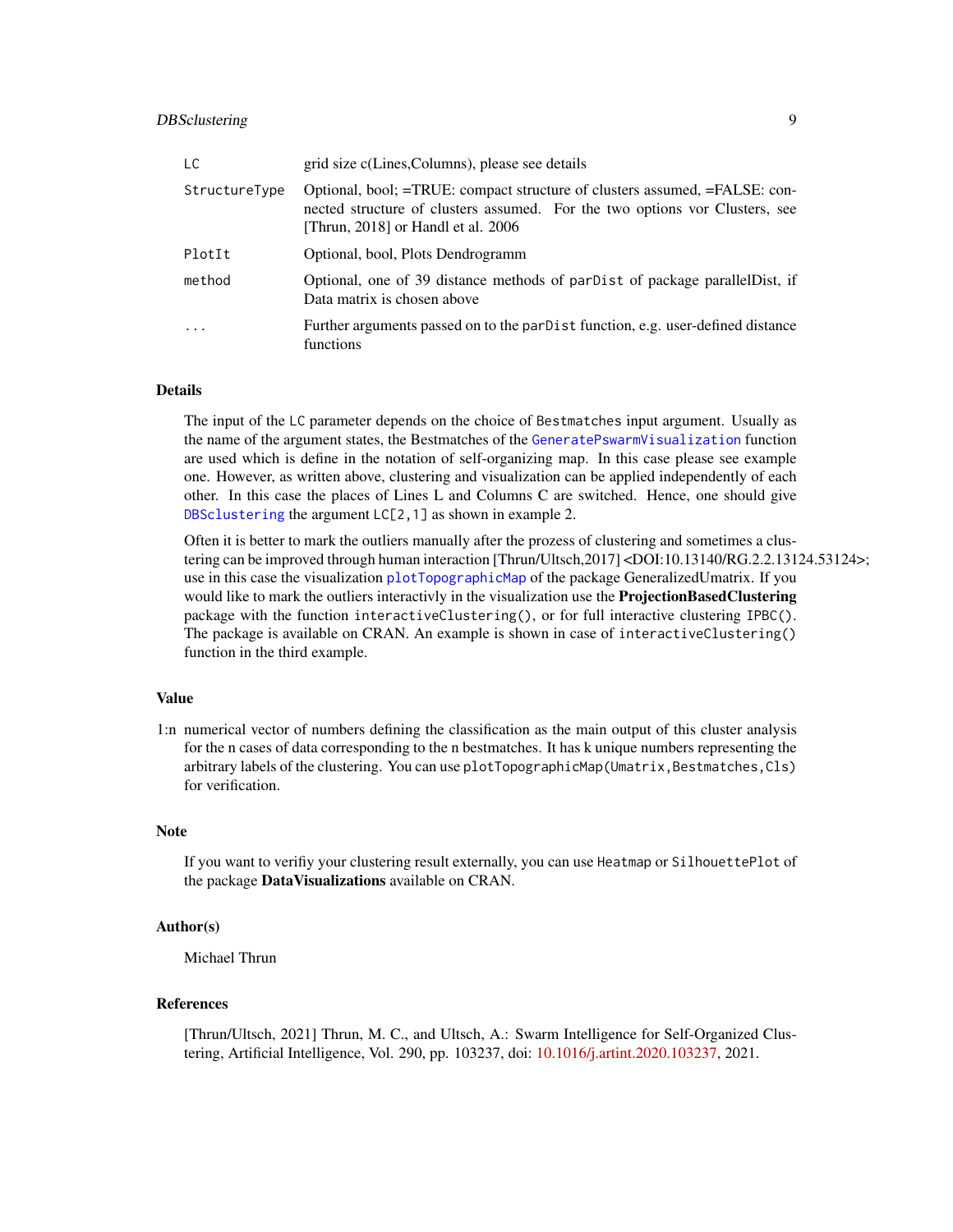# Examples

```
data("Lsun3D")
Data=Lsun3D$Data
InputDistances=as.matrix(dist(Data))
projection=Pswarm(InputDistances)
## Example One
genUmatrixList=GeneratePswarmVisualization(Data,
projection$ProjectedPoints,projection$LC)
Cls=DBSclustering(k=3, Data,
genUmatrixList$Bestmatches, genUmatrixList$LC,PlotIt=TRUE)
## Example Two
#automatic Clustering without GeneralizedUmatrix visualization
Cls=DBSclustering(k=3, Data,
projection$ProjectedPoints, projection$LC[c(2,1)],PlotIt=TRUE)
## Not run:
## Example Three
## Sometimes an automatic Clustering can be improved
## thorugh an interactive approach,
## e.g. if Outliers exist (see [Thrun/Ultsch, 2017])
library(ProjectionBasedClustering)
Cls2=ProjectionBasedClustering::interactiveClustering(genUmatrixList$Umatrix,
genUmatrixList$Bestmatches, Cls)
```

```
## End(Not run)
```
DefaultColorSequence *Default color sequence for plots*

#### Description

Defines the default color sequence for plots made within the Projections package.

# Usage

```
data("DefaultColorSequence")
```
#### Format

A vector with 562 different strings describing colors for plots.

<span id="page-9-0"></span>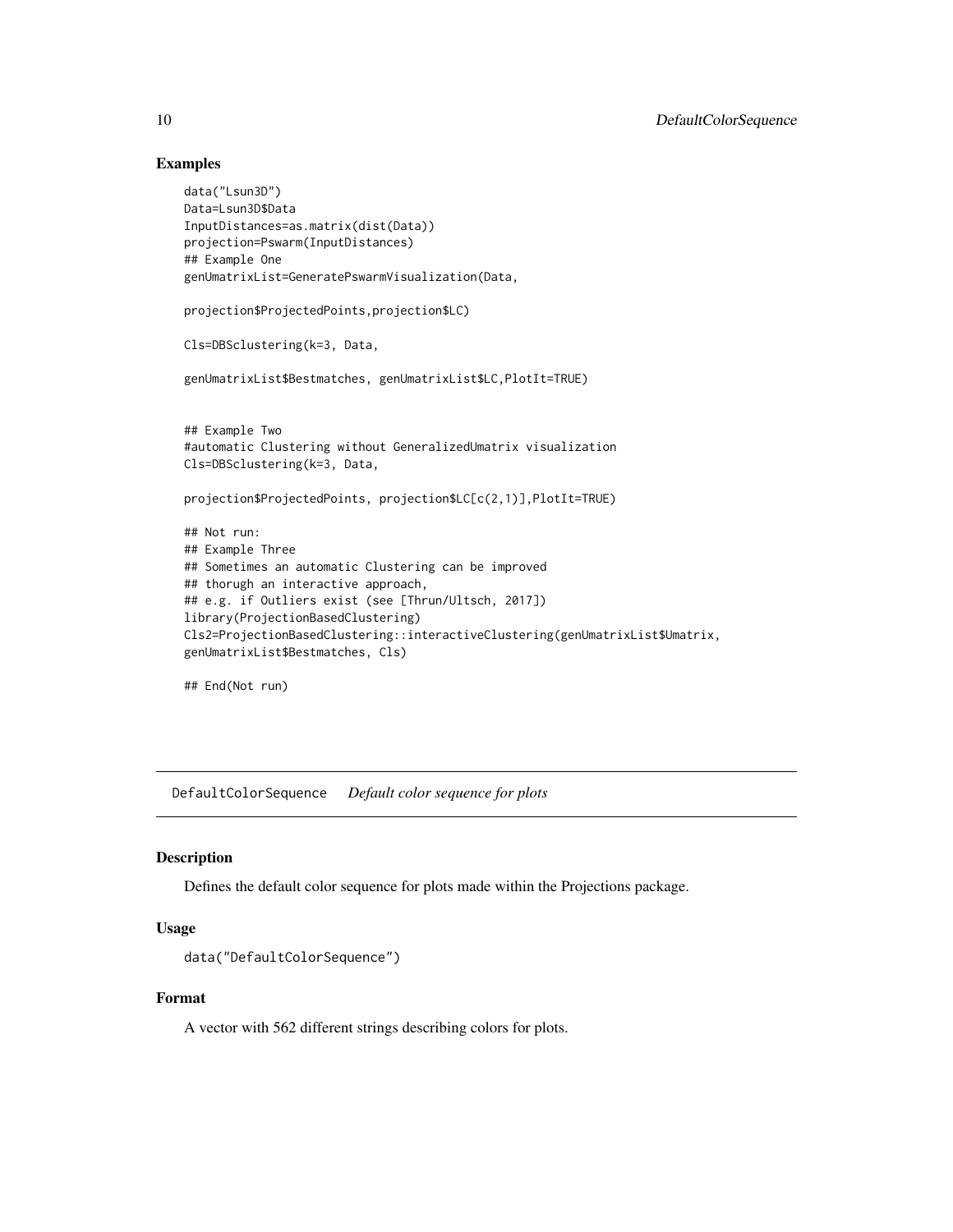<span id="page-10-0"></span>Delaunay4Points *Adjacency matrix of the delaunay graph for BestMatches of Points*

# Description

Calculates the adjacency matrix of the delaunay graph for BestMatches (BMs) in tiled form if BestMatches are located on a toroid grid

# Usage

```
Delaunay4Points(Points, IsToroid = TRUE,Grid=NULL,PlotIt=FALSE,Gabriel=FALSE)
```
# Arguments

| Points   | [1:n,1:3] matrix containing the BMKey, X and Y coordinates of the n, Best-<br>Matches NEED NOT to be UNIQUE, however, there is an edge in the Deaunay<br>between duplicate points! |
|----------|------------------------------------------------------------------------------------------------------------------------------------------------------------------------------------|
| IsToroid | Optional, logical, indicating if BM's are on a toroid grid. Default is True                                                                                                        |
| Grid     | Optional, A vector of length 2, containing the number of lines and columns of<br>the Grid                                                                                          |
| PlotIt   | Optional, bool, Plots the graph                                                                                                                                                    |
| Gabriel  | Optional, bool, default: FALSE, If TRUE: calculates the gabriel graph instead<br>of the delaunay graph                                                                             |

#### Value

Delaunay[1:n,1:n] adjacency matrix of the Delaunay-Graph

#### Author(s)

Michael Thrun

# References

[Thrun, 2018] Thrun, M. C.: Projection Based Clustering through Self-Organization and Swarm Intelligence, doctoral dissertation 2017, Springer, Heidelberg, ISBN: 978-3-658-20539-3, doi: [10.1007](https://doi.org/10.1007/978-3-658-20540-9)/ [9783658205409,](https://doi.org/10.1007/978-3-658-20540-9) 2018.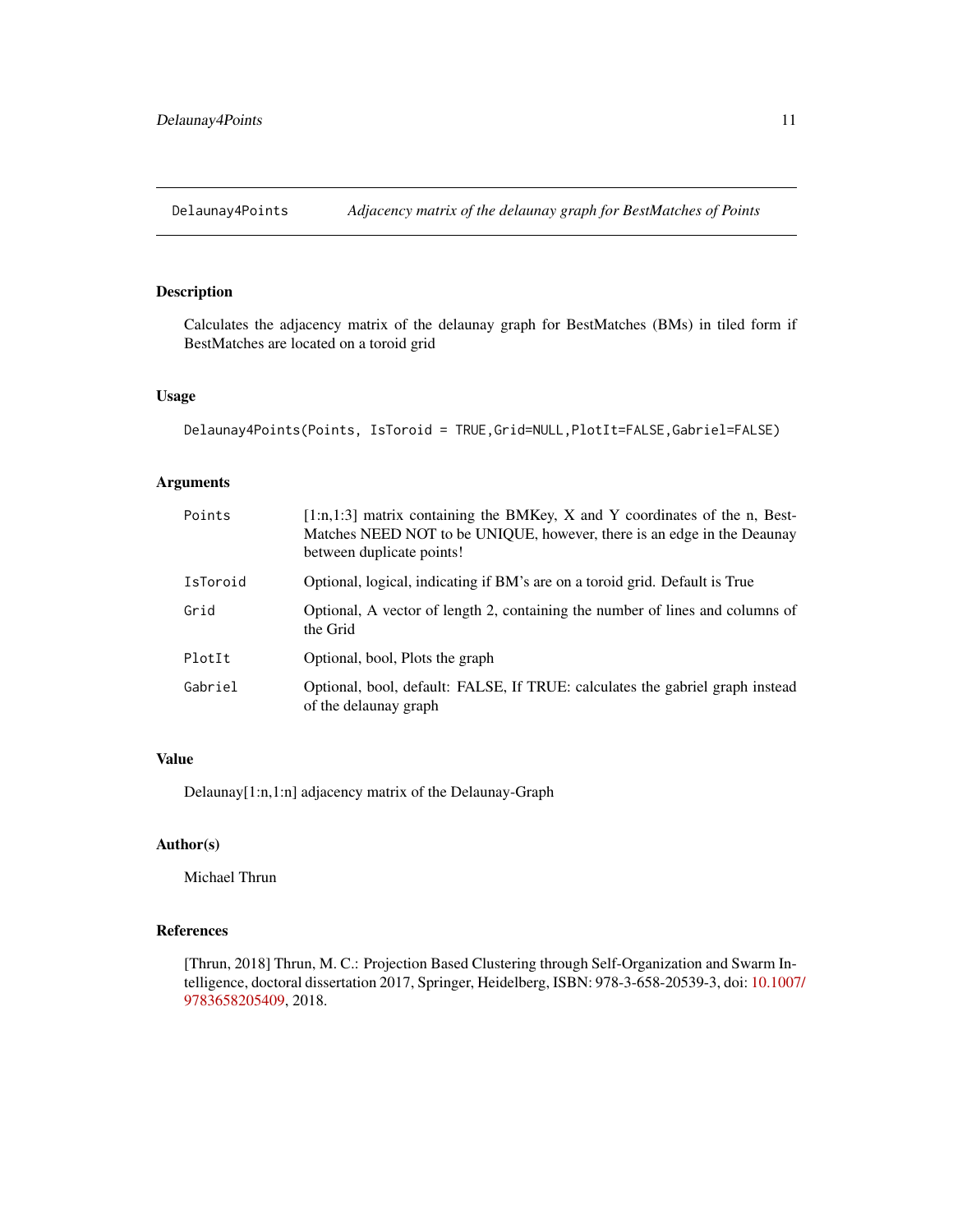<span id="page-11-1"></span><span id="page-11-0"></span>DelaunayClassificationError

*Delaunay Classification Error (DCE)*

# **Description**

DCE searches for the k-nearest neighbors of the first delaunay neighbors weighted by the Euclidean Distances of the Inputspace. DCE evaluates these neighbors in the Output space. A low value indicates a better two-dimensional projection of the high-dimensional Input space.

#### Usage

```
DelaunayClassificationError(Data,ProjectedPoints,Cls,LC=NULL)
```
#### Arguments

| Data            | [1:n.1:d]                                                                  |
|-----------------|----------------------------------------------------------------------------|
| ProjectedPoints |                                                                            |
|                 | [1:n,1:2]                                                                  |
| Cls             | [1:n.1]                                                                    |
| LC.             | Optional, default NULL, Wenn toroid, muss c(Lines, Columns) angeben werden |

#### Details

Delaunay classification error (DCE) makes an unbiased evaluation of distance and densitiybased structure which ma be even non-linear seperable. First, DCE utilizes the information provided by a prior classification to assess projected structures. Second, DCE applies the insights drawn from graph theory. Details are described in [Thrun/Ultsch, 2018]

# Value

# list of

DCE DelaunayClassificationError NOTE the rest is just for development purposes DCEperPoint(1:n) unnormalized DCE of each point: DCE = mean( DCEperPoint) nn the number of points in a relevant neghborhood: 0.5 \* 85percentile(AnzNN) AnzNN(1:n) the number of points with a delaunay graph neighborhood NNdists(1:n,1:nn) the distances within the relevant nehborhoot, 0 for inner cluster distances HD(1:nn) HD = HarmonicDecay(nn) i.e weight function for the NNdists: DCEperPoint = HD\*NNdists

# Note

see also chapter 6 of [Thrun, 2018]

# Author(s)

Michael Thrun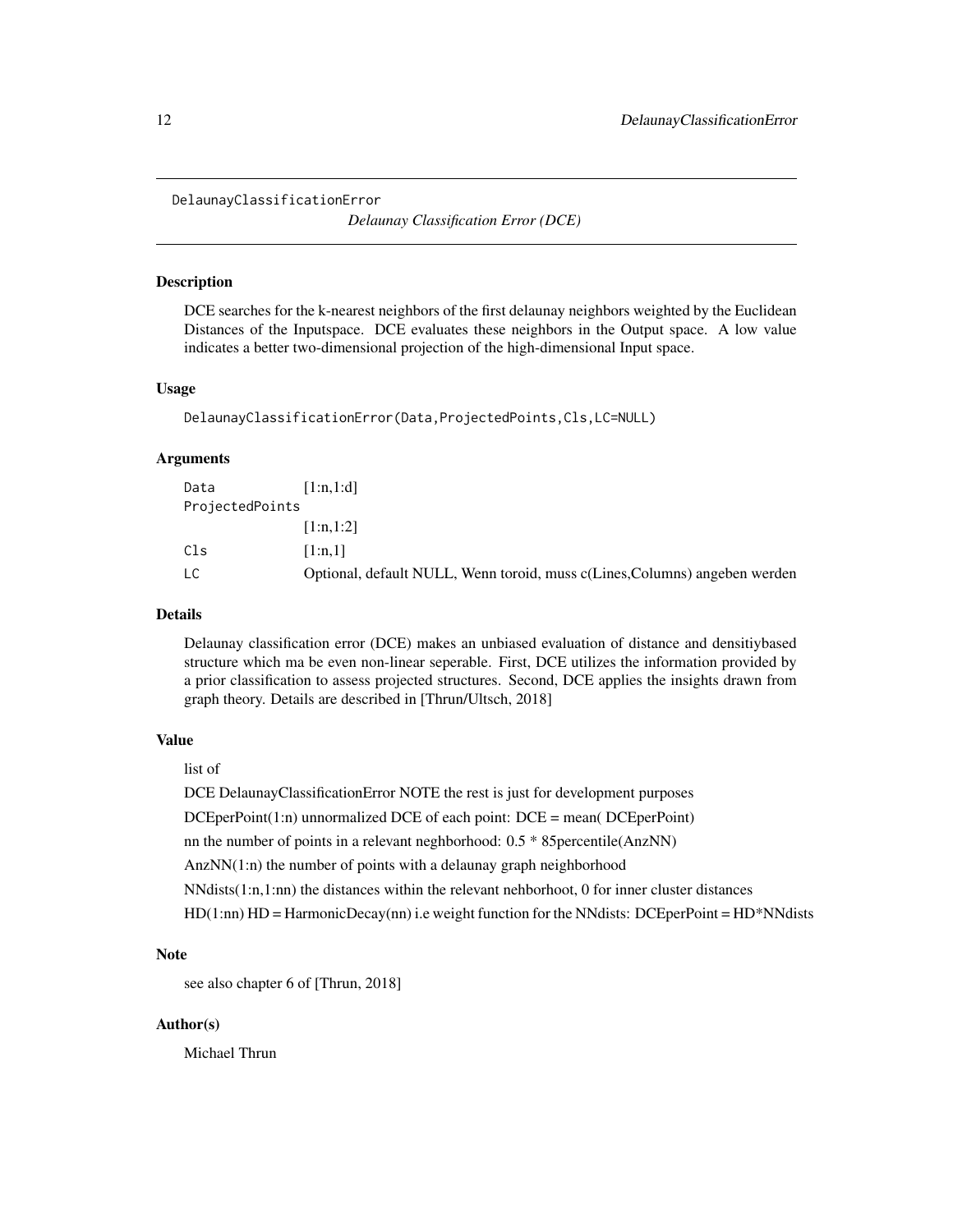# <span id="page-12-0"></span>Delta3DWeightsC 13

#### References

[Thrun/Ultsch, 2018] Thrun, M. C., & Ultsch, A. : Investigating Quality measurements of projections for the Evaluation of Distance and Density-based Structures of High-Dimensional Data, Proc. European Conference on Data Analysis (ECDA), pp. accepted, Paderborn, Germany, 2018.

#### Examples

data(Hepta)

```
InputDistances=as.matrix(dist(Hepta$Data))
projection=Pswarm(InputDistances)
DelaunayClassificationError(Hepta$Data,projection$ProjectedPoints,Hepta$Cls,LC=projection$LC)$DCE
```
Delta3DWeightsC *Intern function*

#### **Description**

Implementation of the main equation for SOM, ESOM or the sESOM algorithms

#### Usage

Delta3DWeightsC(vx,Datasample)

#### Arguments

| vχ         | array of weights [1:Lines,1:Columns,1:Weights] |
|------------|------------------------------------------------|
| Datasample | Numeric Vector of one Datapoint[1:n]           |

#### Details

intern function in case of ComputeInR==FALSE in [GeneratePswarmVisualization](#page-15-1), see chapter 5.3 of [Thrun, 2018] for generalized Umatrix and especially the sESOM4BMUs algorithm.

#### Value

modified array of weights [1:Lines,1:Columns,1:]

# Author(s)

Michael Thrun

# References

[Thrun, 2018] Thrun, M. C.: Projection Based Clustering through Self-Organization and Swarm Intelligence, doctoral dissertation 2017, Springer, Heidelberg, ISBN: 978-3-658-20539-3, doi: [10.1007](https://doi.org/10.1007/978-3-658-20540-9)/ [9783658205409,](https://doi.org/10.1007/978-3-658-20540-9) 2018.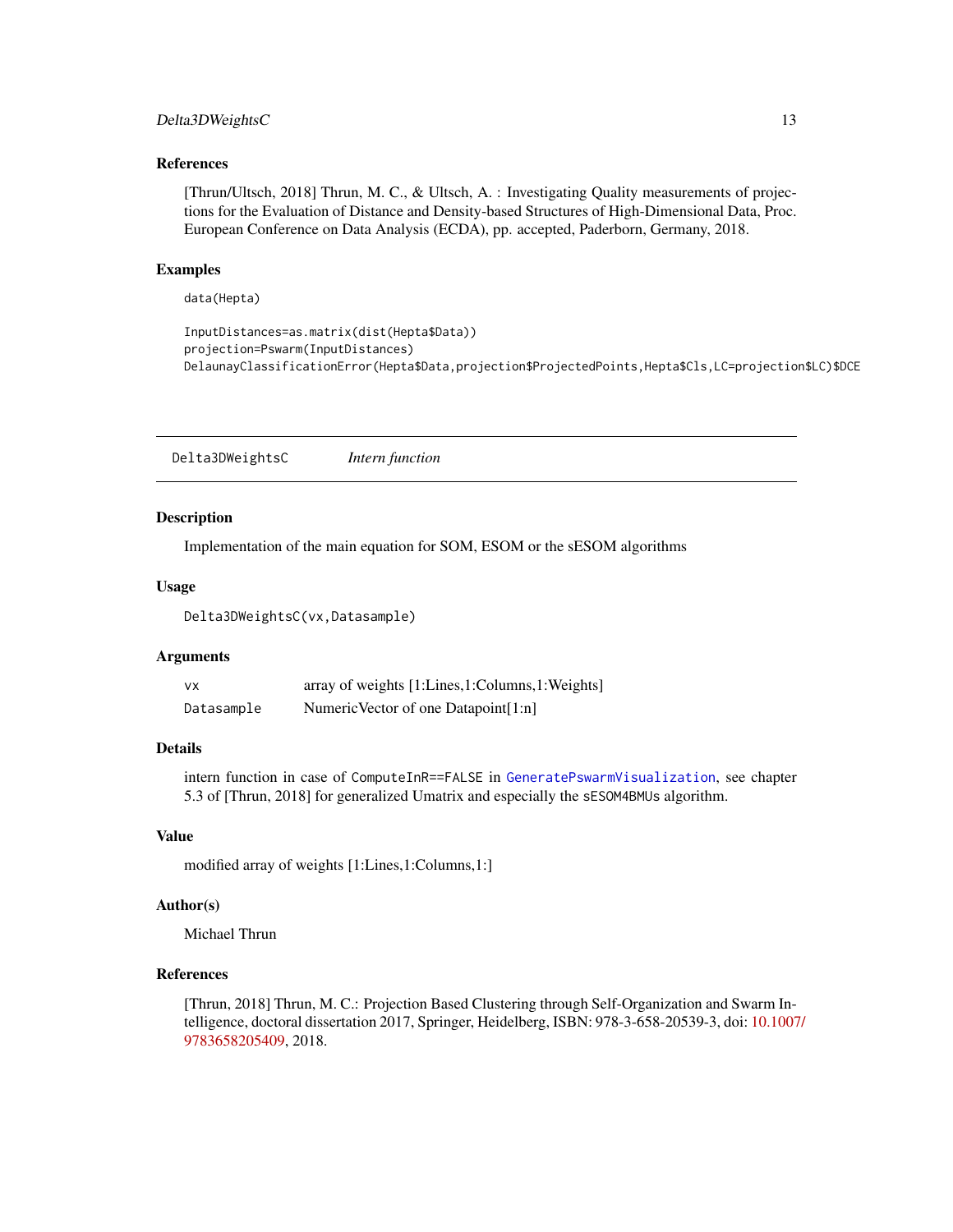<span id="page-13-1"></span><span id="page-13-0"></span>

# Description

Dijkstra's SSSP (Single source shortest path) algorithm:

gets the shortest path (geodesic distance) from source vertice(point) to all other vertices(points) defined by the edges of the adjasency matrix

#### Usage

DijkstraSSSP(Adj, Costs, source)

# Arguments

| Adi    | $[1:n,1:n]$ 0/1 adjascency matrix, e.g. from delaunay graph or gabriel graph             |
|--------|------------------------------------------------------------------------------------------|
| Costs  | $[1:n,1:n]$ matrix, distances between n points (normally euclidean)                      |
| source | int, vertice(point) from which to calculate the geodesic distance to all other<br>points |

# Details

Preallocating space for DataStructures accordingly to the maximum possible number of vertices which is fixed set at the number 10001. This is an internal function of [ShortestGraphPathsC](#page-35-1), no errors or mis-usage is caught here.

# Value

ShortestPaths[1:n] vector, shortest paths (geodesic) to all other vertices including the source vertice itself

# Note

runs in O(E\*Log(V))

#### Author(s)

Michael Thrun

# References

uses a changed code which is inspired by Shreyans Sheth 28.05.2015, see [https://ideone.com/](https://ideone.com/qkmt31) [qkmt31](https://ideone.com/qkmt31)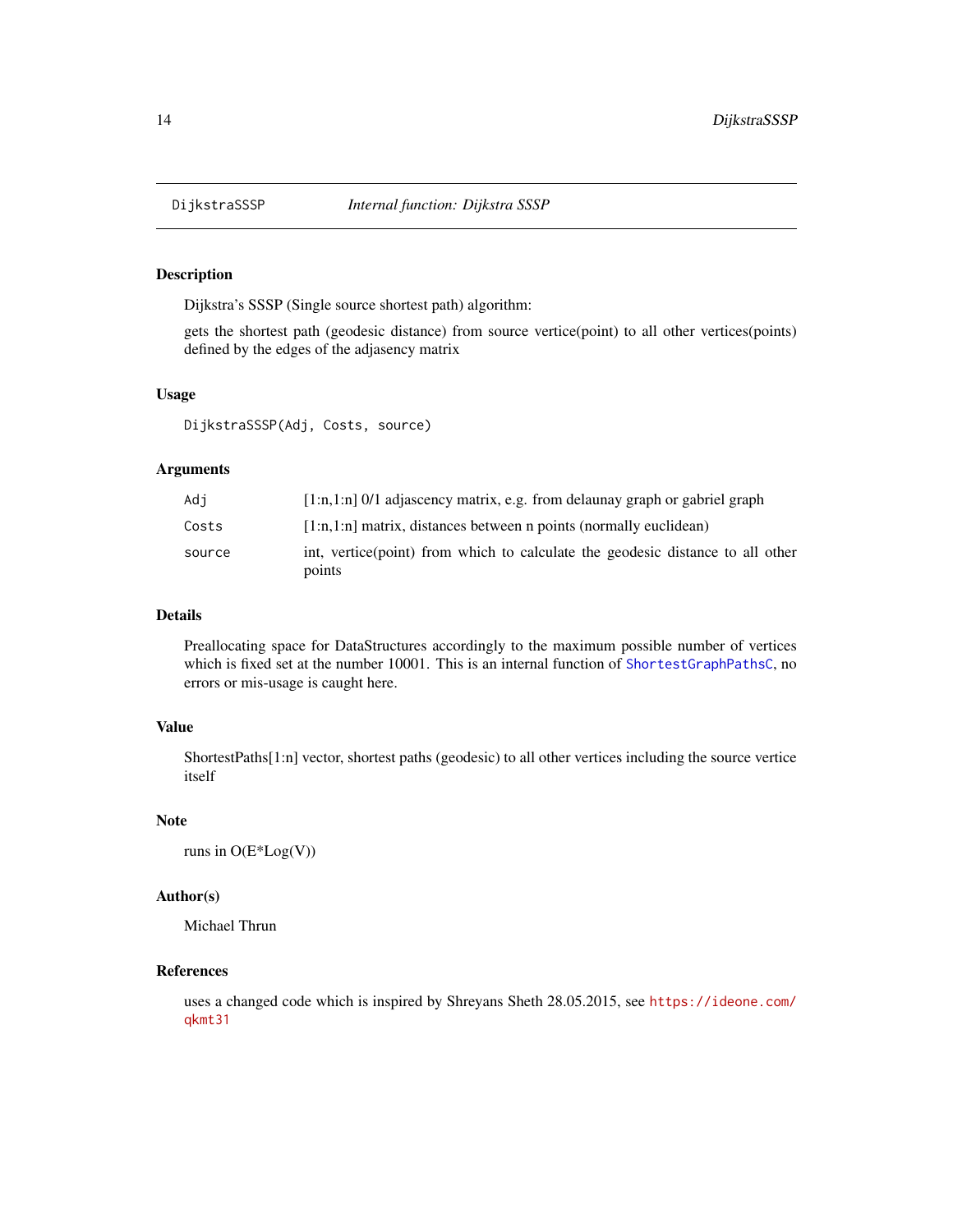<span id="page-14-1"></span><span id="page-14-0"></span>findPossiblePositionsCsingle

*Intern function, do not use yourself*

# Description

Finds all possible jumping position regarding a grid anda Radius for DataBots

# Usage

```
findPossiblePositionsCsingle(RadiusPositionsschablone,
jumplength, alpha, Lines)
```
# Arguments

RadiusPositionsschablone

|            | NumericMatrix, see setPolarGrid                                                                    |
|------------|----------------------------------------------------------------------------------------------------|
| jumplength | double radius of databots regarding neighborhood, they can jump to                                 |
| alpha      | double, zu streichen                                                                               |
| Lines      | double, jumpinglength has to smaller than Lines/2 and Lines/2 has to yield to a<br>integer number. |

# Details

Algorithm is described in [Thrun, 2018, p. 95, Listing 8.1].

# Value

OpenPositions NumericMatrix, indizes of open positions

# Author(s)

Michael Thrun

#### References

[Thrun, 2018] Thrun, M. C.: Projection Based Clustering through Self-Organization and Swarm Intelligence, doctoral dissertation 2017, Springer, Heidelberg, ISBN: 978-3-658-20539-3, doi: [10.1007](https://doi.org/10.1007/978-3-658-20540-9)/ [9783658205409,](https://doi.org/10.1007/978-3-658-20540-9) 2018.

# See Also

[setPolarGrid](#page-33-1)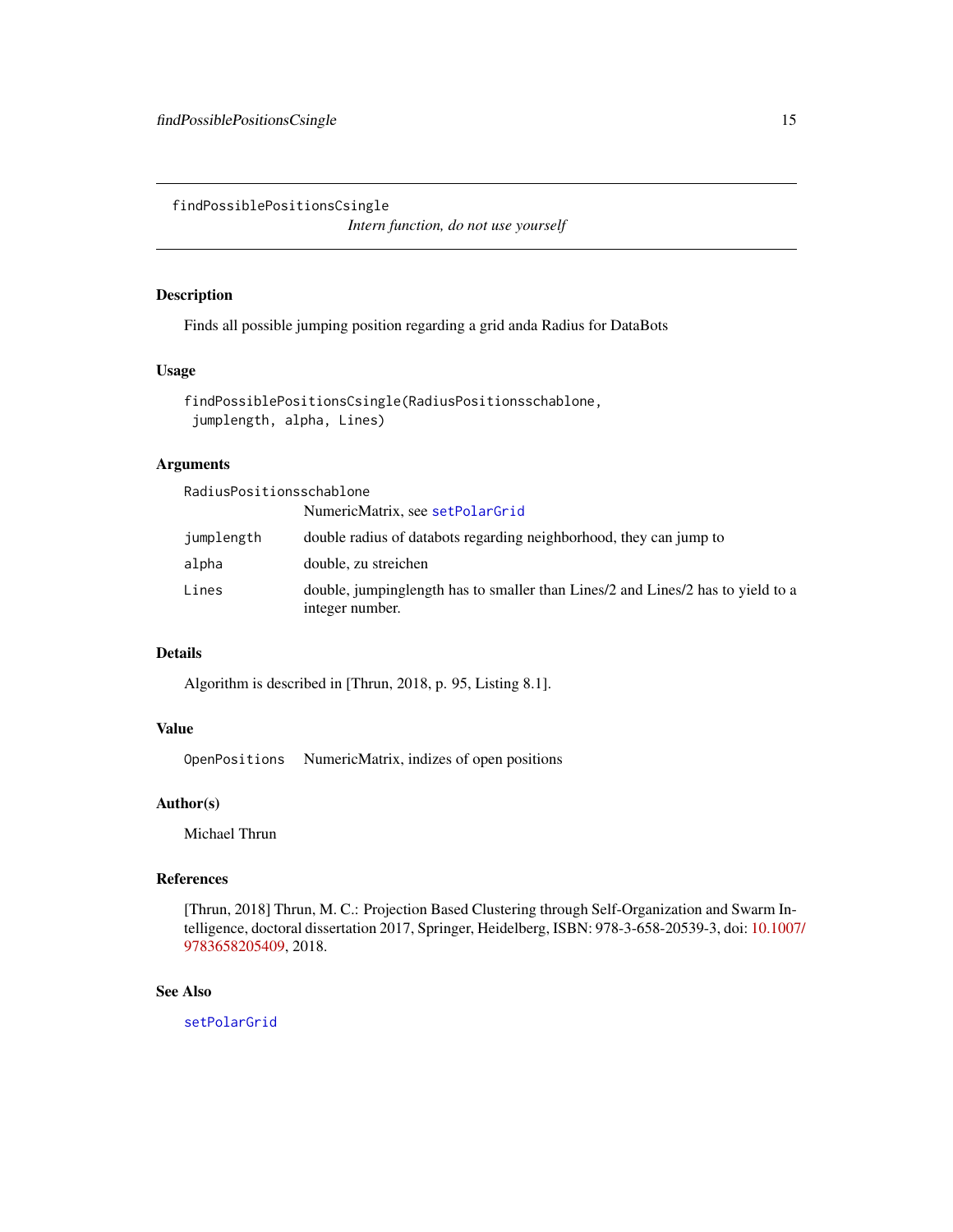#### <span id="page-15-1"></span><span id="page-15-0"></span>GeneratePswarmVisualization

*Generates the Umatrix for Pswarm algorithm*

# **Description**

DBS is a flexible and robust clustering framework that consists of three independent modules. The first module is the parameter-free projection method Pswarm [Pswarm](#page-22-1), which exploits the concepts of self-organization and emergence, game theory, swarm intelligence and symmetry considerations. The second module is a parameter-free high-dimensional data visualization technique, which generates projected points on a topographic map with hypsometric colors [GeneratePswarmVisualization](#page-15-1), called the generalized U-matrix. The third module is a clustering method with no sensitive parameters [DBSclustering](#page-7-1). The clustering can be verified by the visualization and vice versa. The term DBS refers to the method as a whole.

The [GeneratePswarmVisualization](#page-15-1) function generates the special case (please see [Thrun, 2018]) of the generalized Umatrix with the help of an unsupervised neural network (simplified emergent self-organizing map published in [Thrun/Ultsch, 2020]). From the generalized Umatrix a topographic map with hypsometric tints can be visualized. To see this visualization use [plotTopographicMap](#page-0-0) of the package GeneralizedUmatrix.

#### Usage

GeneratePswarmVisualization(Data,ProjectedPoints,LC,PlotIt=FALSE,ComputeInR=FALSE)

# Arguments

| Data            | $[1:n,1:d]$ array of data: n cases in rows, d variables in columns                                                                                                                                                                                                                                                                                             |
|-----------------|----------------------------------------------------------------------------------------------------------------------------------------------------------------------------------------------------------------------------------------------------------------------------------------------------------------------------------------------------------------|
| ProjectedPoints |                                                                                                                                                                                                                                                                                                                                                                |
|                 | matrix, Projected Points $[1:n,1:2]$ n by 2 matrix containing coordinates of the Pro-<br>jection: A matrix of the fitted configuration. see output of Pswarm for further<br>details                                                                                                                                                                            |
| LC.             | size of the grid c(Lines, Columns), number of Lines and Columns automatic<br>calculated by setGridSize in Pswarm                                                                                                                                                                                                                                               |
|                 | Sometimes is better to choose a different grid size, e.g. to to reduce computional<br>effort contrary to SOM, here the grid size defined only the resolution of the<br>visualizations The real grid size is predfined by Pswarm, but you may choose<br>a factor x*res\$LC if you so desire. Therefore, The resulting grid size is given<br>back in the Output. |
| PlotIt          | Optional, default(FALSE), If TRUE than uses plotTopographicMap of the pack-<br>age GeneralizedUmatrix is plotted as a topview in the tiled option, see details<br>for explanation.                                                                                                                                                                             |
| ComputeInR      | Optional, =TRUE: Rcode, =FALSE C++ implementation                                                                                                                                                                                                                                                                                                              |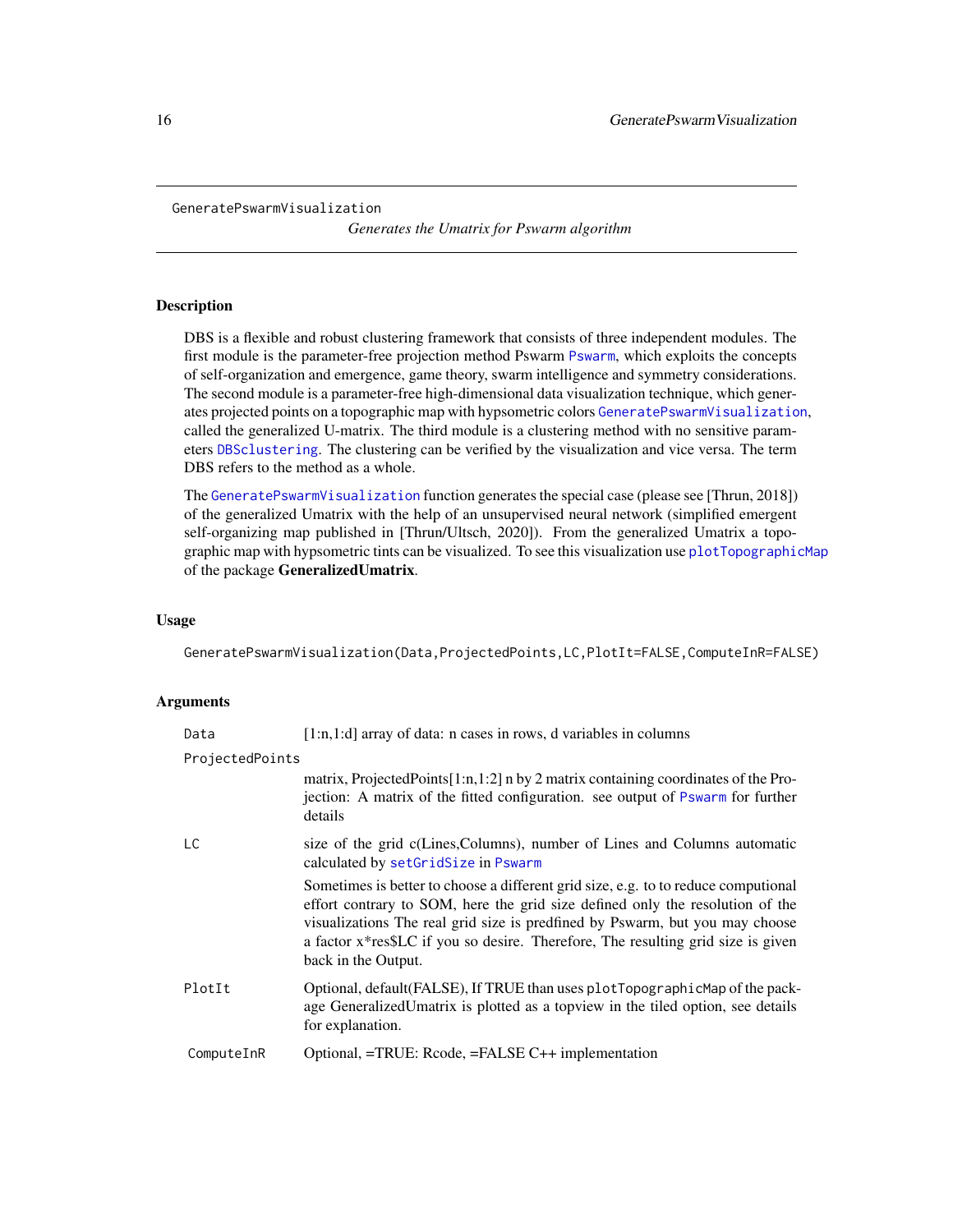# <span id="page-16-0"></span>Details

Tiled: The topographic map is visualized 4 times because the projection is toroidal. The reason is that there are no border in the visualizations and clusters (if they exist) are not disrupted by borders of the plot.

If you used [Pswarm](#page-22-1) with distance matrix instead of a data matrix (in the sense that you do not have any data matrix available), you may transform your distances into data by using MDS of the ProjectionBasedClustering package in order to use the [GeneratePswarmVisualization](#page-15-1) function. The correct dimension can be found through the Sheppard diagram or kruskals stress.

# Value

list of

| <b>Bestmatches</b> | matrix $[1:n,1:2]$ , BestMatches of the Umatrix, contrary to ESOM they are al-<br>ways fixed, because predefined by GridPoints.                                                                         |  |
|--------------------|---------------------------------------------------------------------------------------------------------------------------------------------------------------------------------------------------------|--|
| Umatrix            | matrix [1:Lines, 1:Columns],                                                                                                                                                                            |  |
| WeightsOfNeurons   |                                                                                                                                                                                                         |  |
|                    | array [1:Lines, 1:Columns, 1:d], d is the dimension of the weights, the same as in<br>the ESOM algorithm                                                                                                |  |
| GridPoints         | matrix [1:n,1:2], quantized projected points: projected points now lie on a pre-<br>defined grid.                                                                                                       |  |
| LC                 | c(Lines, Columns), normally equal to grid size of Pswarm, sometimes it a better<br>or a lower resolution for the visualization is better. Therefore here the grid size<br>of the neurons is given back. |  |
| PlotlyHandle       | If PlotIt=FALSE: NULL, otherwise plotly object for ploting topyiew of topo-<br>graphic map                                                                                                              |  |

# Note

If you used pswarm with distance matrix instead of a data matrix you can mds transform your distances into data (see the MDS function of the ProjectionBasedClustering package.). The correct dimension can be found through the Sheppard diagram or kruskals stress.

#### Note

The extraction of an island out of the generalized Umatrix can be performed using the interactiveGeneralizedUmatrixIsl function in the package ProjectionBasedClustering.

The main code of both functions GeneralizedUmatrix and GeneratePswarmVisualization is the same C++ function sESOM4BMUs which is described in [Thrun/Ultsch, 2020].

# Author(s)

Michael Thrun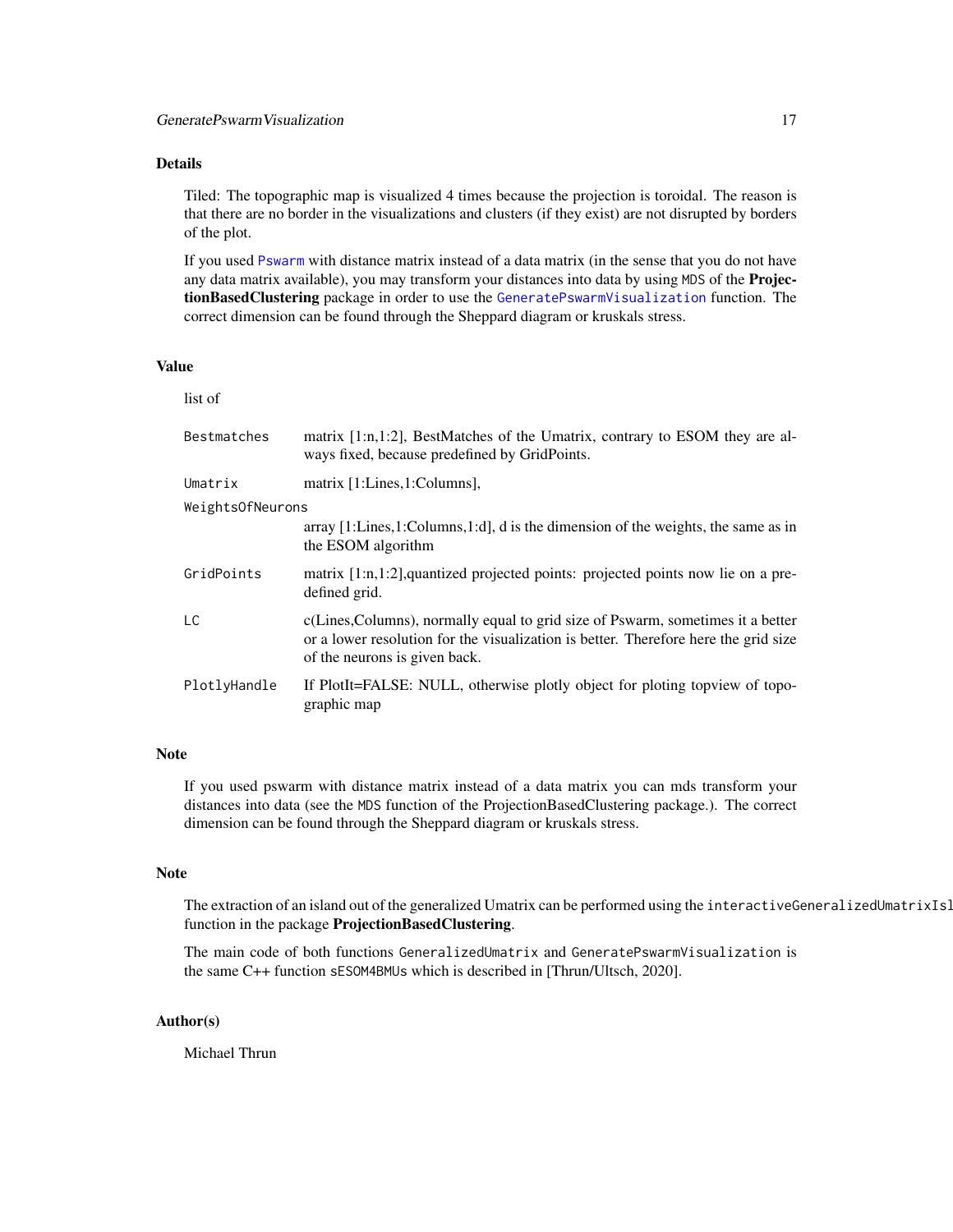# <span id="page-17-0"></span>References

[Thrun, 2018] Thrun, M. C.: Projection Based Clustering through Self-Organization and Swarm Intelligence, doctoral dissertation 2017, Springer, Heidelberg, ISBN: 978-3-658-20539-3, doi: [10.1007](https://doi.org/10.1007/978-3-658-20540-9)/ [9783658205409,](https://doi.org/10.1007/978-3-658-20540-9) 2018.

[Thrun/Ultsch, 2020] Thrun, M. C., & Ultsch, A.: Uncovering High-Dimensional Structures of Projections from Dimensionality Reduction Methods, MethodsX, Vol. 7, pp. 101093, doi: [10.1016/](https://doi.org/10.1016/j.mex.2020.101093) [j.mex.2020.101093,](https://doi.org/10.1016/j.mex.2020.101093) 2020.

#### See Also

[Pswarm](#page-22-1) and [plotTopographicMap](#page-0-0) and [GeneralizedUmatrix](#page-0-0) of the package GeneralizedUmatrix

#### Examples

```
data("Lsun3D")
Data=Lsun3D$Data
Cls=Lsun3D$Cls
InputDistances=as.matrix(dist(Data))
```

```
projList=Pswarm(InputDistances)
genUmatrixList=GeneratePswarmVisualization(Data,projList$ProjectedPoints,projList$LC)
library(GeneralizedUmatrix)
plotTopographicMap(genUmatrixList$Umatrix,genUmatrixList$Bestmatches,Cls)
```
getCartesianCoordinates

*Intern function: Transformation of Databot indizes to coordinates*

# Description

Transforms Databot indizes to exact cartesian coordinates on an toroid two dimensional grid.

# Arguments

| DataBotsPos[1:N]           |                                                                                                   |
|----------------------------|---------------------------------------------------------------------------------------------------|
|                            | complex vector Two Indizes per Databot describing its positions in an two di-                     |
|                            | mensional grid                                                                                    |
| GridRadius[Lines, Columns] |                                                                                                   |
|                            | Radii Matrix of all possible Positions of DataBots in Grid, see also documenta-                   |
|                            | tion of setPolarGrid                                                                              |
| GridAngle[Lines,Columns]   |                                                                                                   |
|                            | Angle Matrix of all possible Positions of DataBots in Grid, see also documenta-                   |
|                            | tion of setPolarGrid                                                                              |
| Lines, Columns             | Size of planar toroid two dimensional grid                                                        |
| QuadOrHexa                 | Optional, FALSE=If DataPos on hexadiagonal grid, round to 2 decimals after<br>value, Default=TRUE |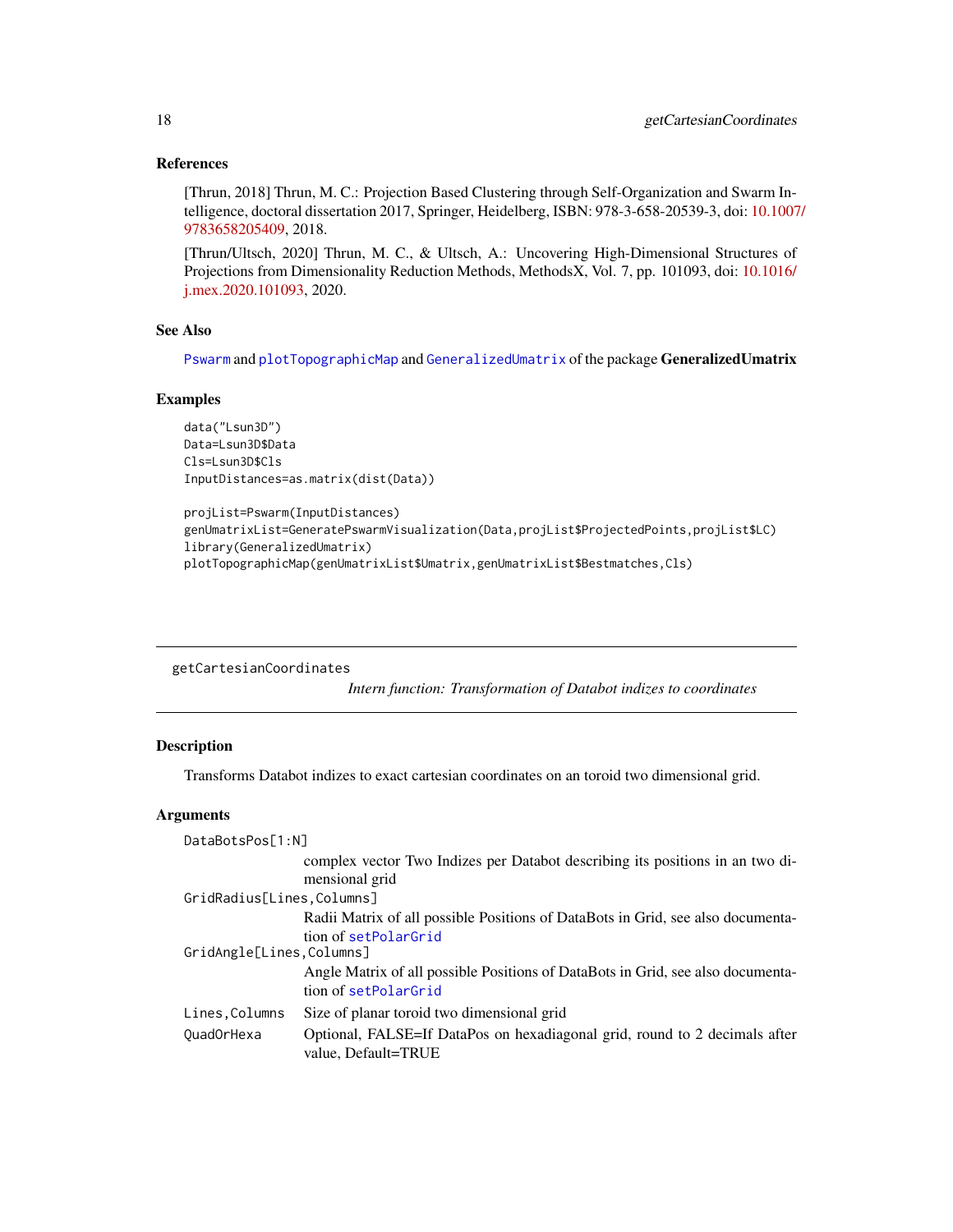# <span id="page-18-0"></span>Details

Transformation is described in [Thrun, 2018, p. 93].

# Value

BestMatchingUnits[1:N,2] coordinates on an two dimensional grid for each databot excluding unique key, such that by using [GeneratePswarmVisualization](#page-15-1) a visualization of the Pswarm projection is possible

# Author(s)

Michael Thrun

# References

[Thrun, 2018] Thrun, M. C.: Projection Based Clustering through Self-Organization and Swarm Intelligence, doctoral dissertation 2017, Springer, Heidelberg, ISBN: 978-3-658-20539-3, doi: [10.1007](https://doi.org/10.1007/978-3-658-20540-9)/ [9783658205409,](https://doi.org/10.1007/978-3-658-20540-9) 2018.

getUmatrix4Projection *depricated! see GeneralizedUmatrix() Generalisierte U-Matrix fuer Projektionsverfahren*

# Description

depricated! see GeneralizedUmatrix()

#### Usage

```
getUmatrix4Projection(Data,ProjectedPoints,
PlotIt=TRUE,Cls=NULL,toroid=T,Tiled=F,ComputeInR=F)
```
# Arguments

| Data            | $[1:n,1:d]$ array of data: n cases in rows, d variables in columns                                       |
|-----------------|----------------------------------------------------------------------------------------------------------|
| ProjectedPoints |                                                                                                          |
|                 | $[1:n,2]$ by 2 matrix containing coordinates of the Projection: A matrix of the<br>fitted configuration. |
| PlotIt          | Optional, bool, defaut=FALSE, if =TRUE: U-Marix of every current Position of<br>Databots will be shown   |
| Cls             | Optional, For plotting, see plotUmatrix in package Umatrix                                               |
| toroid          | Optional, Default=FALSE,                                                                                 |
|                 | $=\epsilon$ FALSE planar computation                                                                     |
|                 | ==TRUE: toroid borderless computation, set so only if projection method is also<br>toroidal              |
| Tiled           | Optional, For plotting see plotUmatrix in package Umatrix                                                |
| ComputeInR      | Optional, =T: Rcode, =F Cpp Code                                                                         |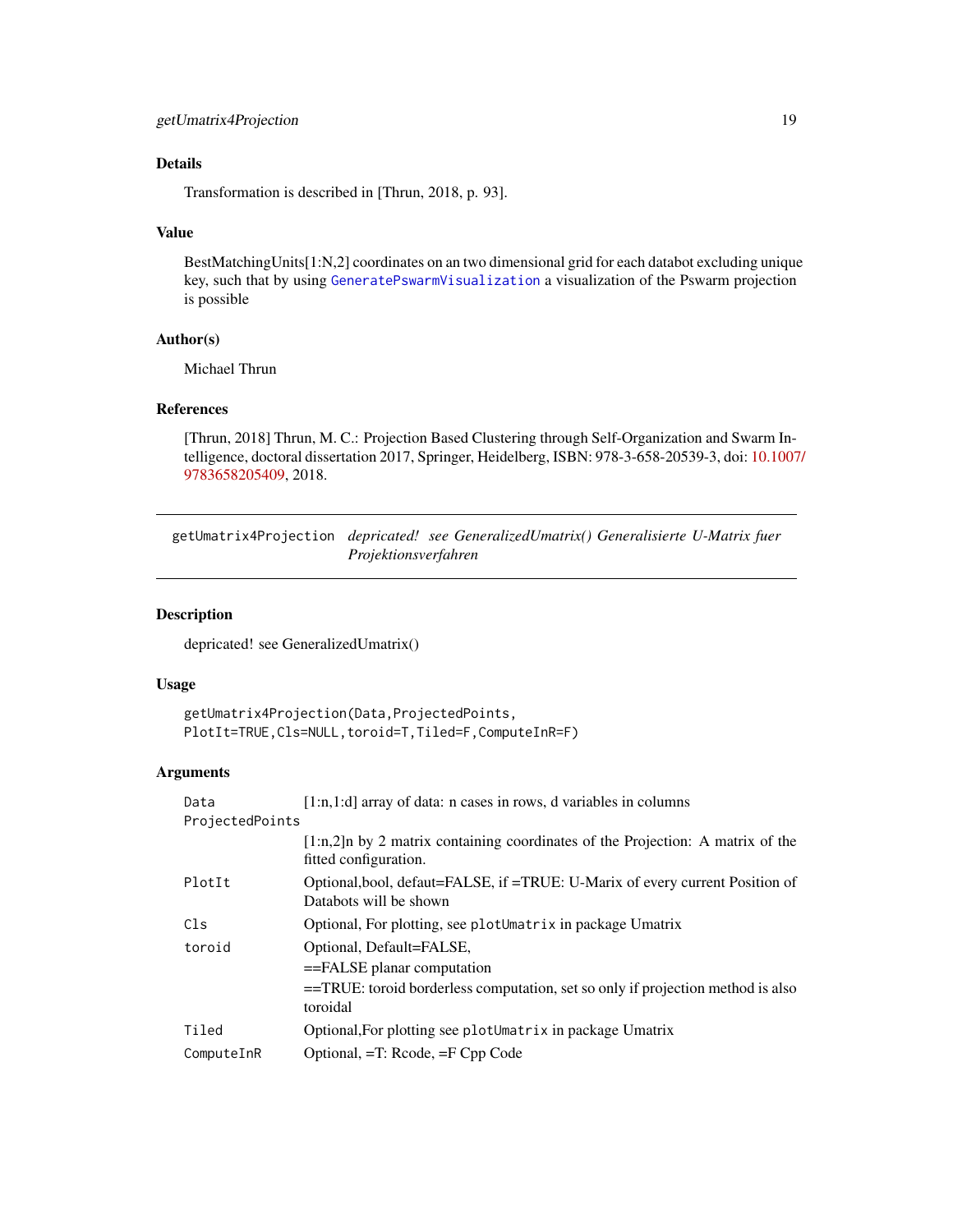# <span id="page-19-0"></span>Value

List with

| Umatrix                          | [1:Lines,1:Columns] (see ReadUMX in package DataIO)                                                                                                         |
|----------------------------------|-------------------------------------------------------------------------------------------------------------------------------------------------------------|
| EsomNeurons                      | [Lines, Columns, weights] 3-dimensional numeric array (wide format), not wts<br>(long format)                                                               |
| Bestmatches                      | [1:n,OutputDimension] GridConverted Projected Points information converted<br>by convertProjectionProjectedPoints() to predefined Grid by Lines and Columns |
| gplotres<br>unbesetztePositionen | Ausgabe von ggplot<br>Umatrix[unbesetztePositionen] $=NA$                                                                                                   |

# Author(s)

Michael Thrun

# References

[Thrun, 2018] Thrun, M. C.: Projection Based Clustering through Self-Organization and Swarm Intelligence, doctoral dissertation 2017, Springer, ISBN: 978-3-658-20539-3, Heidelberg, 2018.

#### Examples

```
data("Lsun3D")
Data=Lsun3D$Data
Cls=Lsun3D$Cls
InputDistances=as.matrix(dist(Data))
res=cmdscale(d=InputDistances, k = 2, eig = TRUE, add = FALSE, x.ret = FALSE)
ProjectedPoints=as.matrix(res$points)
# Stress = KruskalStress(InputDistances, as.matrix(dist(ProjectedPoints)))
#resUmatrix=GeneralizedUmatrix(Data,ProjectedPoints)
#plotTopographicMap(resUmatrix$Umatrix,resUmatrix$Bestmatches,Cls)
```

| ٠ |  |  |
|---|--|--|
|   |  |  |

Hepta *Hepta is part of the Fundamental Clustering Problem Suit (FCPS) [Thrun/Ultsch, 2020].*

#### Description

clearly defined clusters, different variances

# Usage

data("Hepta")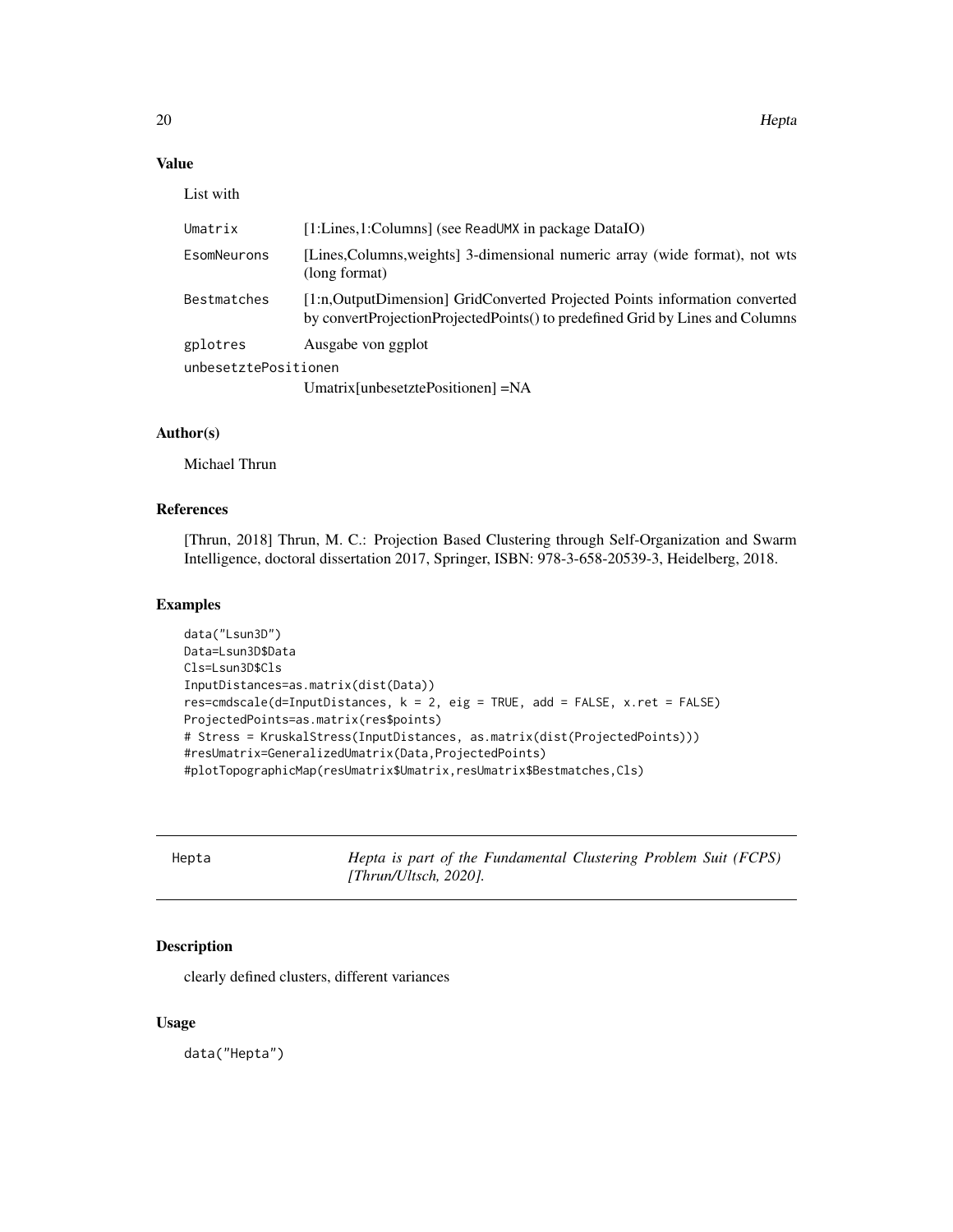#### <span id="page-20-0"></span> $Lsum3D$  21

# Details

Size 212, Dimensions 3, stored in Hepta\$Data Classes 7, stored in Hepta\$Cls

#### References

[Thrun/Ultsch, 2020] Thrun, M. C., & Ultsch, A.: Clustering Benchmark Datasets Exploiting the Fundamental Clustering Problems, Data in Brief,Vol. 30(C), pp. 105501, DOI 10.1016/j.dib.2020.105501 , 2020.

# Examples

data(Hepta) str(Hepta)

| sun3D |  |
|-------|--|
|-------|--|

Lsun3D *Lsun3D is part of the Fundamental Clustering Problem Suit (FCPS) [Thrun/Ultsch, 2020].*

#### Description

clearly defined clusters, different variances

#### Usage

data("Lsun3D")

# Details

Size 404, Dimensions 3

Dataset defined discontinuites, where the clusters have different variances. Three main Clusters, and four Outliers (in Cluster 4). See for a more detailed description in [Thrun, 2018].

# References

[Thrun/Ultsch, 2020] Thrun, M. C., & Ultsch, A.: Clustering Benchmark Datasets Exploiting the Fundamental Clustering Problems, Data in Brief,Vol. 30(C), pp. 105501, DOI 10.1016/j.dib.2020.105501 , 2020.

# Examples

```
data(Lsun3D)
str(Lsun3D)
Cls=Lsun3D$Cls
Data=Lsun3D$Data
```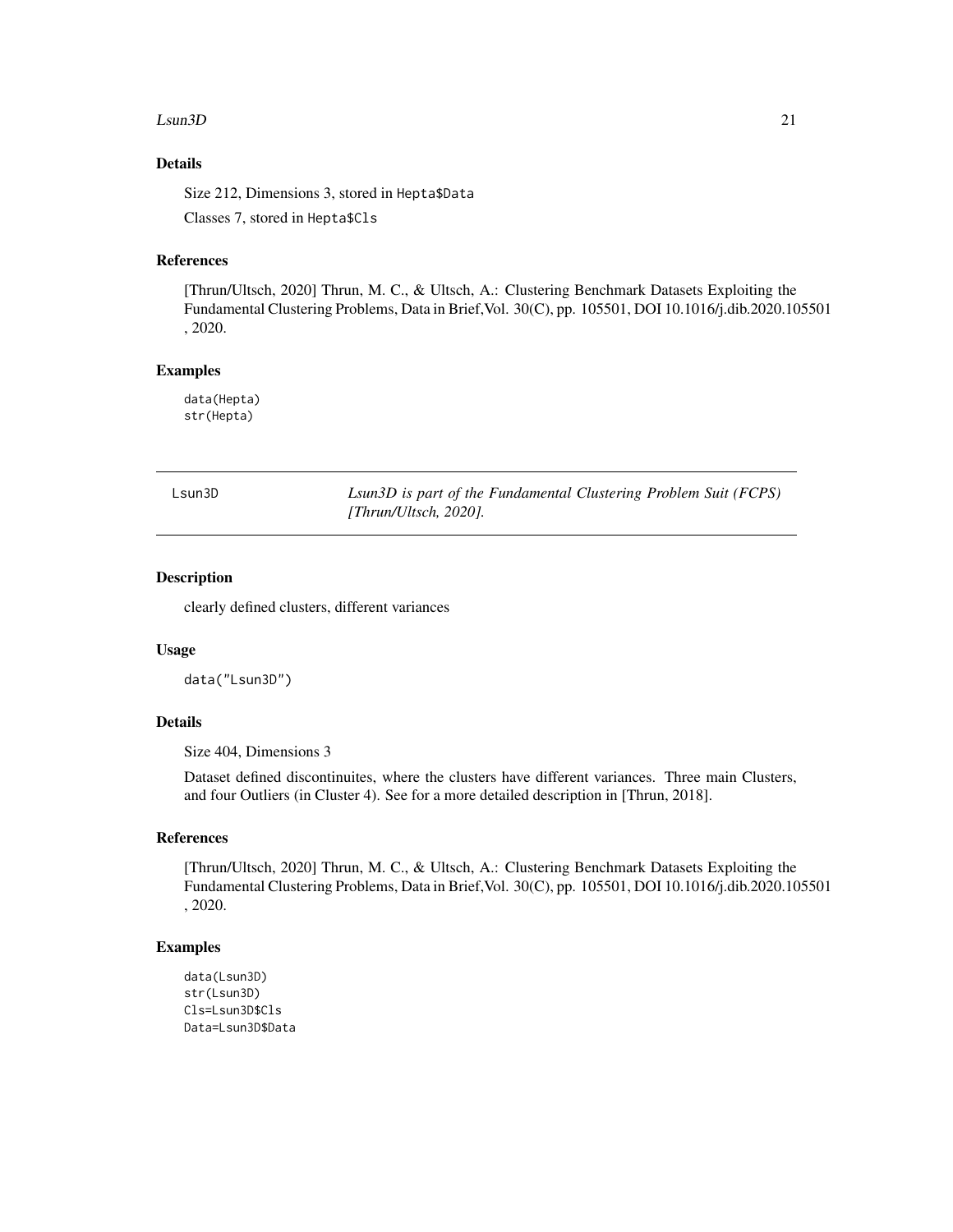<span id="page-21-0"></span>

# Description

Intern function, generates a scatter plot of the progess of the Pswarm algorithm after every nash equlibirum. Every point symbolizes a Databot. If a prior classification is given (Cls) then the Databots have the colors defined by the class labels.

#### Usage

plotSwarm(Points,Cls,xlab,ylab,main)

#### Arguments

| Points | Projected Points or DataBot positions in cartesian coordinates |
|--------|----------------------------------------------------------------|
| Cls    | optional, Classification as a numeric vector, if given         |
| xlab   | $=$ $X'$ , optional, string                                    |
| ylab   | $=$ Y', optional, string                                       |
| main   | $=$ "DataBots", optional, string                               |

#### Author(s)

Michael Thrun

# See Also

[Pswarm](#page-22-1) with PlotIt=TRUE

ProjectedPoints2Grid *Transforms ProjectedPoints to a grid*

# Description

quantized xy cartesianncoordinates of ProjectedPoints

### Usage

ProjectedPoints2Grid(ProjectedPoints, Lines, Columns,PlotIt)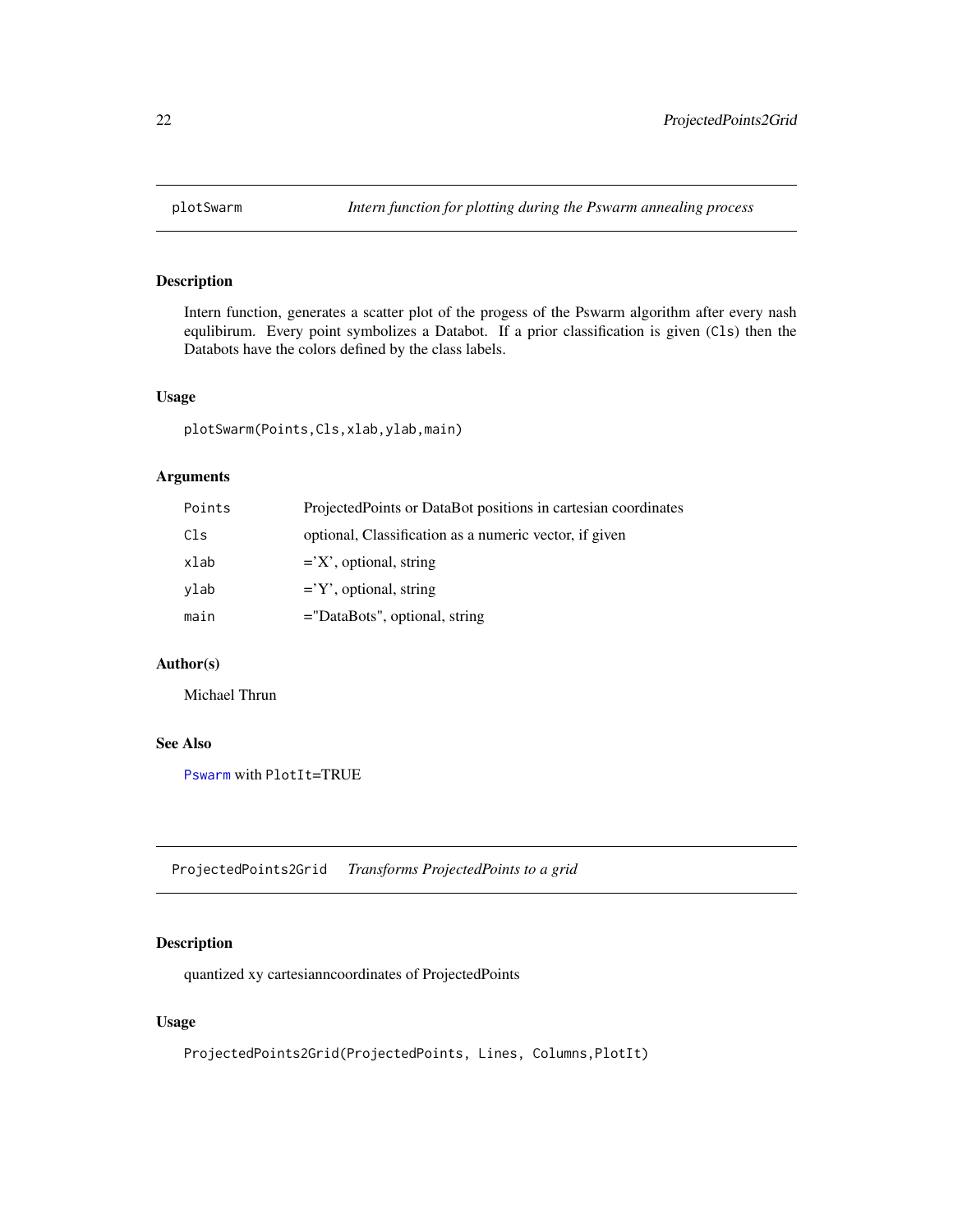#### <span id="page-22-0"></span>Pswarm 23

#### Arguments

| ProjectedPoints |                                                      |
|-----------------|------------------------------------------------------|
|                 | $[1:n,1:2]$ matrix of cartesian xy coordinates       |
| Lines           | double, length of small side of the rectangular grid |
| Columns         | double, length of big side of the rectangular grid   |
| PlotIt          | optional, bool, shows the result if TRUE             |

#### Details

intern function, described in [Thrun, 2018, p.47]

# Value

BestMatches[1:n,1:3] columns in order: Key,Lines,Columns

# Author(s)

Michael Thrun

# References

[Thrun, 2018] Thrun, M. C.: Projection Based Clustering through Self-Organization and Swarm Intelligence, doctoral dissertation 2017, Springer, Heidelberg, ISBN: 978-3-658-20539-3, doi: [10.1007](https://doi.org/10.1007/978-3-658-20540-9)/ [9783658205409,](https://doi.org/10.1007/978-3-658-20540-9) 2018.

#### See Also

[GeneratePswarmVisualization](#page-15-1)

<span id="page-22-1"></span>Pswarm *A Swarm of Databots based on polar coordinates (Polar Swarm).*

# Description

This projetion method is a part of the databionic swarm which uses the nash equlibrium [Thrun/Ultsch, 2021] . Using polar coordinates for agents (here Databots) in two dimensions has many advantages, for further details see [Thrun, 2018] and [Thrun/Ultsch, 2021].

#### Usage

Pswarm(DataOrDistance,PlotIt=F,Cls=NULL,Silent=T,

Debug=FALSE,LC=c(NULL,NULL),method= "euclidean",...)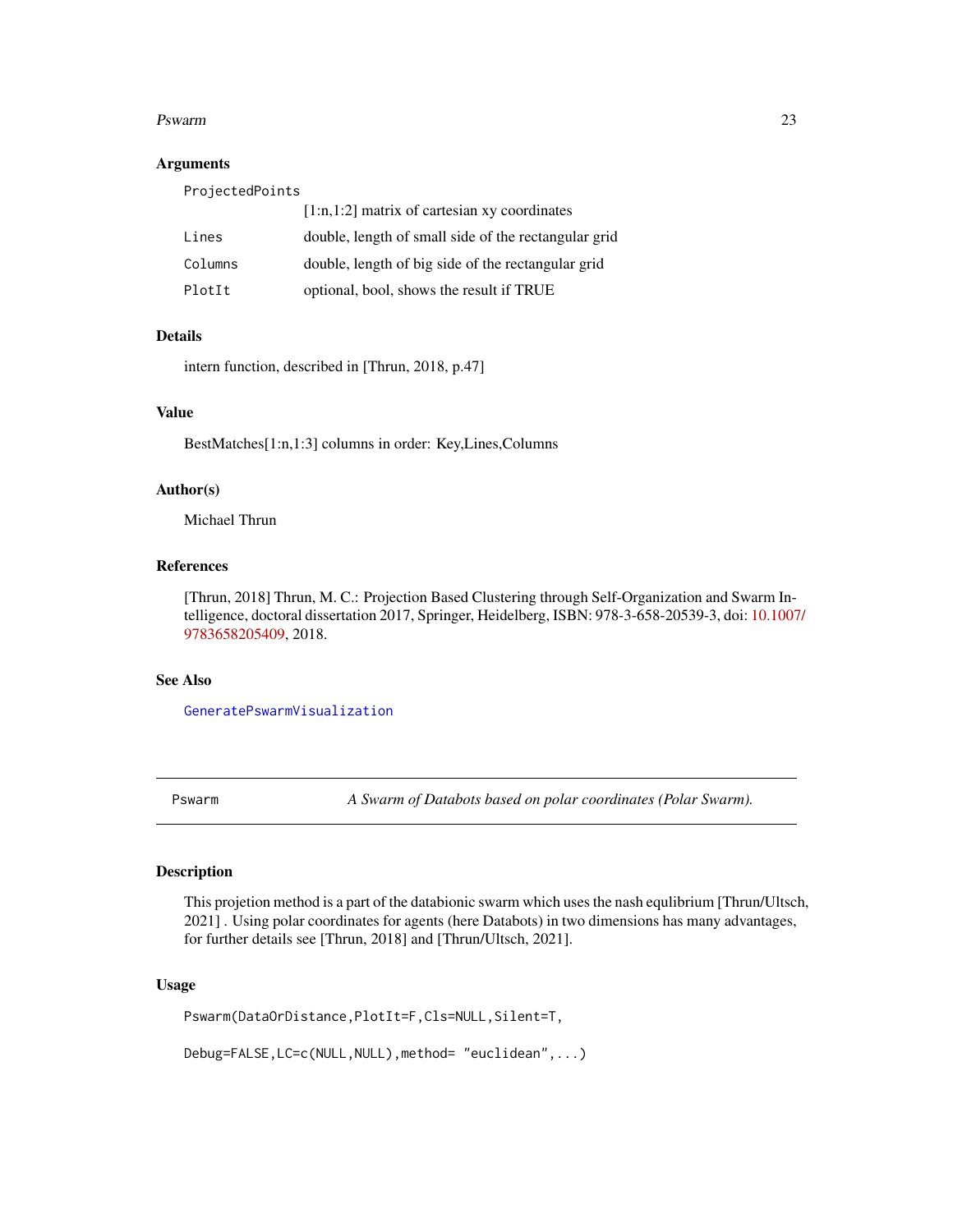#### <span id="page-23-0"></span>Arguments

|        | Data0rDistance matrix, DataOrDistance[1:n,1:n] symmetric matrix of dissimilarities, if variable<br>unsymmetric DataOrDistance[1:d,1:n] is assumed as a dataset and the euclidean<br>distances are calculated of d variables and n cases |
|--------|-----------------------------------------------------------------------------------------------------------------------------------------------------------------------------------------------------------------------------------------|
| PlotIt | Optional, bool, default=FALSE, If =TRUE, Plots the projection during the com-<br>putation prozess after every nash equilibirum                                                                                                          |
| Cls    | Optional, numeric vector [1:n], given Classification in numbers, only for plot-<br>ting if PlotIt=TRUE, irrelevant for computations                                                                                                     |
| Silent | Optional, bool, default=FALSE, If =TRUE results in various console messages                                                                                                                                                             |
| Debug  | Optional, Debug, default=FALSE, =TRUE results in various console messages,<br>depricated for CRAN, because cout is not allowed.                                                                                                         |
| LC     | Optional, grid size c(Lines, Columns),<br>sometimes it is better to call set GridSize separately.                                                                                                                                       |
| method | Optional, one of 39 distance methods of parDist of package parallelDist, if<br>Data matrix is chosen above                                                                                                                              |
| .      | Further arguments passed on to the parDist function, e.g. user-defined distance<br>functions                                                                                                                                            |

# Details

DBS is a flexible and robust clustering framework that consists of three independent modules. The first module is the parameter-free projection method Pswarm [Pswarm](#page-22-1), which exploits the concepts of self-organization and emergence, game theory, swarm intelligence and symmetry considerations. The second module is a parameter-free high-dimensional data visualization technique, which generates projected points on a topographic map with hypsometric colors [GeneratePswarmVisualization](#page-15-1), called the generalized U-matrix. The third module is a clustering method with no sensitive parameters [DBSclustering](#page-7-1). The clustering can be verified by the visualization and vice versa. The term DBS refers to the method as a whole.

#### Value

| List with       |                                                    |
|-----------------|----------------------------------------------------|
| ProjectedPoints |                                                    |
|                 | $[1:n,1:2]$ xy cartesian coordinates of projection |
| LC              | number of Lines and Columns in c(Lines, Columns)   |
| Control         | List, only for intern debugging                    |

# Note

LC is now automatically estimated; LC is the size of the grid c(Lines,Columns), number of Lines and Columns, default c(NULL,NULL) and automatic calculation by [setGridSize](#page-32-1)

# Author(s)

Michael Thrun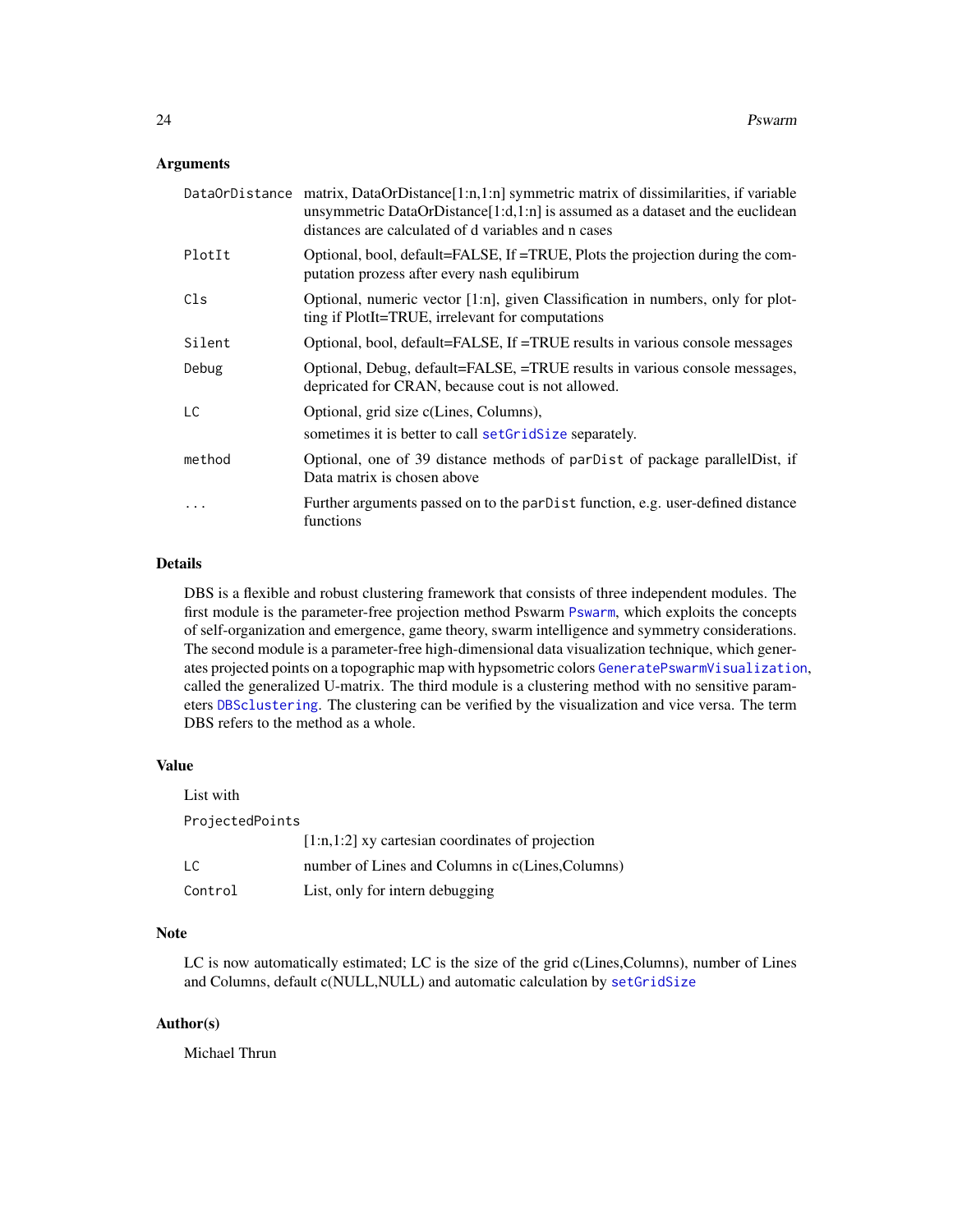# <span id="page-24-0"></span>References

[Thrun, 2018] Thrun, M. C.: Projection Based Clustering through Self-Organization and Swarm Intelligence, doctoral dissertation 2017, Springer, Heidelberg, ISBN: 978-3-658-20539-3, doi: [10.1007](https://doi.org/10.1007/978-3-658-20540-9)/ [9783658205409,](https://doi.org/10.1007/978-3-658-20540-9) 2018.

[Thrun/Ultsch, 2021] Thrun, M. C., and Ultsch, A.: Swarm Intelligence for Self-Organized Clustering, Artificial Intelligence, Vol. 290, pp. 103237, doi: [10.1016/j.artint.2020.103237,](https://doi.org/10.1016/j.artint.2020.103237) 2021.

# Examples

```
data("Lsun3D")
Data=Lsun3D$Data
Cls=Lsun3D$Cls
InputDistances=as.matrix(dist(Data))
#If not called separately setGridSize() is called in Pswarm
LC=setGridSize(InputDistances)
res=Pswarm(InputDistances,LC=LC,Cls=Cls,PlotIt=TRUE)
```
PswarmCurrentRadiusC2botsPositive

*intern function, do not use yourself*

# Description

Finds the weak Nash equilibirium for DataBots in one epoch(Radius), requires the setting of constants, grid, and so on in [Pswarm](#page-22-1)

### Usage

```
PswarmCurrentRadiusC2botsPositive( AllDataBotsPosOld,
Radius, DataDists,
IndPossibleDBPosR,
RadiusPositionsschablone, pp,
Nullpunkt, Lines, Columns,
nBots, limit, steigungsverlaufind, StressConstAditiv,debug)
```
# Arguments

| AllDataBotsPosOld |                                                                                         |
|-------------------|-----------------------------------------------------------------------------------------|
|                   | Complex Vector $[1:n,1]$ , DataBots position in the last Nash-Equlibrium                |
| Radius            | double, Radius of payoff function, neighborhood, where other DatsBots can be<br>smelled |
| DataDists         | NumericMatrix, Inputdistances[1:n,1:n]                                                  |
| IndPossibleDBPosR |                                                                                         |
|                   | Complex Vector, see output of findPossiblePositionsCsingle                              |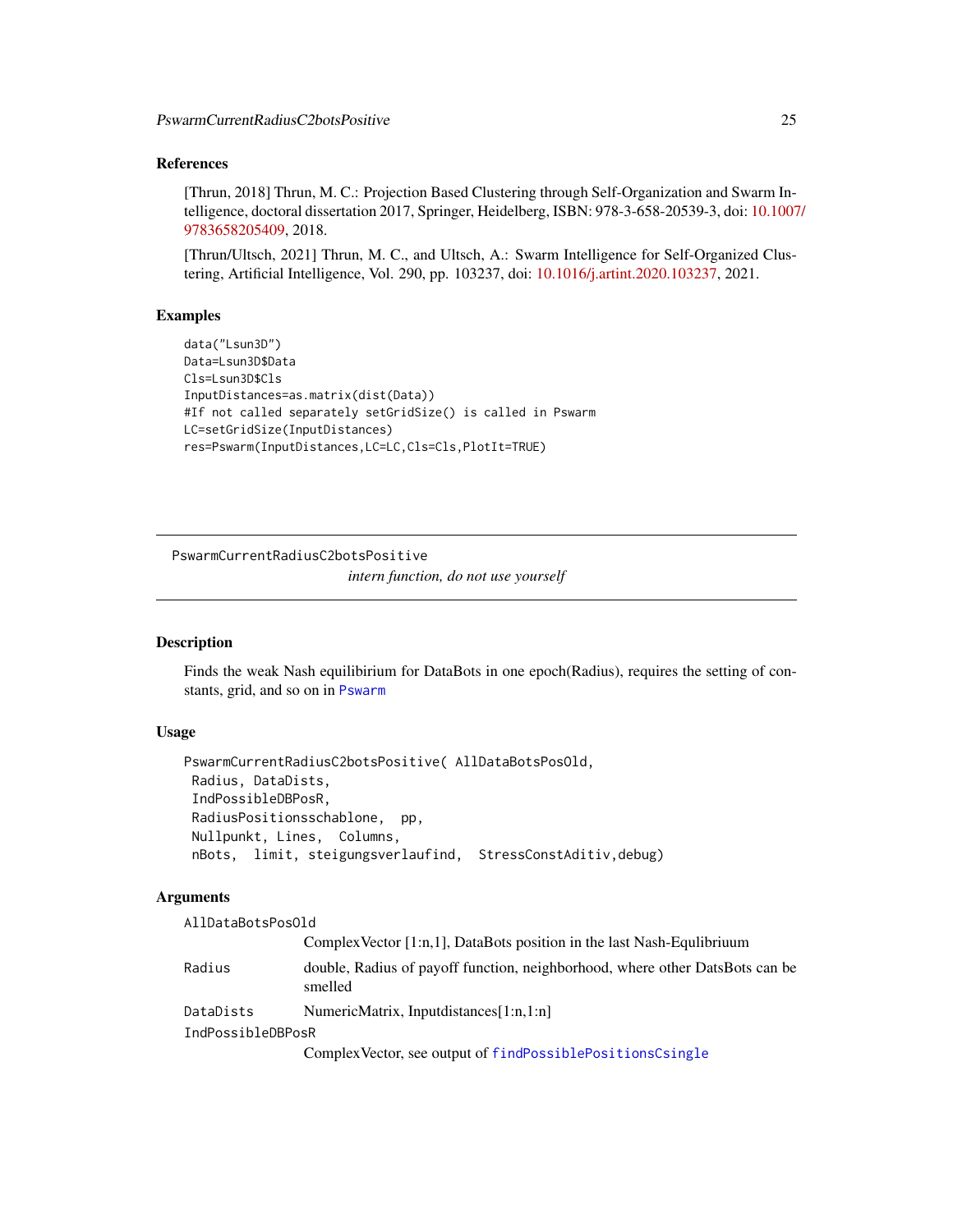<span id="page-25-0"></span>

| RadiusPositionsschablone |                                                                                                                                                    |  |
|--------------------------|----------------------------------------------------------------------------------------------------------------------------------------------------|--|
|                          | NumericMatrix, see AllallowedDBPosR0 in setPolarGrid                                                                                               |  |
| pp                       | NumericVector, number of jumping simultaneously DataBots of one eppoch<br>(per nash-equilibirum), this vector is linearly monotonically decreasing |  |
| Nullpunkt                | NumericVector, equals which(AllallowedDBPosR0==0, arr. ind=T), see see<br>AllallowedDBPosR0 in setPolarGrid                                        |  |
| Lines                    | double, small edge length of rectangulare grid                                                                                                     |  |
| Columns                  | double, big edge length of rectangulare grid                                                                                                       |  |
| nBots                    | double, intern constant, equals round(pp[Radius]*DBAnzahl)                                                                                         |  |
| limit                    | int, intern constant, equals ceiling (1/pp[Radius])                                                                                                |  |
| steigungsverlaufind      |                                                                                                                                                    |  |
|                          | int, intern constant                                                                                                                               |  |
| StressConstAditiv        |                                                                                                                                                    |  |
|                          | double, intern constant, sum of payoff of all databots in random condition before<br>the algorithm starts                                          |  |
| debug                    | optional, bool: If TRUE prints status every 100 iterations                                                                                         |  |

# Details

Algorithm is described in [Thrun, 2018, p. 95, Listing 8.1].

# Value

list of

|                   | AllDataBotsPos ComplexVector, indizes of DataBot Positions after a weak Nash equilibrium is<br>found |
|-------------------|------------------------------------------------------------------------------------------------------|
|                   | stressverlauf Numeric Vector, intern result, for debugging only                                      |
| fokussiertlaufind |                                                                                                      |
|                   | Numeric Vector, intern result, for debugging only                                                    |

# Author(s)

Michael Thrun

# References

[Thrun, 2018] Thrun, M. C.: Projection Based Clustering through Self-Organization and Swarm Intelligence, doctoral dissertation 2017, Springer, Heidelberg, ISBN: 978-3-658-20539-3, doi: [10.1007](https://doi.org/10.1007/978-3-658-20540-9)/ [9783658205409,](https://doi.org/10.1007/978-3-658-20540-9) 2018.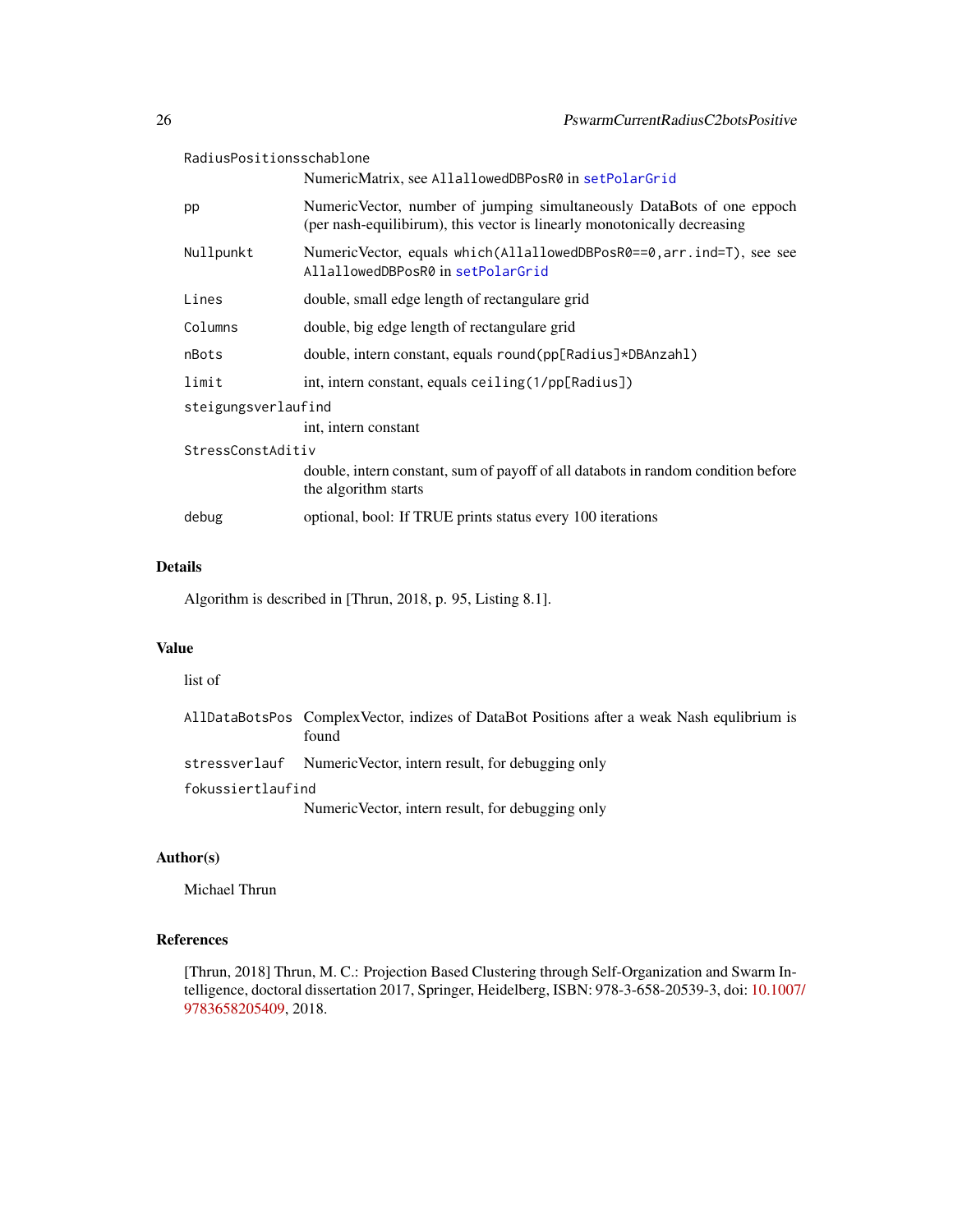<span id="page-26-0"></span>rDistanceToroidCsingle

*Intern function for* [Pswarm](#page-22-1)

#### Description

toroid distance calculation

#### Usage

```
rDistanceToroidCsingle( AllDataBotsPosX,
AllDataBotsPosY, AllallowedDBPosR0,
Lines, Columns, Nullpunkt)
```
# Arguments

| AllDataBotsPosX   |                                                 |  |
|-------------------|-------------------------------------------------|--|
|                   | NumericVector [1:n,1], positions of on grid     |  |
| AllDataBotsPosY   |                                                 |  |
|                   | Numeric Vector $[1:n,1]$ , positions of on grid |  |
| AllallowedDBPosR0 |                                                 |  |
|                   | <b>NumericMatrix</b>                            |  |
| Lines             | double                                          |  |
| Columns           | double                                          |  |
| Nullpunkt         | Numeric Vector                                  |  |

#### Details

Part of the algorithm described in [Thrun, 2018, p. 95, Listing 8.1].

#### Value

numeric matrix of toroid Distances[1:n,1:n]

# Note

do not use yourself

# Author(s)

Michael Thrun

# References

[Thrun, 2018] Thrun, M. C.: Projection Based Clustering through Self-Organization and Swarm Intelligence, doctoral dissertation 2017, Springer, Heidelberg, ISBN: 978-3-658-20539-3, doi: [10.1007](https://doi.org/10.1007/978-3-658-20540-9)/ [9783658205409,](https://doi.org/10.1007/978-3-658-20540-9) 2018.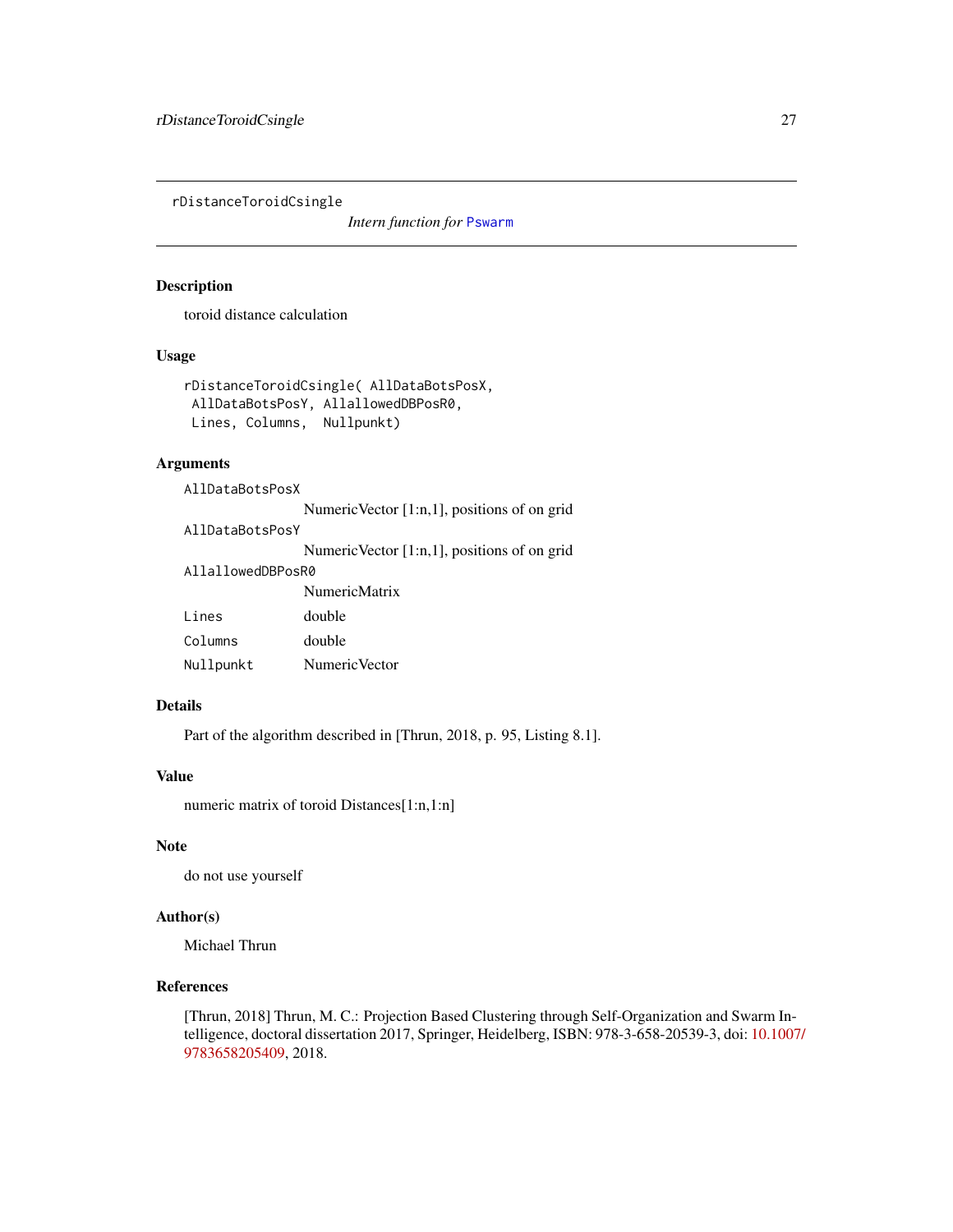# <span id="page-27-0"></span>See Also

[Pswarm](#page-22-1)

RelativeDifference *Relative Difference*

# Description

Calculates the difference between positive x and y values

# Usage

```
RelativeDifference(X, Y, epsilon = 10^-10,na.rm=FALSE)
```
#### Arguments

| X.      | either a value or numerical vector of $[1:n]$                                                                                  |
|---------|--------------------------------------------------------------------------------------------------------------------------------|
| Y       | either a value or numerical vector of $[1:n]$                                                                                  |
| epsilon | Optional, If both x and y are approximatly zero the output is also zero                                                        |
| na.rm   | Optional, function does not work with non finite values. If these cases should<br>be automatically removed, set parameter TRUE |

# Details

Contrary to other approaches in this cases the range of values lies between [-2,2]. The approach is only valid for positive values ofX and Y. The realtive difference R is defined with

$$
R = \frac{Y - X}{0.5 * (X + Y)}
$$

Negative value indicate that X is higher than Y and positive values that X is lower than Y.

# Value

R

# Note

It can be combined with the DelaunayClassificationError if a clear baseline is defined.

# Author(s)

Michael Thrun

#### References

Ultsch, A.: Is Log Ratio a Good Value for Measuring Return in Stock Investments? GfKl 2008, pp, 505-511, 2008.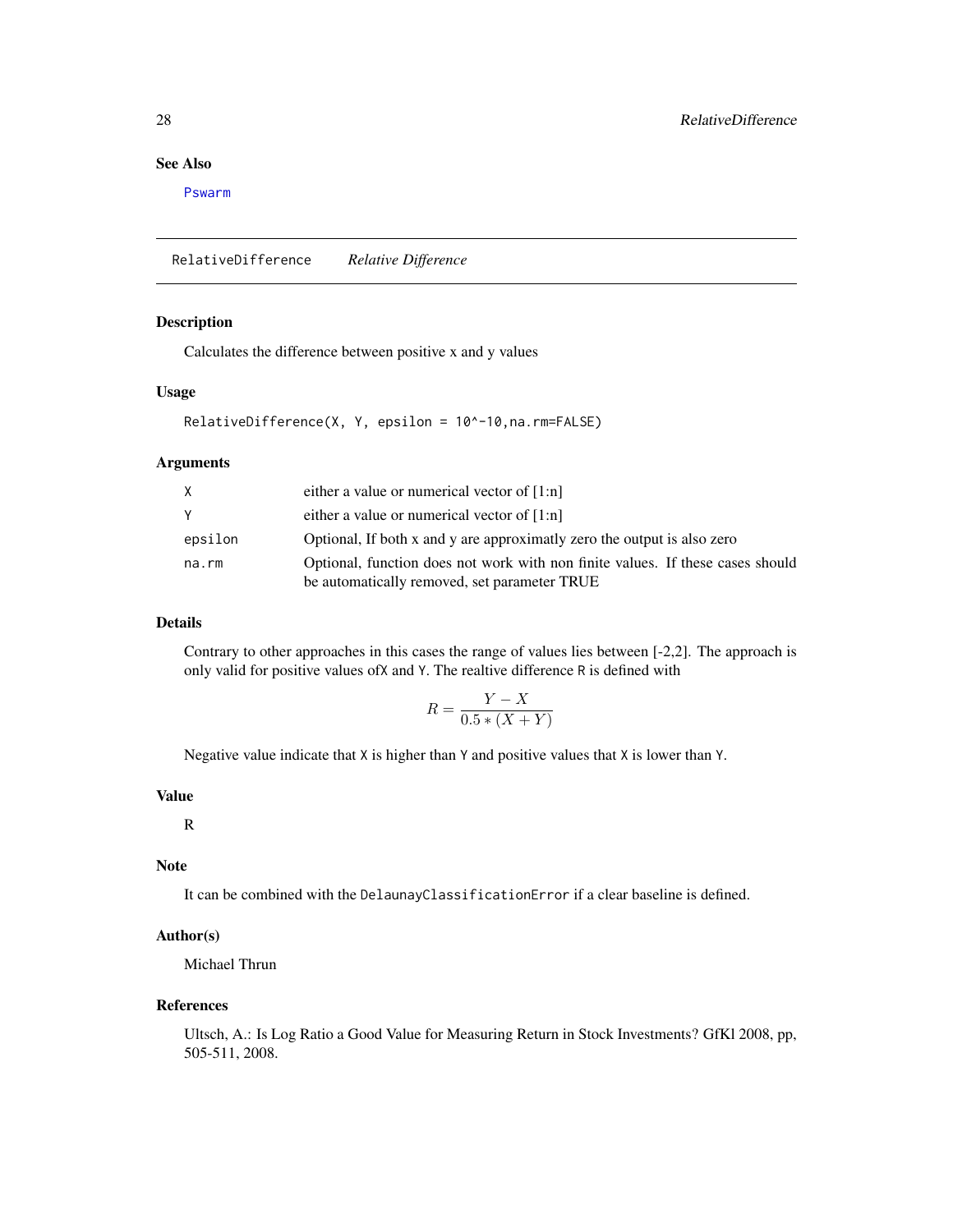# <span id="page-28-0"></span>RobustNormalization 29

# See Also

[DelaunayClassificationError](#page-11-1)

#### Examples

```
x=c(1:5)
y=runif(5,min=1,max=10)
RelativeDifference(x,y)
```
<span id="page-28-1"></span>RobustNormalization *RobustNormalization*

#### Description

RobustNormalization as described in [Milligan/Cooper, 1988].

#### Usage

RobustNormalization(Data,Centered=FALSE,Capped=FALSE,

na.rm=TRUE,WithBackTransformation=FALSE,

pmin=0.01,pmax=0.99)

#### Arguments

| Data                   | [1:n,1:d] data matrix of n cases and d features                                                                                 |  |
|------------------------|---------------------------------------------------------------------------------------------------------------------------------|--|
| Centered               | centered data around zero by median if TRUE                                                                                     |  |
| Capped                 | TRUE: outliers are capped above 1 or below -1 and set to 1 or -1.                                                               |  |
| na.rm                  | If TRUE, infinite vlaues are disregarded                                                                                        |  |
| WithBackTransformation |                                                                                                                                 |  |
|                        | If in the case for forecasting with neural networks a backtransformation is re-<br>quired, this parameter can be set to 'TRUE'. |  |
|                        |                                                                                                                                 |  |
| pmin                   | defines outliers on the lower end of scale                                                                                      |  |
| pmax                   | defines outliers on the higher end of scale                                                                                     |  |
|                        |                                                                                                                                 |  |

#### Details

Normalizes features either between -1 to 1 (Centered=TRUE) or 0-1 (Centered=TRUE) without changing the distribution of a feature itself. For a more precise description please read [Thrun, 2018, p.17].

"[The] scaling of the inputs determines the effective scaling of the weights in the last layer of a MLP with BP neural netowrk, it can have a large effect on the quality of the final solution. At the outset it is besto to standardize all inputs to have mean zero and standard deviation 1 [(or at least the range under 1)]. This ensures all inputs are treated equally in the regularization prozess, and allows to choose a meaningful range for the random starting weights."[Friedman et al., 2012]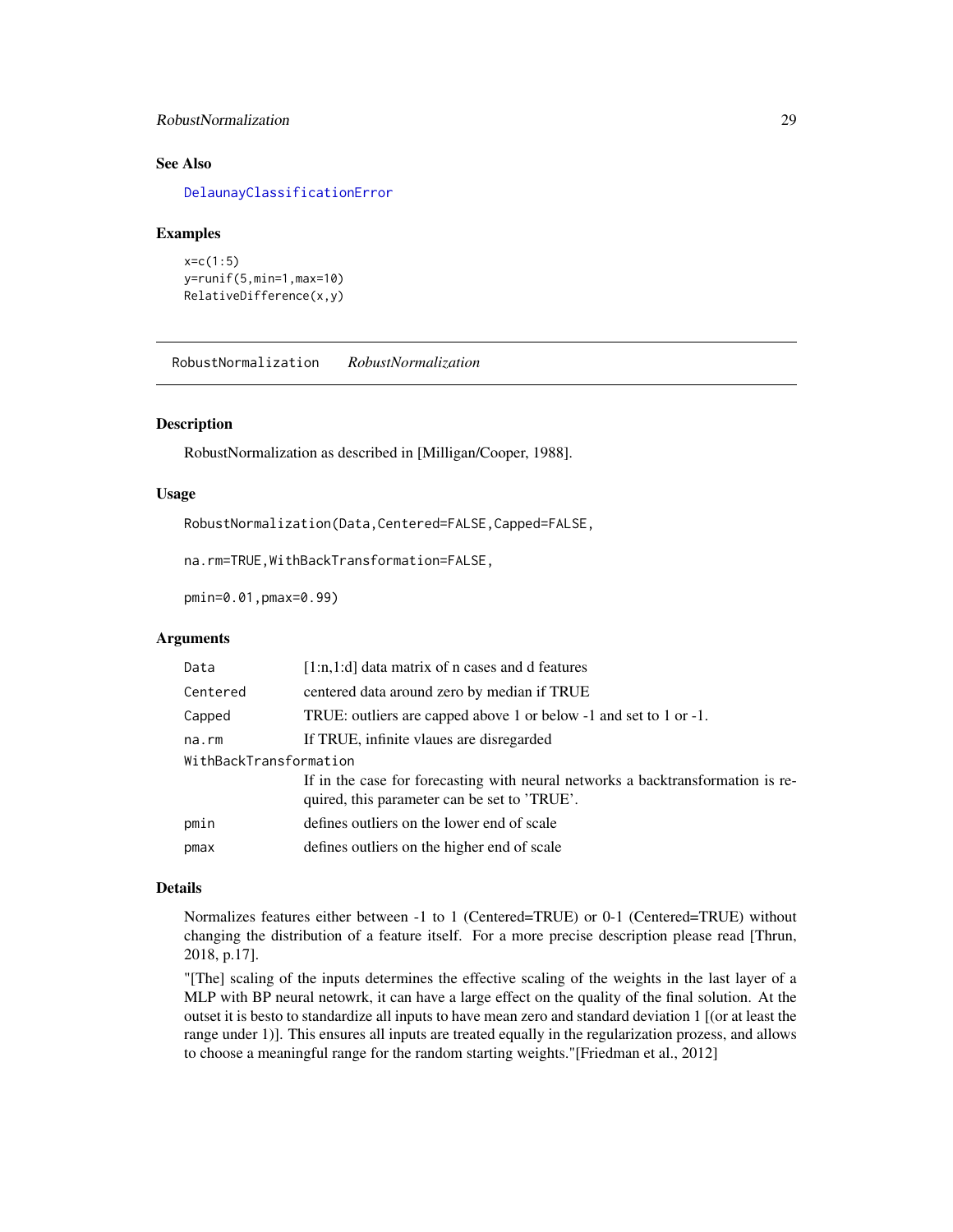#### <span id="page-29-0"></span>Value

if WithBackTransformation=FALSE: TransformedData[1:n,1:d] i.e., normalized data matrix of n cases and d features

if WithBackTransformation=TRUE: List with

TransformedData

|        | $[1:n,1:d]$ normalized data matrix of n cases and d features               |
|--------|----------------------------------------------------------------------------|
| MinX   | [1:d] numerical vector used for manual back-transformation of each feature |
| MaxX   | [1:d] numerical vector used for manual back-transformation of each feature |
| Denom  | [1:d] numerical vector used for manual back-transformation of each feature |
| Center | [1:d] numerical vector used for manual back-transformation of each feature |

# Author(s)

Michael Thrun

#### References

[Milligan/Cooper, 1988] Milligan, G. W., & Cooper, M. C.: A study of standardization of variables in cluster analysis, Journal of Classification, Vol. 5(2), pp. 181-204. 1988.

[Friedman et al., 2012] Friedman, J., Hastie, T., & Tibshirani, R.: The Elements of Statistical Learning, (Second ed. Vol. 1), Springer series in statistics New York, NY, USA:, ISBN, 2012.

[Thrun, 2018] Thrun, M. C.: Projection Based Clustering through Self-Organization and Swarm Intelligence, doctoral dissertation 2017, Springer, Heidelberg, ISBN: 978-3-658-20539-3, doi: [10.1007](https://doi.org/10.1007/978-3-658-20540-9)/ [9783658205409,](https://doi.org/10.1007/978-3-658-20540-9) 2018.

# See Also

[RobustNorm\\_BackTrafo](#page-30-1)

#### Examples

```
Scaled = RobustNormalization(rnorm(1000, 2, 100), Capped = TRUE)
hist(Scaled)
m = \text{cbind}(c(1, 2, 3), c(2, 6, 4))List = RobustNormalization(m, FALSE, FALSE, FALSE, TRUE)
TransformedData = List$TransformedData
mback = RobustNorm_BackTrafo(TransformedData, List$MinX, List$Denom, List$Center)
sum(m - mback)
```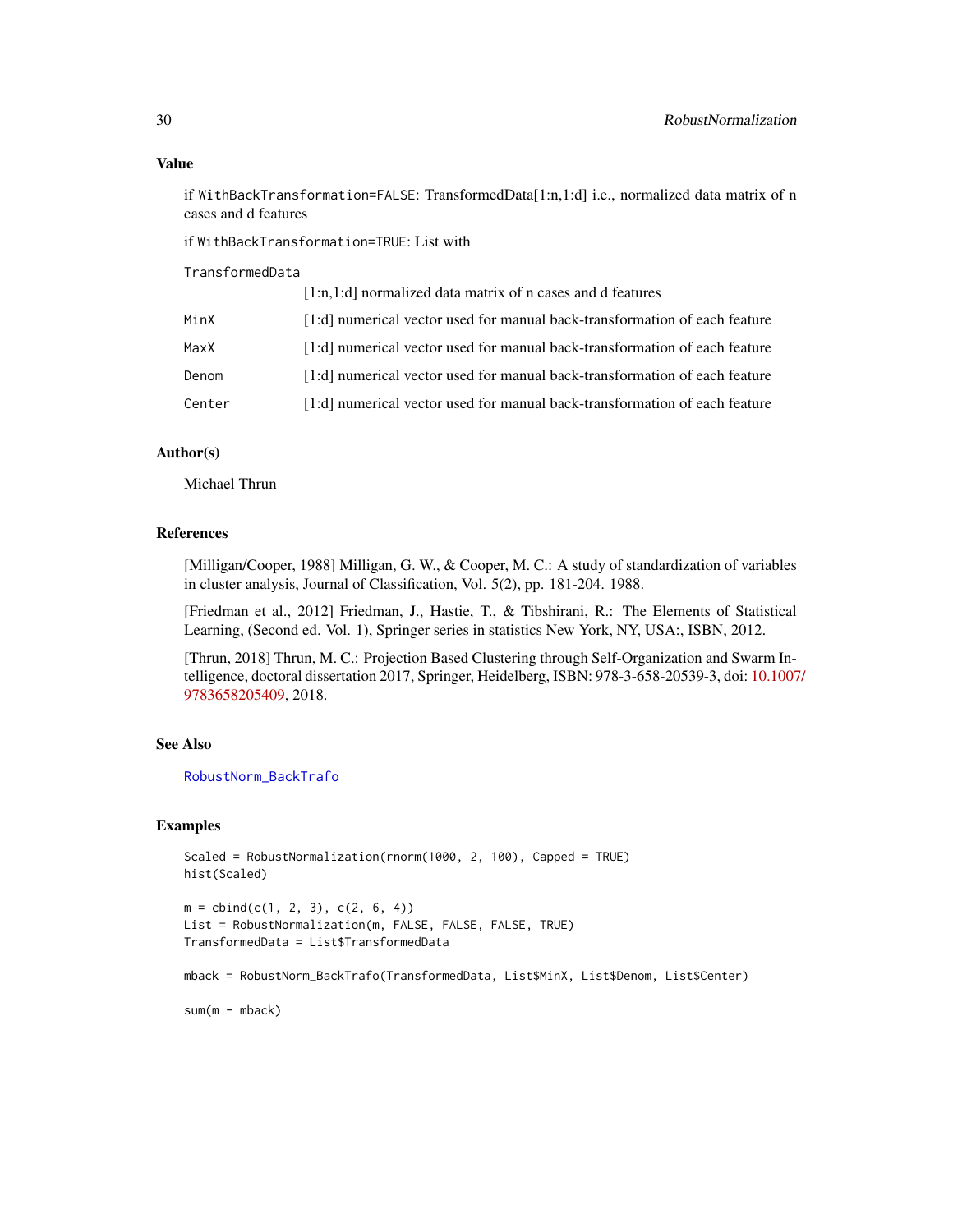<span id="page-30-1"></span><span id="page-30-0"></span>RobustNorm\_BackTrafo *Transforms the Robust Normalization back*

# Description

Transforms the Robust Normalization back if Capped=FALSE

# Usage

RobustNorm\_BackTrafo(TransformedData,

```
MinX,Denom,Center=0)
```
# Arguments

TransformedData

|        | $[1:n,1:d]$ matrix |
|--------|--------------------|
| MinX   | scalar             |
| Denom  | scalar             |
| Center | scalar             |

# Details

For details see [RobustNormalization](#page-28-1)

# Value

1:n,1:d Data matrix

#### Author(s)

Michael Thrun

#### See Also

[RobustNormalization](#page-28-1)

#### Examples

```
data(Hepta)
Data = Hepta$Data
TransList = RobustNormalization(Data, Centered = TRUE, WithBackTransformation = TRUE)
```

```
HeptaData = RobustNorm_BackTrafo(TransList$TransformedData,
                                 TransList$MinX,
                                 TransList$Denom,
                                 TransList$Center)
```
sum(HeptaData - Data) #<e-15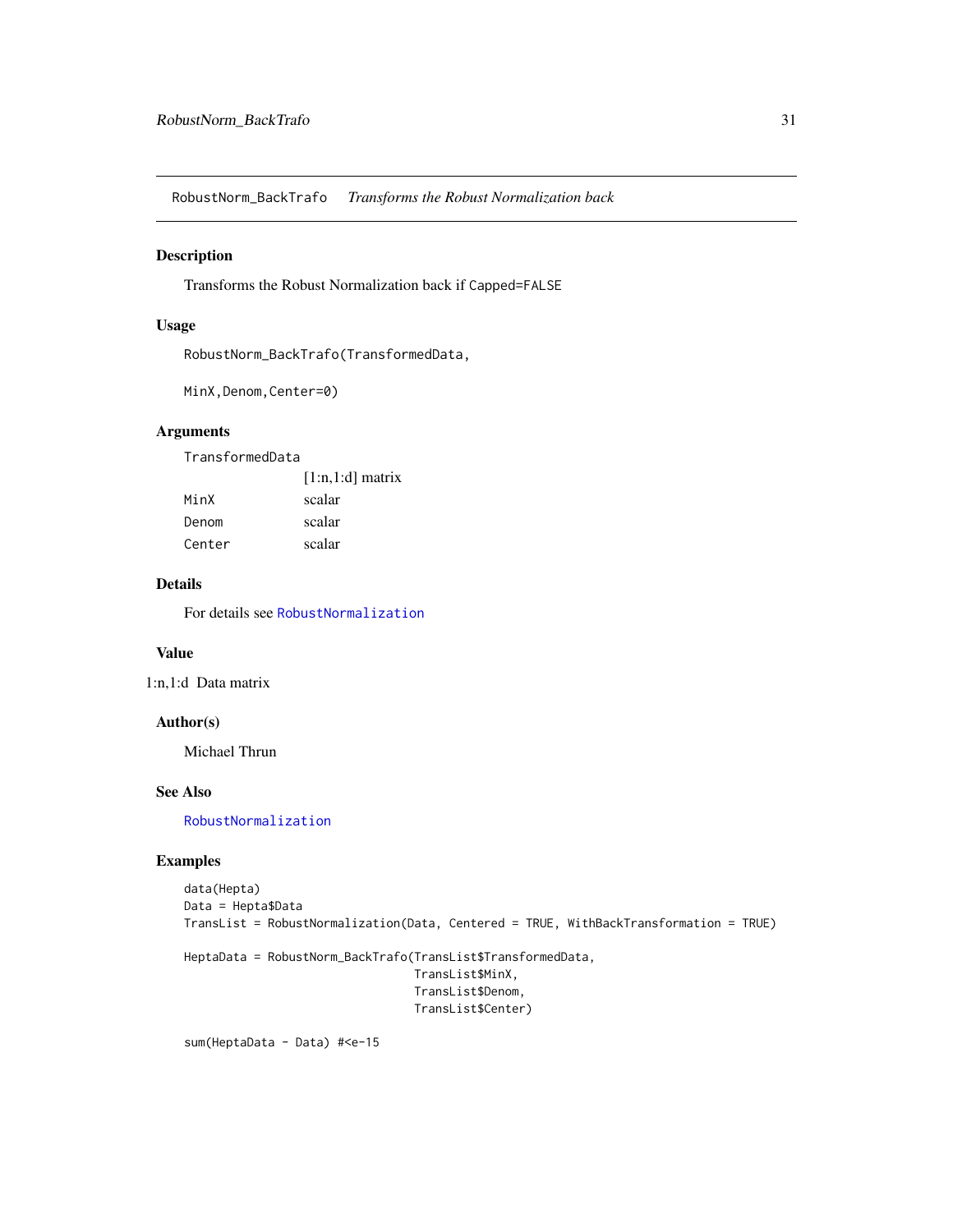<span id="page-31-0"></span>

# Description

Intern function for the simplified ESOM (sESOM) algorithm for fixed BestMatchingUnits

# Usage

sESOM4BMUs(BMUs,Data, esom, toroid, CurrentRadius,ComputeInR)

# Arguments

| <b>BMUs</b>   | [1:Lines,1:Columns], BestMAtchingUnits generated by ProjectedPoints2Grid()         |
|---------------|------------------------------------------------------------------------------------|
| Data          | $[1:n,1:d]$ array of data: n cases in rows, d variables in columns                 |
| esom          | [1:Lines,1:Columns,1:weights] array of NeuronWeights, see ListAsEsomNeu-<br>rons() |
| toroid        | TRUE/FALSE - topology of points                                                    |
| CurrentRadius | number betweeen 1 to x                                                             |
| ComputeInR    | $=$ T: Rcode, $=$ F Cpp Codenumber betweeen 1 to x                                 |

#### Details

Algorithm is described in [Thrun, 2018, p. 48, Listing 5.1].

#### Value

| esom | array [1:Lines, 1:Columns, 1:d], d is the dimension of the weights, the same as |
|------|---------------------------------------------------------------------------------|
|      | in the ESOM algorithm. modified esometros regarding a predefined neighbor-      |
|      | hood defined by a radius                                                        |

# Note

Usually not for seperated usage!

# Author(s)

Michael Thrun

# References

[Thrun, 2018] Thrun, M. C.: Projection Based Clustering through Self-Organization and Swarm Intelligence, doctoral dissertation 2017, Springer, Heidelberg, ISBN: 978-3-658-20539-3, doi: [10.1007](https://doi.org/10.1007/978-3-658-20540-9)/ [9783658205409,](https://doi.org/10.1007/978-3-658-20540-9) 2018.

#### See Also

[GeneratePswarmVisualization](#page-15-1)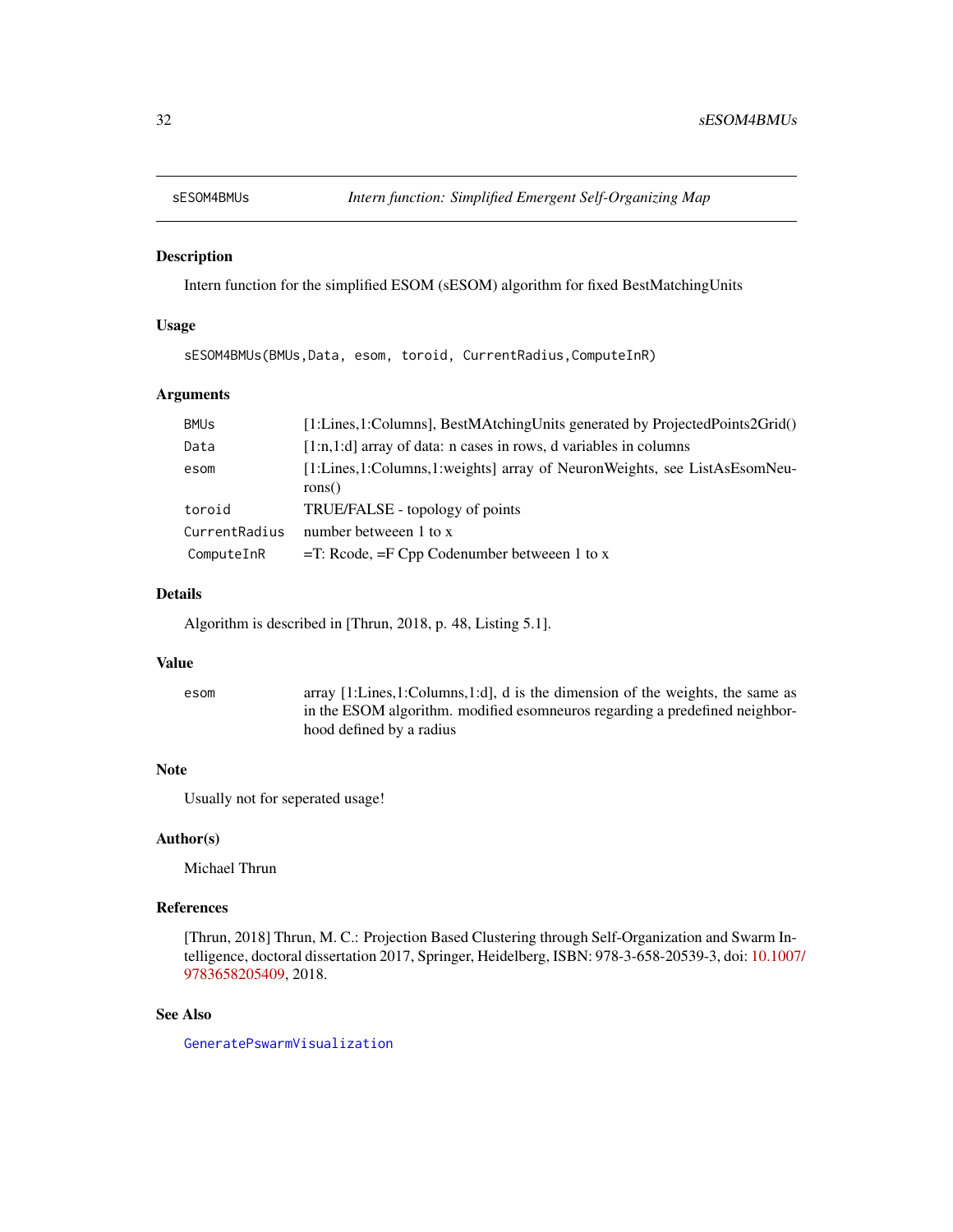<span id="page-32-0"></span>setdiffMatrix *setdiffMatrix shortens Matrix2Curt by those rows that are in both matrices.*

# Description

setdiffMatrix shortens Matrix2Curt by those rows that are in both matrices.

#### Arguments

Matrix2Curt[n,k]

matrix, which will be shortened by x rows

Matrix2compare[m,k]

matrix whose rows will be compared to those of Matrix2Curt x rows in Matrix2compare equal rows of Matrix2Curt (order of rows is irrelevant). Has the same number of columns as Matrix2Curt.

#### Value

V\$CurtedMatrix[n-x,k] Shortened Matrix2Curt

#### Author(s)

CL,MT 12/2014

<span id="page-32-1"></span>setGridSize *Sets the grid size for the Pswarm algorithm*

# Description

Automatically sets the size of the grid, formula see [Thrun, 2018, p. 93-94].

#### Usage

```
setGridSize(InputDistances,minp=0.01,maxp=0.99,alpha=4)
```
#### Arguments

|       | InputDistances $[1:n,1:n]$ symmetric matrix of input distances                                                 |
|-------|----------------------------------------------------------------------------------------------------------------|
| minp  | default value: 0.01, see quantile, first value in the vector of probs estimates<br>robust minimum of distances |
| maxp  | default value: 0.99, see quantile, last value of the vector of probs estimates<br>robust maximum of distances  |
| alpha | Do not change! Intern parameter, Only if Java Version of Pswarm instead of<br>$C++$ version is used.           |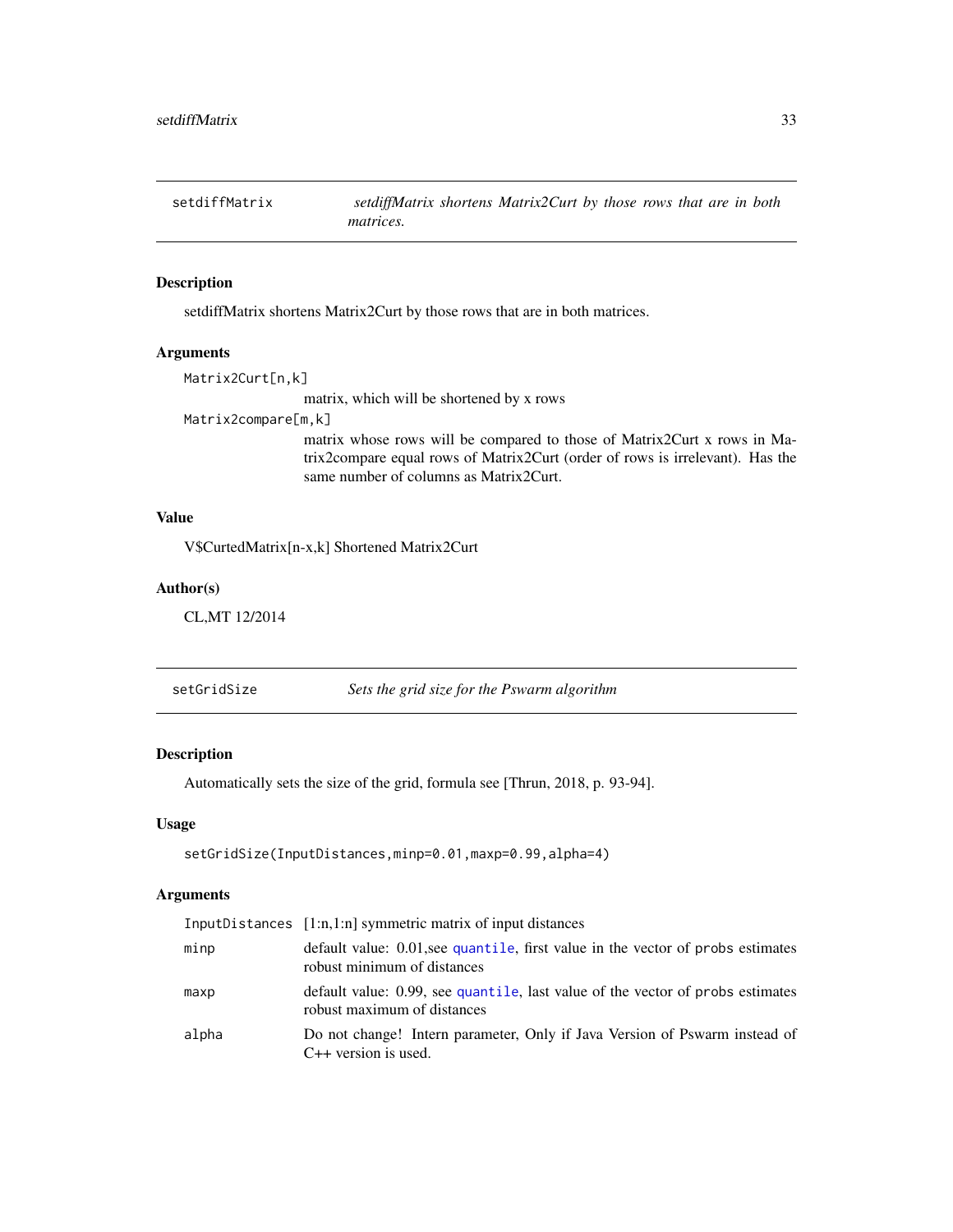# Details

grid is set such that minimum and maximum distances can be shown on the grid

# Value

LC=c(Lines,Columns) size of the grid for Pswarm

# Author(s)

Michael Thrun, Florian Lerch

#### References

[Thrun, 2018] Thrun, M. C.: Projection Based Clustering through Self-Organization and Swarm Intelligence, doctoral dissertation 2017, Springer, Heidelberg, ISBN: 978-3-658-20539-3, doi: [10.1007](https://doi.org/10.1007/978-3-658-20540-9)/ [9783658205409,](https://doi.org/10.1007/978-3-658-20540-9) 2018.

# See Also

automatic choice of LC for [Pswarm](#page-22-1)

#### Examples

```
data("Lsun3D")
Data=Lsun3D$Data
Cls=Lsun3D$Cls
InputDistances=as.matrix(dist(Data))
#If not called separately setGridSize() is called in Pswarm
LC=setGridSize(InputDistances)
```
<span id="page-33-1"></span>setPolarGrid *Intern function: Sets the polar grid*

# Description

Sets a polar grid for a swarm in an rectangular shape

#### Usage

```
setPolarGrid(Lines,Columns,QuadOrHexa,PlotIt,global)
```
# Arguments

| Lines      | Integer, hast to be able to be divided by 2                                |
|------------|----------------------------------------------------------------------------|
| Columns    | Integer, with Columns>=Lines                                               |
| QuadOrHexa | bool, default (TRUE) If False Hexagonal grid, default quad grid            |
| PlotIt     | bool, default(FALSE)                                                       |
| global     | bool, default (TRUE), intern parameter, how shall the radii be calculated? |

<span id="page-33-0"></span>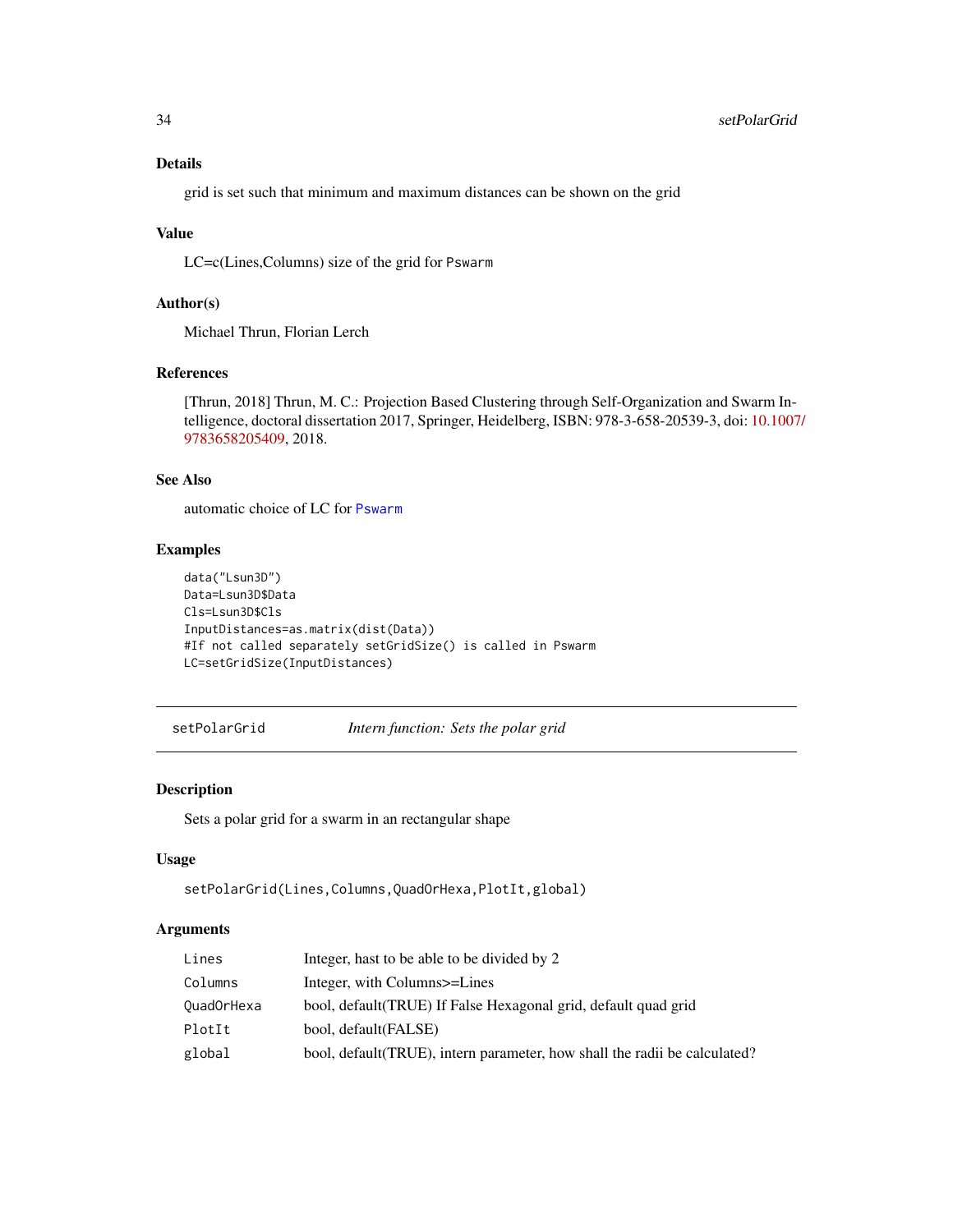#### <span id="page-34-0"></span>setRmin 35

# Details

Part of the Algorithm described in [Thrun, 2018, p. 95, Listing 8.1].

# Value

list of

| matrix [1:Lines,1:Columns], Radii Matrix of all possible Positions of DataBots<br>in Grid                                                                                                  |  |  |
|--------------------------------------------------------------------------------------------------------------------------------------------------------------------------------------------|--|--|
| matrix [1:Lines, 1:Columns], Angle Matrix of all possible Positions of DataBots<br>in Grid                                                                                                 |  |  |
| AllallowedDBPosR0                                                                                                                                                                          |  |  |
| matrix [1:Lines+1,1:Columns+1], Matrix of radii in polar coordinates respecting<br>origin $(0,0)$ of all allowed DataBots Positions in one jump                                            |  |  |
| AllallowedDBPosPhi0                                                                                                                                                                        |  |  |
| matrix [1:Lines+1,1:Columns+1], # V\$AllallowedDBPosPhi0[Lines+1,Lines+1]<br>Matrix of angle in polar coordinates respecting origin (0,0) of all allowed DataBots<br>Positions in one jump |  |  |
|                                                                                                                                                                                            |  |  |

#### Author(s)

Michael Thrun

# References

[Thrun, 2018] Thrun, M. C.: Projection Based Clustering through Self-Organization and Swarm Intelligence, doctoral dissertation 2017, Springer, Heidelberg, ISBN: 978-3-658-20539-3, doi: [10.1007](https://doi.org/10.1007/978-3-658-20540-9)/ [9783658205409,](https://doi.org/10.1007/978-3-658-20540-9) 2018.

# See Also

[Pswarm](#page-22-1)

setRmin *Intern function: Estimates the minimal radius for the Databot scent*

# Description

estimates the minimal radius on apolar grid in the automated annealing process of Pswarm, details of how can be read in [Thrun, 2018, p. 97]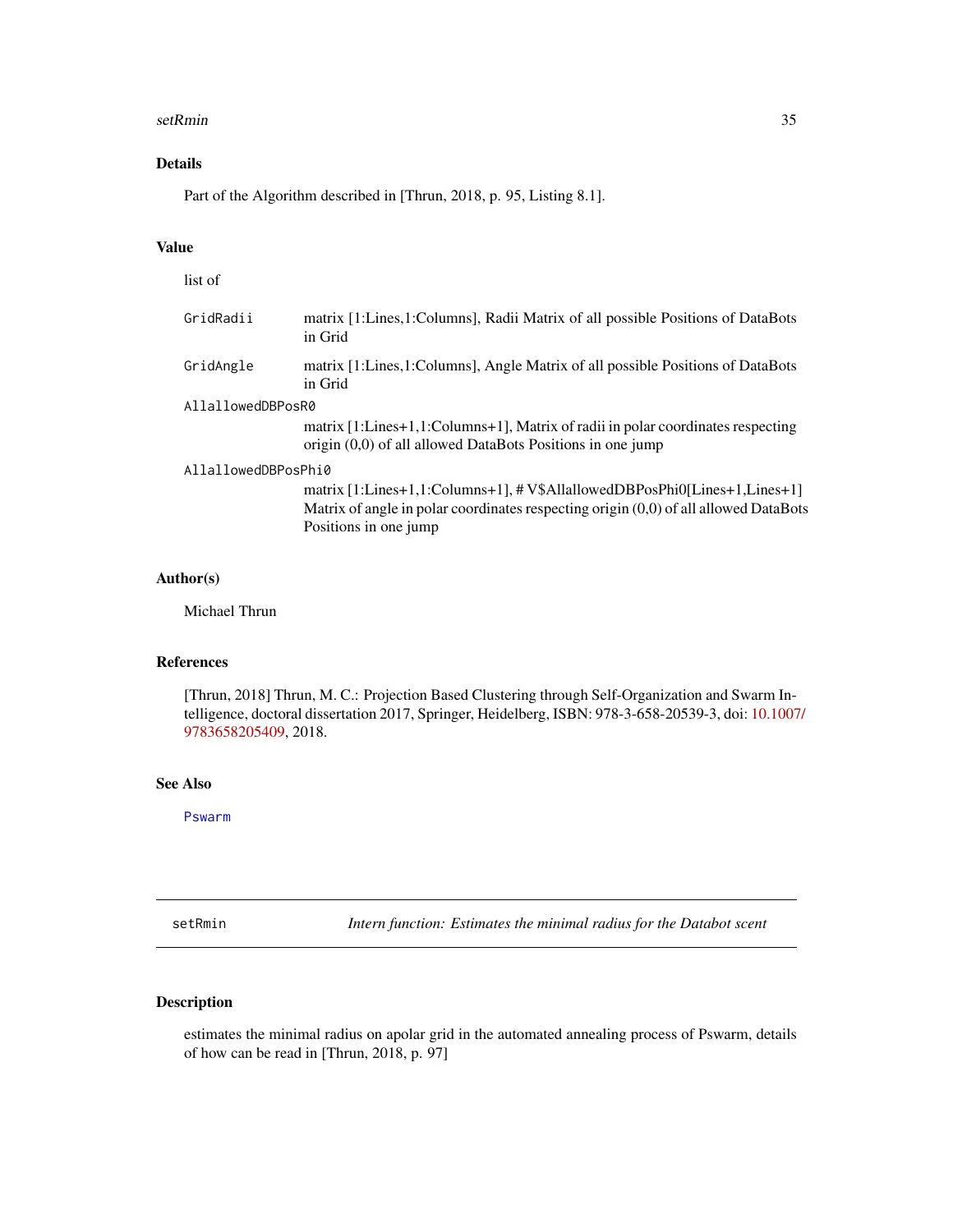#### <span id="page-35-0"></span>Arguments

| Lines             | x-value determining the size of the map, i.e. how many open places for DataBots<br>will be available on the 2-dimensional grid BEWARE: has to be able to be di-<br>vided by 2                         |  |
|-------------------|-------------------------------------------------------------------------------------------------------------------------------------------------------------------------------------------------------|--|
| Columns           | y-value determining the size of the map, i.e. how many open places for DataBots<br>will be available on the 2-dimensional grid Columns>Lines                                                          |  |
| AllallowedDBPosR0 |                                                                                                                                                                                                       |  |
|                   | $[1:Lines+1,1:Lines+1] Matrix of radii in polar coordinates, respectively.$ These strain set of radii in polar coordinates respecting origin $(0,0)$<br>of all allowed DataBots Positions in one jump |  |
| p                 | percent of gitterpositions, which should be considered                                                                                                                                                |  |
|                   |                                                                                                                                                                                                       |  |

# Value

Rmin Minimum Radius

# Author(s)

Michael Thrun

# References

[Thrun, 2018] Thrun, M. C.: Projection Based Clustering through Self-Organization and Swarm Intelligence, doctoral dissertation 2017, Springer, Heidelberg, ISBN: 978-3-658-20539-3, doi: [10.1007](https://doi.org/10.1007/978-3-658-20540-9)/ [9783658205409,](https://doi.org/10.1007/978-3-658-20540-9) 2018.

<span id="page-35-1"></span>ShortestGraphPathsC *Shortest GraphPaths = geodesic distances*

# Description

Dijkstra's SSSP (Single source shortest path) algorithm, from all points to all points

# Usage

ShortestGraphPathsC(Adj, Cost)

#### Arguments

| Adi  | $[1:n,1:n]$ 0/1 adjascency matrix, e.g. from delaunay graph or gabriel graph |
|------|------------------------------------------------------------------------------|
| Cost | $[1:n,1:n]$ matrix, distances between n points (normally euclidean)          |

# Details

Vertices are the points, edges have the costs defined by weights (normally a distance). The algorithm runs in runs in O(n\*E\*Log(V)), see also [Jungnickel, 2013, p. 87]. Further details can be foubd in [Jungnickel, 2013, p. 83-87] and [Thrun, 2018, p. 12].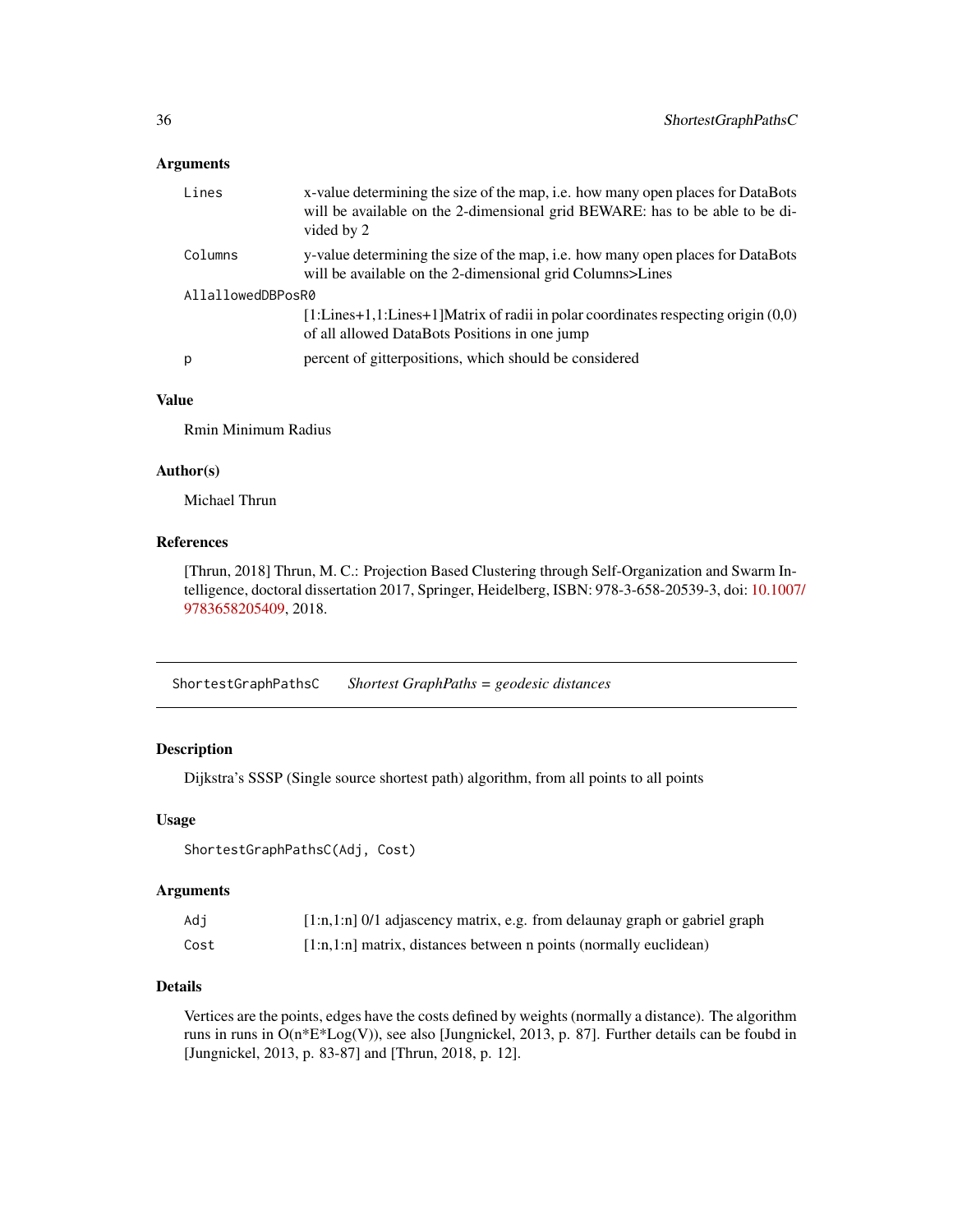#### <span id="page-36-0"></span>trainstep  $\sim$  37

# Value

ShortestPaths[1:n,1:n] vector, shortest paths (geodesic) to all other vertices including the source vertice itself from al vertices to all vertices, stored as a matrix

#### Note

require C++11 standard (set flag in Compiler, if not set automatically)

# Author(s)

Michael Thrun

# References

[Dijkstra,1959] Dijkstra, E. W.: A note on two problems in connexion with graphs, Numerische mathematik, Vol. 1(1), pp. 269-271. 1959.

[Jungnickel, 2013] Jungnickel, D.: Graphs, networks and algorithms, (4th ed ed. Vol. 5), Berlin, Heidelberg, Germany, Springer, ISBN: 978-3-642-32278-5, 2013.

[Thrun/Ultsch, 2017] Thrun, M.C., Ultsch, A.: Projection based Clustering, Conf. Int. Federation of Classification Societies (IFCS),DOI:10.13140/RG.2.2.13124.53124, Tokyo, 2017.

[Thrun, 2018] Thrun, M. C.: Projection Based Clustering through Self-Organization and Swarm Intelligence, doctoral dissertation 2017, Springer, Heidelberg, ISBN: 978-3-658-20539-3, doi: [10.1007](https://doi.org/10.1007/978-3-658-20540-9)/ [9783658205409,](https://doi.org/10.1007/978-3-658-20540-9) 2018.

# See Also

[DijkstraSSSP](#page-13-1)

trainstepC *Internal function for sESOM*

#### Description

Does the training for fixed bestmatches in one epoch of the sESOM algorithm (see [Thrun, 2018] for details).

#### Usage

trainstepC(vx,vy, DataSampled,BMUsampled,Lines,Columns, Radius, toroid)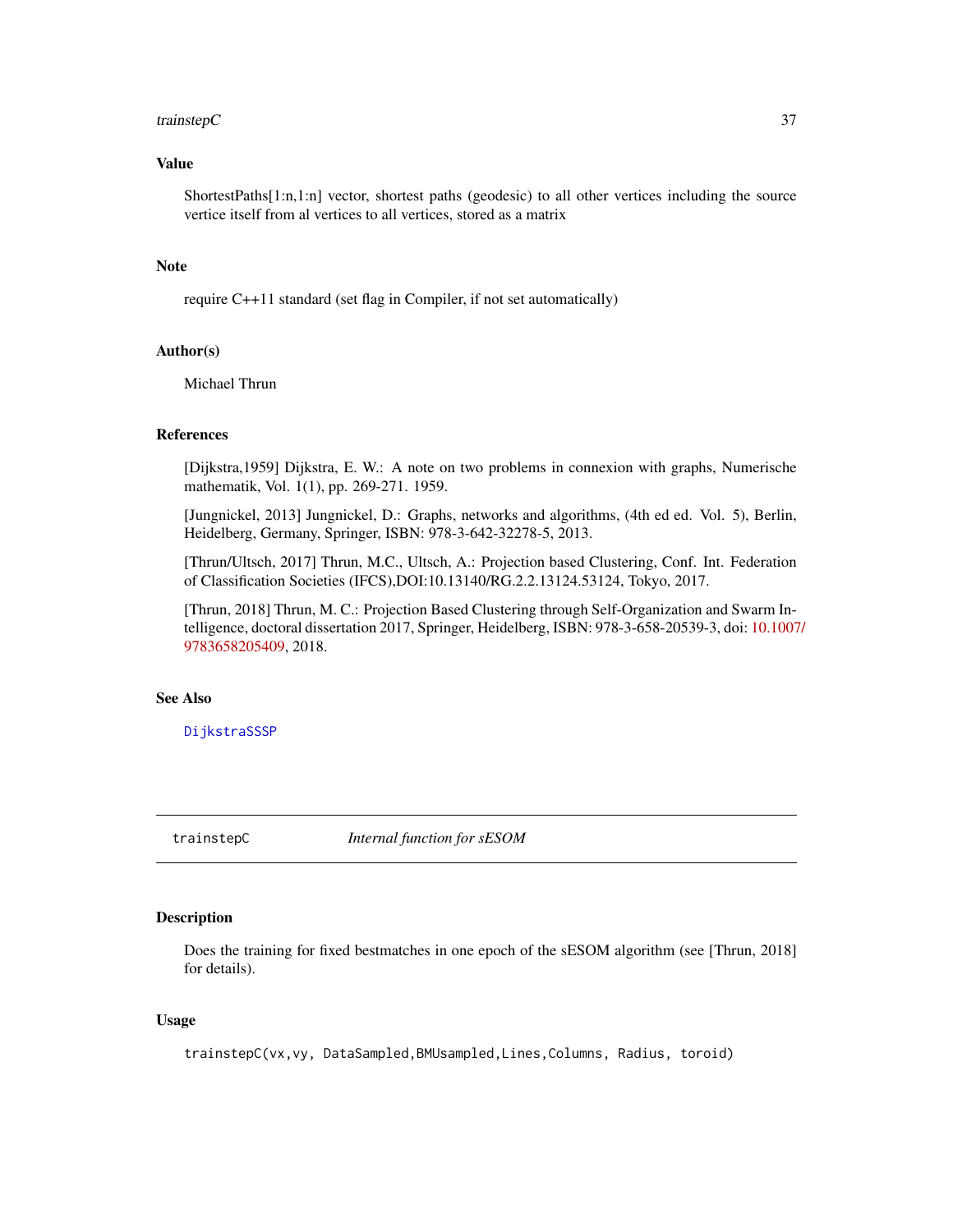# Arguments

| <b>VX</b>   | array (1:Lines,1:Columns,1:Weights), WeightVectors that will be trained, inter-<br>nally transformed von Numeric Vector to cube |
|-------------|---------------------------------------------------------------------------------------------------------------------------------|
| <b>VV</b>   | $\alpha$ array (1:Lines, 1:Columns, 1:2), meshgrid for output distance computation                                              |
| DataSampled | NumericMatrix, n cases shuffled Dataset[1:n,1:d] by sample                                                                      |
| BMUsampled  | NumericMatrix, n cases shuffled BestMatches[1:n,1:2] by sample in the same<br>way as DataSampled                                |
| Lines       | double, Height of the grid                                                                                                      |
| Columns     | double, Width of the grid                                                                                                       |
| Radius      | double. The current Radius that should be used to define neighbours to the bm                                                   |
| toroid      | bool, Should the grid be considered with cyclically connected borders?                                                          |

# Details

Algorithm is described in [Thrun, 2018, p. 48, Listing 5.1].

# Value

WeightVectors, array[1:Lines,1:Columns,1:weights] with the adjusted Weights

# Note

Usually not for seperated usage!

# Author(s)

Michael Thrun

# References

[Thrun, 2018] Thrun, M. C.: Projection Based Clustering through Self-Organization and Swarm Intelligence, doctoral dissertation 2017, Springer, Heidelberg, ISBN: 978-3-658-20539-3, doi: [10.1007](https://doi.org/10.1007/978-3-658-20540-9)/ [9783658205409,](https://doi.org/10.1007/978-3-658-20540-9) 2018.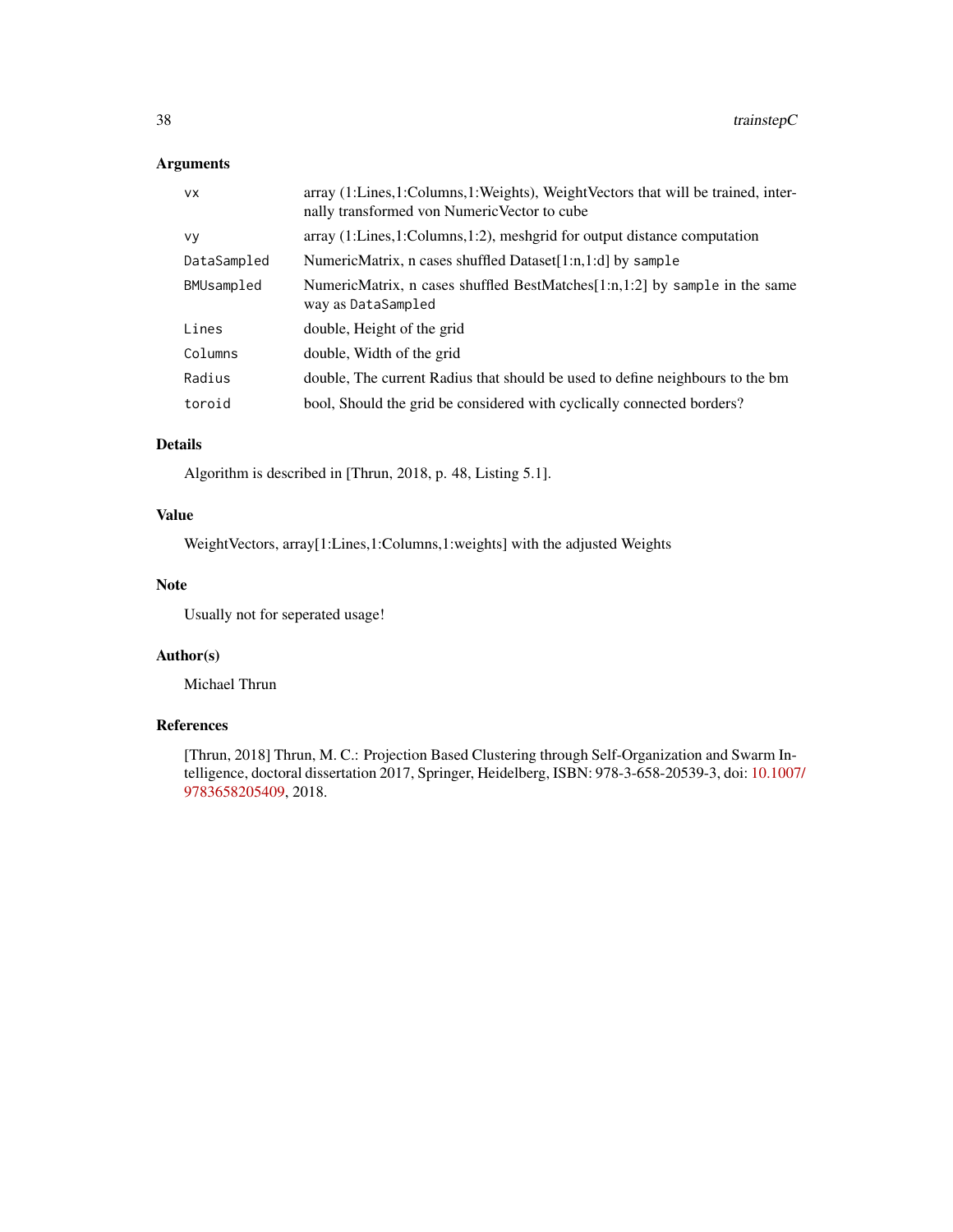# <span id="page-38-0"></span>Index

∗ Accuracy ClusteringAccuracy, [7](#page-6-0) ∗ BackTransformation\_RobustNormalization RobustNorm\_BackTrafo, [31](#page-30-0) ∗ Classification Error DelaunayClassificationError, [12](#page-11-0) ∗ Clustering ClusteringAccuracy, [7](#page-6-0) ∗ DBS DatabionicSwarm-package, [3](#page-2-0) DBSclustering, [8](#page-7-0) Pswarm, [23](#page-22-0) ∗ DCE DelaunayClassificationError, [12](#page-11-0) ∗ DR DatabionicSwarm-package, [3](#page-2-0) GeneratePswarmVisualization, [16](#page-15-0) Pswarm, [23](#page-22-0) ∗ DataBionic DatabionicSwarm-package, [3](#page-2-0) ∗ Databionic swarm GeneratePswarmVisualization, [16](#page-15-0) Pswarm, [23](#page-22-0) ∗ Databionic DatabionicSwarm-package, [3](#page-2-0) ∗ Databonic swarm DBSclustering, [8](#page-7-0) ∗ Delaunay Classification Error DelaunayClassificationError, [12](#page-11-0) ∗ Delaunay Graph Delaunay4Points, [11](#page-10-0) ∗ Delaunay Delaunay4Points, [11](#page-10-0) ∗ Dijkstra's SSSP DijkstraSSSP, [14](#page-13-0) ∗ Dijkstra DijkstraSSSP, [14](#page-13-0) ∗ Dimensionality Reduction

DatabionicSwarm-package, [3](#page-2-0) ∗ ESOM GeneratePswarmVisualization, [16](#page-15-0) sESOM4BMUs, [32](#page-31-0) ∗ Evaluation of projection methods DelaunayClassificationError, [12](#page-11-0) ∗ FCPS Hepta, [20](#page-19-0) Lsun3D, [21](#page-20-0) ∗ GeneratePswarmVisualization ProjectedPoints2Grid, [22](#page-21-0) sESOM4BMUs, [32](#page-31-0) ∗ Hepta Hepta, [20](#page-19-0) ∗ Lsun3D Lsun3D, [21](#page-20-0) ∗ PSwarm Pswarm, [23](#page-22-0) ∗ Points Delaunay4Points, [11](#page-10-0) ∗ Polar Swarm Pswarm, [23](#page-22-0) ∗ Pswarm DatabionicSwarm-package, [3](#page-2-0) plotSwarm, [22](#page-21-0) ∗ QM DelaunayClassificationError, [12](#page-11-0) ∗ Quality measurement DelaunayClassificationError, [12](#page-11-0) ∗ Quality measure DelaunayClassificationError, [12](#page-11-0) ∗ RelativeDifference RelativeDifference, [28](#page-27-0) ∗ RobustNorm\_BackTrafo RobustNorm\_BackTrafo, [31](#page-30-0) ∗ RobustNormalization RobustNorm\_BackTrafo, [31](#page-30-0) RobustNormalization, [29](#page-28-0) ∗ SOM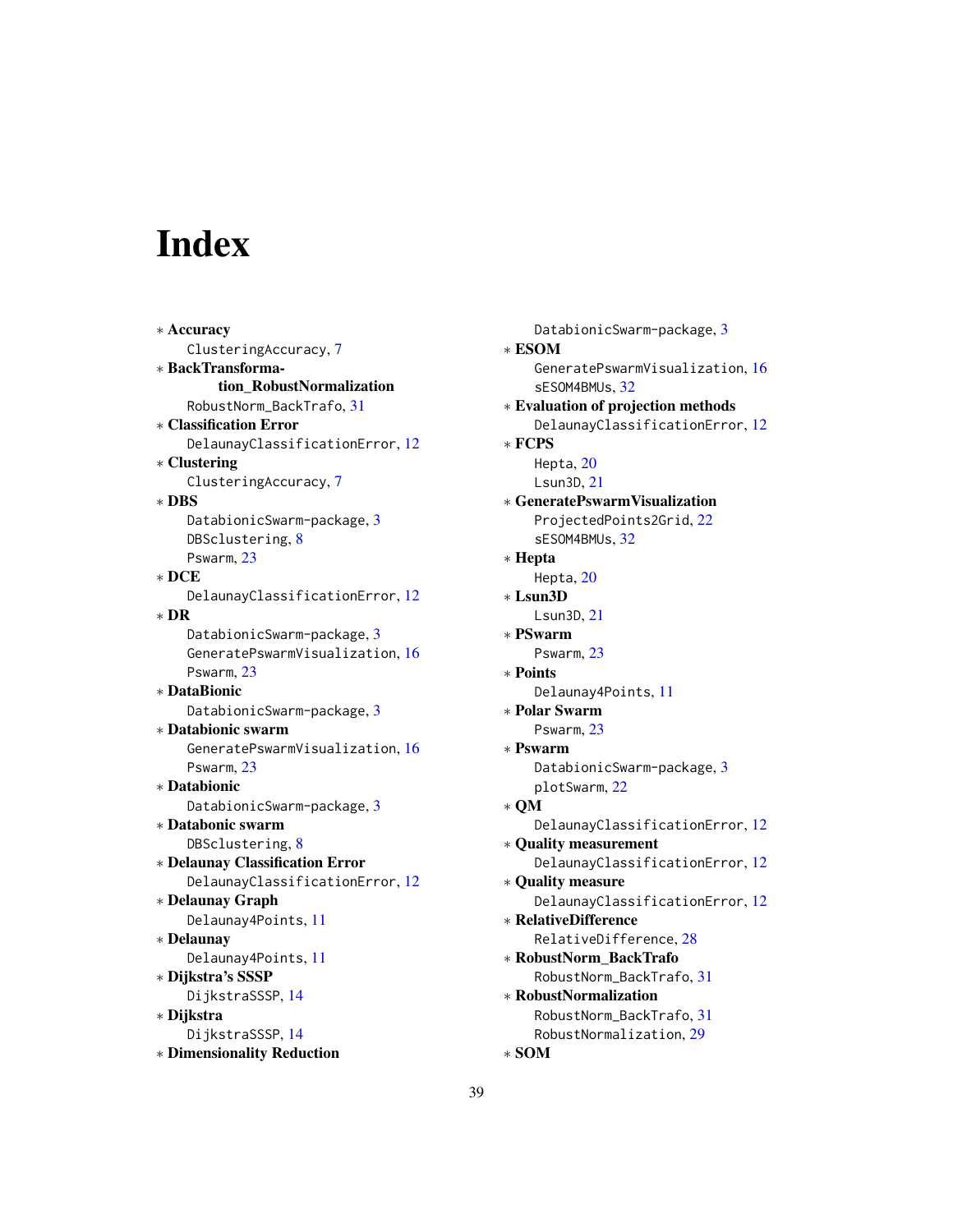GeneratePswarmVisualization, [16](#page-15-0) ∗ SSSP DijkstraSSSP, [14](#page-13-0) ∗ ShortestGraphPaths ShortestGraphPathsC, [36](#page-35-0) ∗ ShortestPaths ShortestGraphPathsC, [36](#page-35-0) ∗ Single source shortest path DijkstraSSSP, [14](#page-13-0) ∗ U-matrix GeneratePswarmVisualization, [16](#page-15-0) ∗ Umatrix GeneratePswarmVisualization, [16](#page-15-0) ∗ Voronoi Delaunay4Points, [11](#page-10-0) ∗ cluster analysis DatabionicSwarm-package, [3](#page-2-0) DBSclustering, [8](#page-7-0) GeneratePswarmVisualization, [16](#page-15-0) Pswarm, [23](#page-22-0) ∗ clustering DatabionicSwarm-package, [3](#page-2-0) DBSclustering, [8](#page-7-0) ∗ cluster DBSclustering, [8](#page-7-0) ∗ datasets Lsun3D, [21](#page-20-0) ∗ dataset Hepta, [20](#page-19-0) ∗ difference RelativeDifference, [28](#page-27-0) ∗ dimensionality reduction Pswarm, [23](#page-22-0) ∗ distances rDistanceToroidCsingle, [27](#page-26-0) ∗ emergence DatabionicSwarm-package, [3](#page-2-0) ∗ equilibrium DatabionicSwarm-package, [3](#page-2-0) ∗ game theory DatabionicSwarm-package, [3](#page-2-0) Pswarm, [23](#page-22-0) ∗ generalized Umatrix GeneratePswarmVisualization, [16](#page-15-0) ∗ generlized Umatrix ProjectedPoints2Grid, [22](#page-21-0) ∗ graph Delaunay4Points, [11](#page-10-0)

∗ grid setPolarGrid, [34](#page-33-0) ∗ hexagonal setPolarGrid, [34](#page-33-0) ∗ nash DatabionicSwarm-package, [3](#page-2-0) PswarmCurrentRadiusC2botsPositive, [25](#page-24-0) ∗ pSwarm Pswarm, [23](#page-22-0) ∗ package DatabionicSwarm-package, [3](#page-2-0) ∗ polar PswarmCurrentRadiusC2botsPositive,  $25$ ∗ positions findPossiblePositionsCsingle, [15](#page-14-0) ∗ projection method DatabionicSwarm-package, [3](#page-2-0) Pswarm, [23](#page-22-0) ∗ projection DatabionicSwarm-package, [3](#page-2-0) Pswarm, [23](#page-22-0) ∗ pswarm Pswarm, [23](#page-22-0) ∗ relative RelativeDifference, [28](#page-27-0) ∗ sESOM GeneratePswarmVisualization, [16](#page-15-0) ∗ self-organization DatabionicSwarm-package, [3](#page-2-0) ∗ self-organizing-map GeneratePswarmVisualization, [16](#page-15-0) ∗ swarm intelligence DatabionicSwarm-package, [3](#page-2-0) Pswarm, [23](#page-22-0) ∗ swarms findPossiblePositionsCsingle, [15](#page-14-0) Pswarm, [23](#page-22-0) ∗ swarm DatabionicSwarm-package, [3](#page-2-0) DBSclustering, [8](#page-7-0) GeneratePswarmVisualization, [16](#page-15-0) plotSwarm, [22](#page-21-0) Pswarm, [23](#page-22-0) PswarmCurrentRadiusC2botsPositive, [25](#page-24-0) setPolarGrid, [34](#page-33-0)